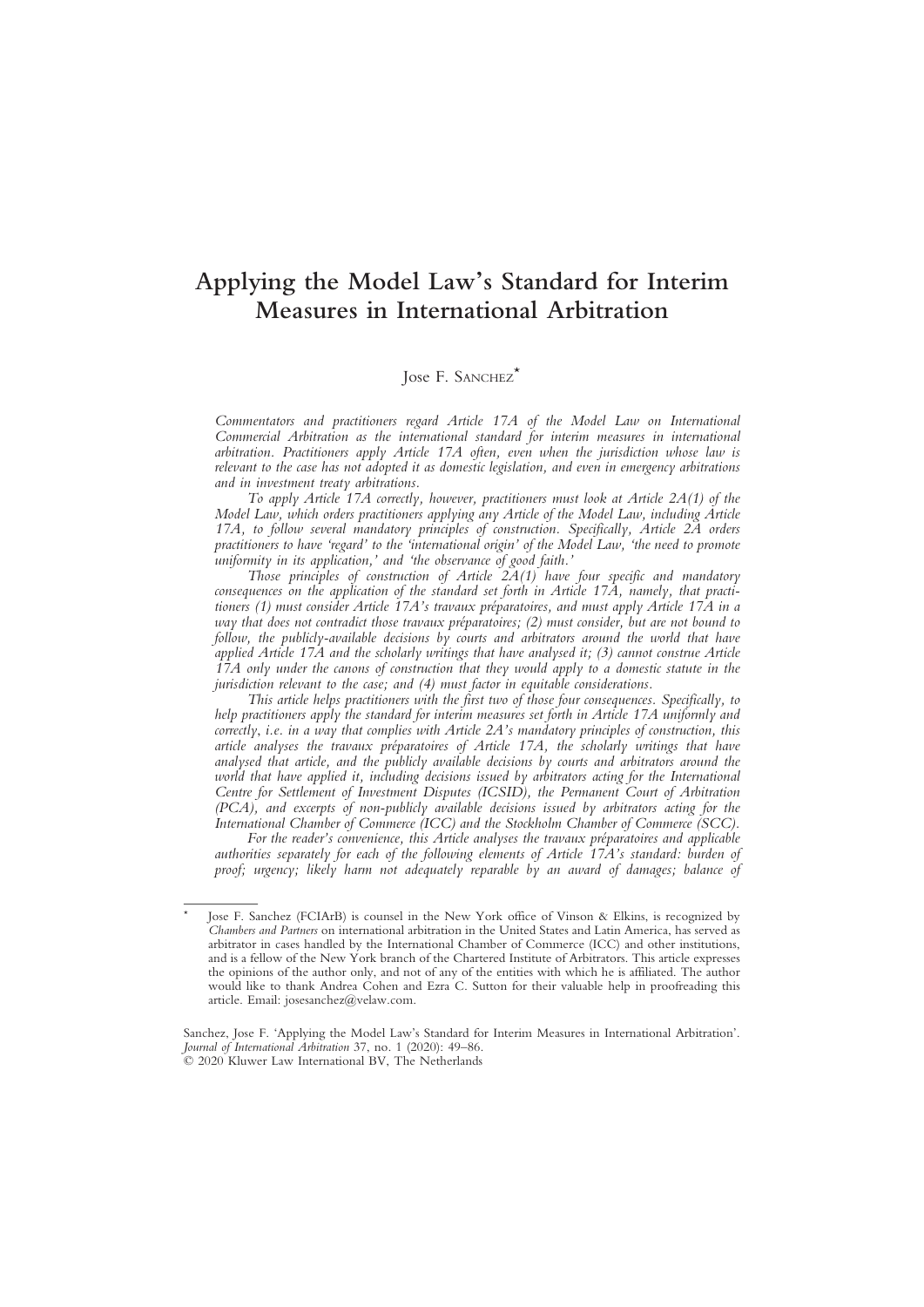convenience; reasonable possibility of success on the merits; jurisdiction; and other elements and considerations.

That analysis results in several principles of construction relevant to each element of Article 17A's standard. The article ends with a chart – effectively a cheat sheet for practitioners – that lists those principles of construction for each element of the standard, and explains the rationale of those principles. It is the author's hope that this chart will help practitioners apply each element of Article 17A's standard correctly and uniformly.

Keywords: Interim measures, Conservative measures, Model Law, Article 17A, Article 2A, UNCITRAL Rules, Article 26, Emergency arbitration, Preliminary orders, Standard for interim measures, Conditions for interim measures, Standard for emergency arbitration, Standard for preliminary orders, Uniformity

#### 1 INTRODUCTION

In 2006, the United Nations Commission on International Trade Law (UNCITRAL) revised its Model Law on International Commercial Arbitration ('the Model Law') by adding, among others, Article 17A, which sets forth the standard that a party requesting interim measures in international arbitration must meet to obtain those measures.<sup>1</sup>

Commentators and practitioners regard Article 17A of the Model Law as the international standard for interim measures in international arbitration, and practitioners apply it often, even when the jurisdiction whose law is relevant to the case has not adopted it as domestic legislation, and even in emergency arbitrations and in investment treaty arbitrations. Given how relevant Article 17A is, it is imperative that practitioners apply it correctly. To do so, they must look at Article 2A(1) of the Model Law, which orders practitioners applying any article of the Model Law, including Article 17A, to follow several mandatory principles of construction. Specifically, Article 2A orders practitioners to have 'regard' to the 'international origin' of the Model Law, 'the need to promote uniformity in its application,' and 'the observance of good faith.'

Those principles of construction of Article 2A(1) have four specific and mandatory consequences for the application of Article 17A. Specifically, practitioners (1) must consider Article 17A's travaux préparatoires and apply Article 17A

Specifically, United Nations Commission on International Trade Law, UNCITRAL Model Law on International Commercial Arbitration 1985: With Amendments as adopted in 2006, 10 (2008), www. uncitral.org/pdf/english/texts/arbitration/ml-arb/07-86998\_Ebook.pdf (accessed 18 June 2019) (hereinafter 'Model Law') establishes that an applicant for interim measures 'shall satisfy the arbitral tribunal' that (1) it is 'likely' to suffer '[h]arm not adequately reparable by an award of damages' if the interim measure is not granted; (2) 'such harm substantially outweighs the harm … likely to result to the party against whom the measure is directed if the measure is granted'; and (3) '[t]here is a reasonable possibility that the [applicant] will succeed on the merits of the claim.'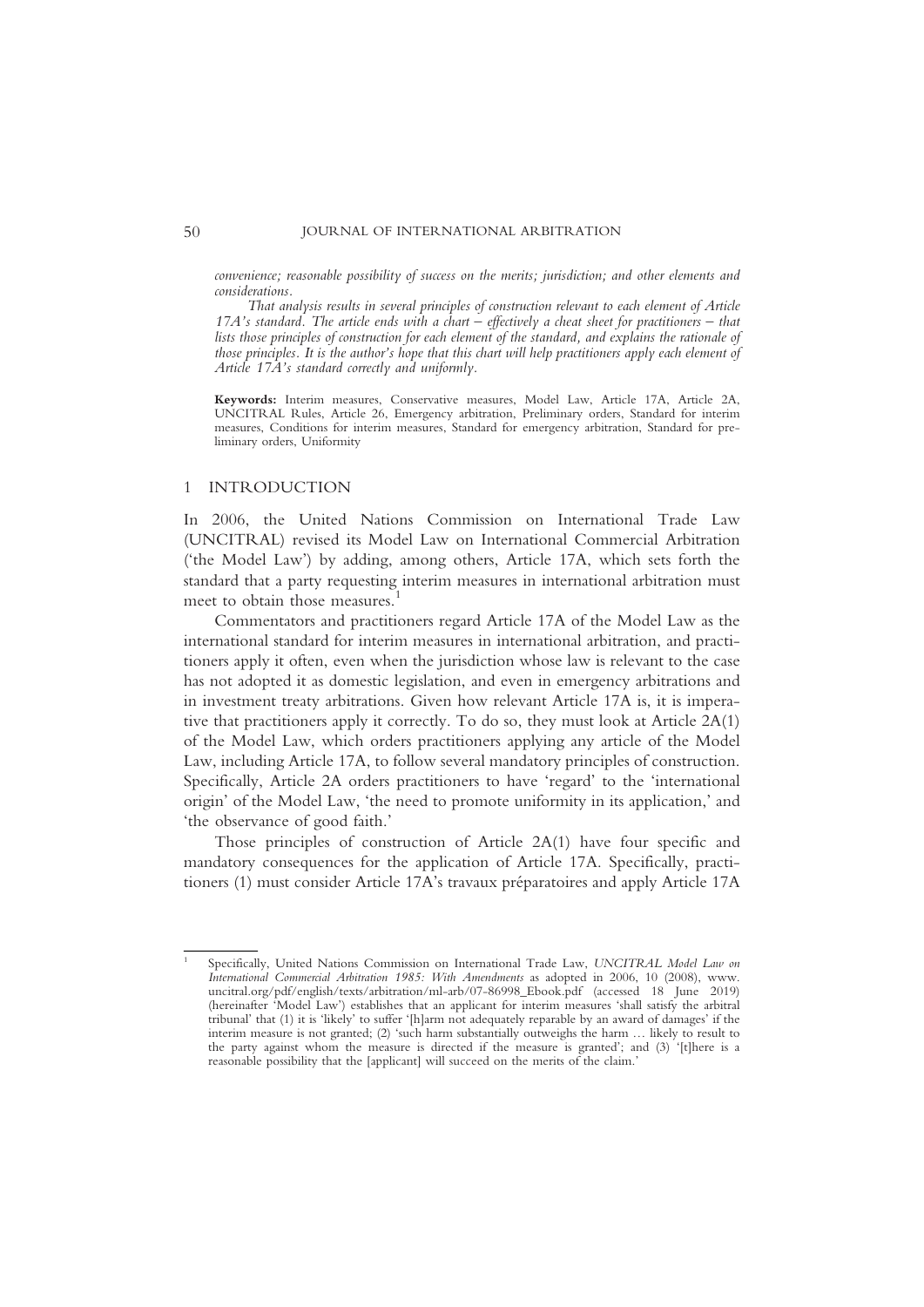in a way that does not contradict those travaux préparatoires $^2$ ; (2) must consider, but are not bound to follow, the publicly-available decisions by courts and arbitrators around the world that have applied Article 17A and the scholarly writings that have analysed it<sup>3</sup>; (3) cannot construe Article 17A only under the canons of construction that they would apply to a domestic statute in the jurisdiction relevant to the case; and (4) must factor in equitable considerations.

Practitioners applying Article 17A's standard should have little difficulty following (3) and (4) above. Conversely, (1) and (2) above are harder to follow. That is, due to the time constraints associated with requests for interim measures, practitioners might not confirm if they are applying Article 17A's standard in a way that does not contradict its travaux préparatoires, and might not consider the decisions by courts and arbitrators around the world that have applied it, or the scholarly writings that have addressed it.

To aid with that, this article analyses the travaux préparatoires of Article 17A, the publicly available decisions by courts and arbitrators<sup>4</sup> around the world that have applied it,<sup>5</sup> and the scholarly writings that have analysed it. For the reader's convenience, this article analyses the following elements of Article 17A's standard separately: burden of proof; urgency; likely harm not adequately reparable by an award of damages; balance of convenience; reasonable possibility of success on the merits; jurisdiction; and other elements and considerations.

That analysis draws, among others; the following conclusions for each element of Article 17A's standard<sup>6</sup>:

The term travaux préparatoires refers to the documents that reflect the negotiation and drafting history of a statute or convention, in this case the Model Law.

The burden of finding and presenting those decisions and scholarly writings lies with counsel, not the arbitrators. Dean Lewis, The Interpretation and Uniformity of the UNCITRAL Model Law on International Commercial Arbitration: Australia, Hong Kong and Singapore, International Arbitration

Specifically, this Article analyses publicly available decisions issued by arbitrators acting for the International Centre for Settlement of Investment Disputes (ICSID) and the Permanent Court of Arbitration (PCA) and excerpts of, or descriptions of, non-publicly available decisions issued by arbitrators acting for the International Chamber of Commerce (ICC) and the Stockholm Chamber

This Article seeks to aid practitioners by covering the many scholarly writings and decisions that the author has located. But, it would be impossible for this Article to capture all scholarly writings that have analysed Art. 17A, and all the arbitral and court decisions that have applied it. Instead, practitioners should confirm whether there are additional writings or decisions supporting their case.

This should help practitioners spend fewer resources arguing over how to construe Art. 17A's standard; practitioners dealing with interim measures often spend significant resources arguing over how to construe the applicable standard. See e.g. Andrea Carlevaris & Jose Feris, Running in the ICC Emergency Arbitrator Rules: The First Ten Cases, 25(1) ICC Int'l Court of Arb. Bull. 20 (2014) (providing examples of cases where parties disputed the applicable standard for requests for interim measures by an emergency arbitrator); Johan Lundstedt, SCC Practice: Emergency Arbitrator Decisions 17-18 (1 Jan. 2010–31 Dec. 2013), https://sccinstitute.com/media/29995/scc-practice-2010-2013-emer gency-arbitrator\_final.pdf (accessed 20 June 2019) (hereinafter 'SCC Practice Note 2010-2013') (Case No. EA 010/2012) (parties did not 'fully agree' on the applicable standard).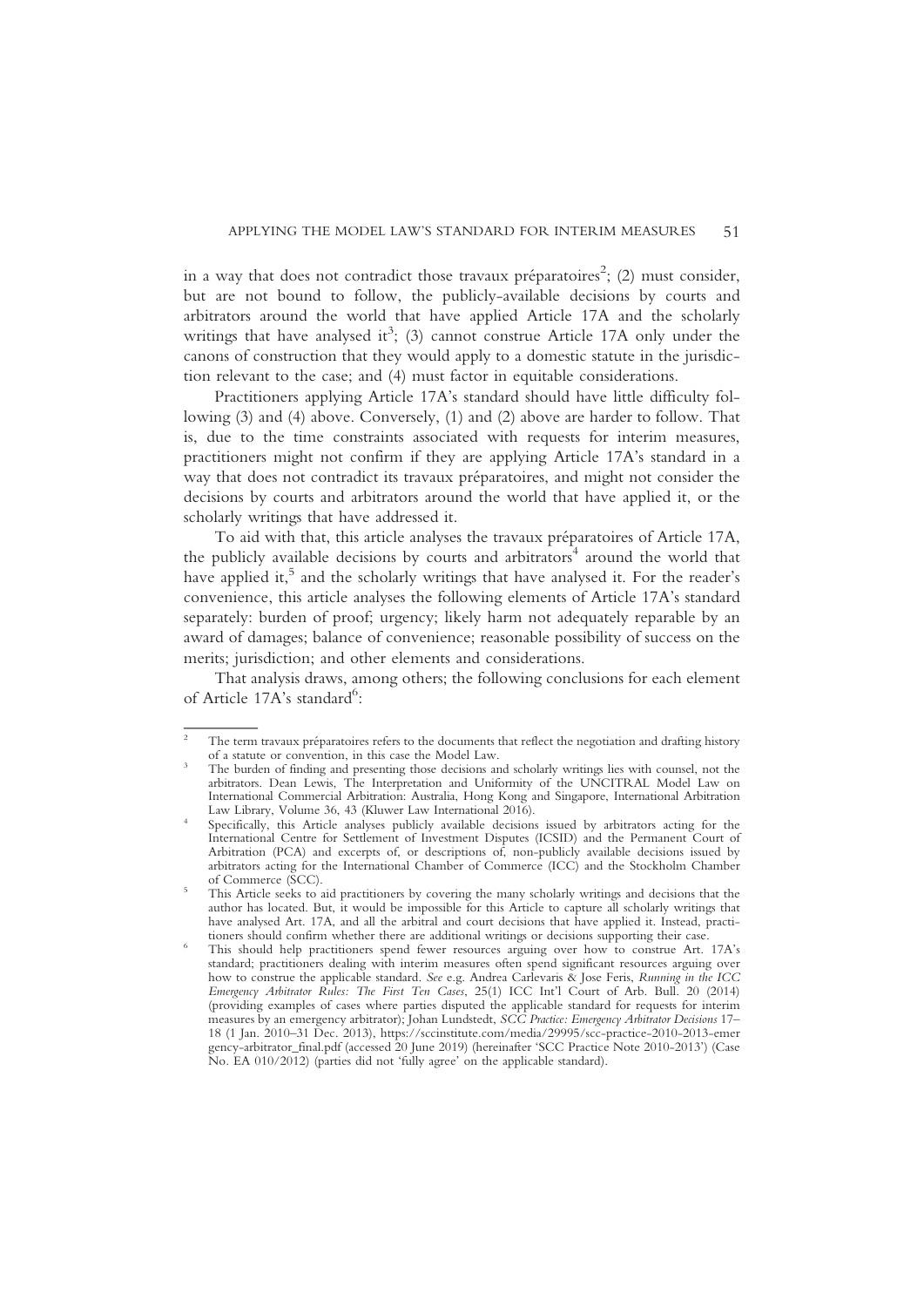- Burden of proof: applicants must meet the standard (arbitrators have no discretion to issue the measures otherwise) but Article 17A does not establish a specific burden of proof.
- Urgency: urgency cannot be considered a separate element of the standard, but can be considered implicitly included as part of the element of harm, or satisfied when the relief requested cannot await a final award or the constitution of the tribunal.
- Harm: applicants need not prove that their harm is certain, but must prove – not only allege – that it is likely; the harm is not adequately reparable by an award of damages if respondent is unlikely to honour such award; a large harm is unnecessary, but a small harm may be insufficient, to obtain the interim measures; Article 17A covers (1) harm that is truly irreparable monetarily, and (2) harm that can be repaired monetarily through a final award but that would be 'comparatively complicated to compensate' through such award.
- Balance of convenience: irrelevant to the balance of convenience is any harm to the applicant that would remain equally likely if the interim measures are ordered or that would be adequately reparable by an award of damages; irrelevant to the balance of convenience is any harm to a party 'affected by the measure' that is not the party 'against whom the measure is directed'; a party is more likely to prove that the balance of convenience tilts in its favour if it presents an undertaking; a respondent's declaration that it will not infringe the rights at issue is relevant to the balance of convenience; the stronger the merits, the less the applicant must show on the balance of convenience; an applicant's refusal to mitigate damages by accepting a unilateral imposition by respondent might not alter the balance of convenience.
- Reasonable possibility of success and of jurisdiction: the 'reasonable possibility' of success refers to the merits only of the underlying claim relevant to the application, not to the merits of the application for interim measures or of the entire dispute; implicit in Article 17A is a requirement to show a 'reasonable possibility' of jurisdiction but only over the claim relevant to the application; the 'reasonable possibility of success' is a low threshold that falls below a 50% chance of success and requires the applicant to show only slightly more than that its rights are plausible; an applicant can show a reasonable possibility of success even if its claim is based only on inferences; whether an applicant has shown a reasonable possibility of success depends on the stage of the proceeding and the information available at that time; a determination of reasonable possibility of success or jurisdiction does not preclude a subsequent award or procedural order to the contrary.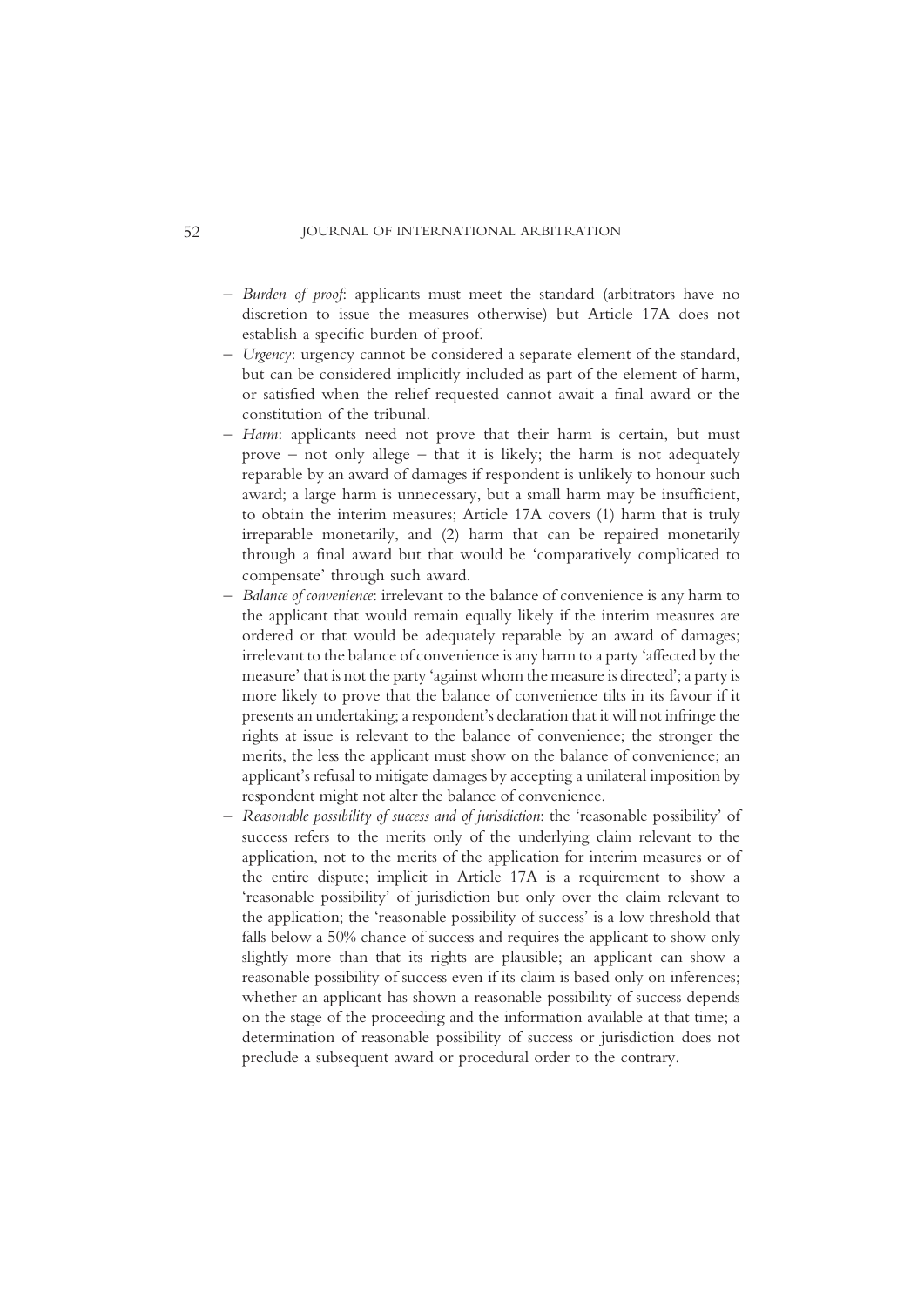This article is structured as follows. It first presents the background and relevant applications of Article 17A (section 2), then the background and relevant applications of Article 2A (section 3), and then the travaux préparatoires of each element of Article 17A's standard, the decisions by courts and arbitrators around the world that have applied those elements, and the scholarly writings that have analysed them (section 4). The article ends with a chart that lists the principles of construction of each element of Article 17A's standard, which stem from Article 17A's travaux préparatoires and the authorities that have applied or analysed that article, and explains the rationale of those principles (section 5). Practitioners should apply those principles to ensure that they apply the standard correctly and uniformly.<sup>7</sup>

# 2 BACKGROUND AND SIGNIFICANT APPLICATIONS OF ARTICLE 17A OF THE MODEL LAW

The rules of most international arbitration institutions do not set forth the standard that an applicant must meet for obtaining interim measures,<sup>8</sup> and arbitration clauses rarely set forth that standard.<sup>9</sup>

To find the applicable standard, practitioners might look at the domestic laws relevant to their case, usually that of the seat of the arbitration (lex arbitri)<sup>10</sup> or, less

<sup>7</sup> See Gary B. Born, International Commercial Arbitration 2466 (2d ed. 2014) ('Art. 17A … should be interpreted in light of international authority from other national courts and arbitral tribunals seated elsewhere … to avoid the costs of a purely national approach to this issue and to encourage formation of international principles in this field'); Peter Binder, International Commercial Arbitration and Mediation in UNCITRAL Model Law Jurisdictions 26 (4th ed. 2019) ('The enactment of ... the Model Law is ... only half the story: the true test ... is its application by the users and national courts').

See e.g. 2017 ICC Rules, Art. 28(1) ('[T]he arbitral tribunal may  $\ldots$  order any interim or conservatory measure it deems appropriate'); 2014 ICDR Rules, Art. 24 (1) ('[T]he arbitral tribunal may order or award any interim or conservatory measures it deems necessary'); 2014 LCIA Rules, Art. 25. See Christopher Boog, Chapter 18, Part III: Interim Measures in International Arbitration, in Arbitration in

Switzerland: The Practitioner's Guide 2543, 2551 (2d ed., Manuel Arroyo ed. 2018) ('[C]ases in which the parties have agreed on the prerequisites for ordering interim measures or the law determining such standards are outnumbered by cases in which there is no such agreement'); Born, supra n. 7, at 2467 (parties 'seldom' agree on a standard).<br>See Julian Lew, Commentary on Interim and Conservatory Measures in ICC Arbitration Cases, 11(1) ICC

Int'l Court Arb. Bull. 6 -7 (2000) (providing examples where arbitrators applied domestic law); John Beechey & Gareth Kenny, How to Control the Impact of Time Running Between the Occurrence of the Damage and Its Full Compensation: Complementary and Alternative Remedies in Interim Relief Proceedings, in Interest, Auxiliary and Alternative Remedies in International Arbitration, Volume 5 Dossiers of the ICC Institute of World Business Law, 21 (Filip de Ly & Laurent Lévy eds, International Chamber of Commerce 2008); Ali Yesilirmak, Interim and Conservatory Measures in ICC Arbitral Practice, 1999 -2008, in International Chamber of Commerce, Interim, Conservatory and Emergency Measures in ICC Arbitration, (Special Supplement 5) ICC ICArb. Bull. 10 (2011) (hereinafter `Yesilirmak 1999 -2008'); Jason Fry, Simon Greenberg & Francesca Mazza, The Secretariat's Guide to ICC Arbitration 359, ICC Publication No. 729 (Paris 2012).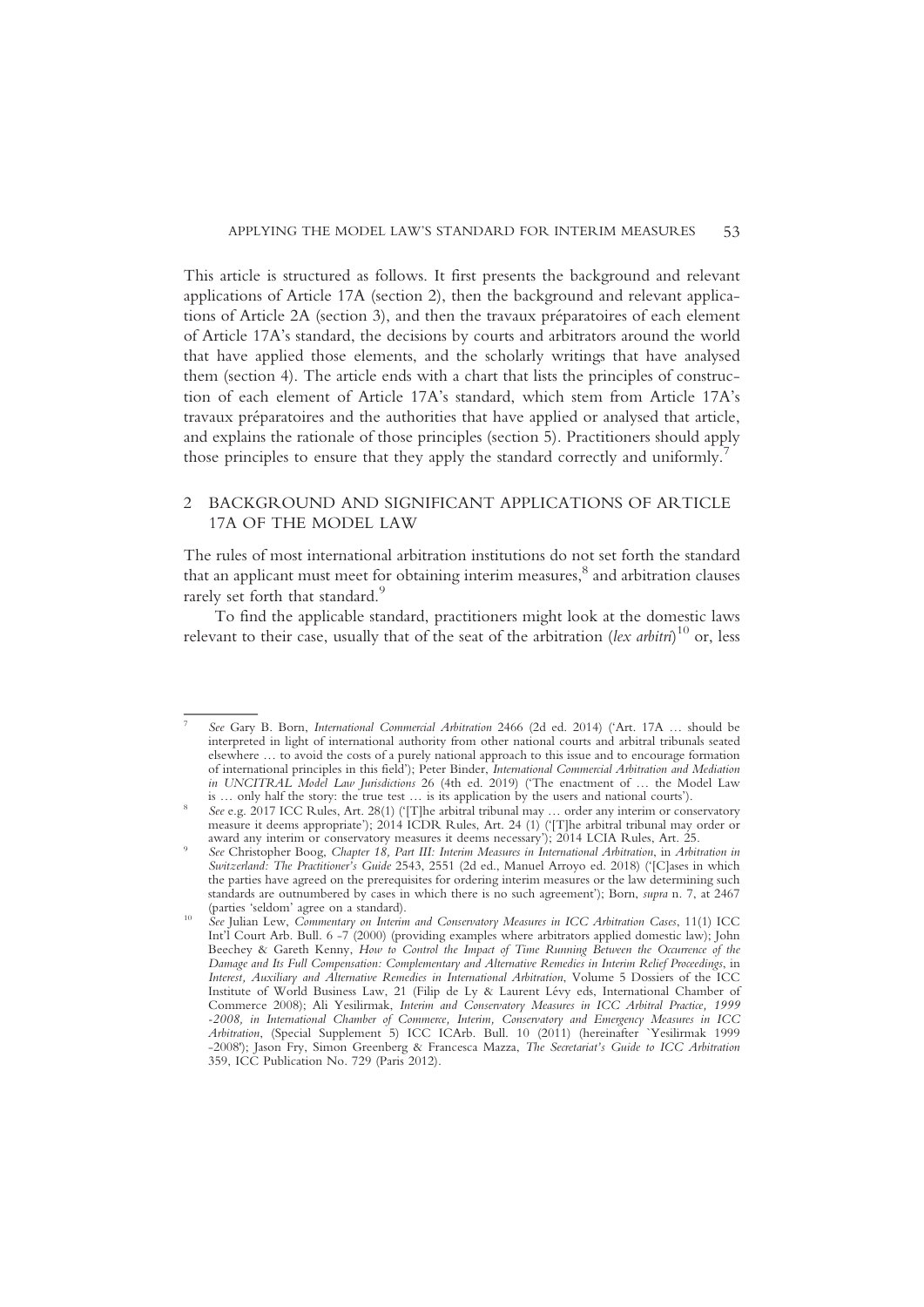frequently, the law that governs the parties' underlying contract (lex causae).<sup>11</sup> However, domestic laws on international arbitration can be obsolete, unclear, or simply unhelpful, so, rather than applying domestic law, international arbitrators handling requests for interim measures often prefer to apply a standard from an international source.<sup>12</sup>

Up until 2006, however, such an international standard was not codified, and international arbitrators would have to deduce it from arbitral awards and scholarly writings. This lack of a codified, clear standard gave some arbitrators pause. In January 2000, the UNCITRAL Secretariat reported that the lack of a clearly established international standard for interim measures 'may hinder the effective and efficient functioning of international commercial arbitration' because arbitrators might 'refrain from issuing' those measures, which could result in 'unnecessary loss or damage [to a party,] a party avoid[ing] enforcement of [an] award by [hiding] assets' or other 'undesirable consequences.'<sup>13</sup>

UNCITRAL sought to address this problem when, as part of its revisions issued in 2006 to the Model Law, it included Article 17A, which sets forth a standard for granting interim measures in international arbitration.<sup>14</sup> Specifically, Article 17A of the Model Law establishes that:

#### [An applicant for interim measures] shall satisfy the arbitral tribunal that:

(a) Harm not adequately reparable by an award of damages is likely to result if the measure is not ordered, and such harm substantially outweighs the harm that is likely to result to the party against whom the measure is directed if the measure is granted; and

(b) There is a reasonable possibility that the requesting party will succeed on the merits of the claim. The determination on this possibility shall not affect the discretion of the arbitral tribunal in making any subsequent determination.<sup>15</sup>

<sup>&</sup>lt;sup>11</sup> See Mika Savola, *Interim Measures and Emergency Arbitrator Proceedings*, 23 Croat. Arb. Y.B. 73, 81 (2016); see also International Chamber of Commerce, ICC Commission Report Emergency Arbitrator Proceedings 16 (2019) (hereinafter 'ICC Report on EA') (providing examples where emergency

arbitrators applied the contract law to decide the request for interim measures).<br>In the words of UNCITRAL's Secretariat, domestic legislation is 'often particularly inappropriate for international' commercial arbitration. Model Law, Part Two, supra n. 1, at 24; David W. Rivkin, Reevaluating Provisional Measures Through the Lens of Efficiency and Justice, in International Arbitration Under<br>Review: Essays in Honour of John Beechey 4 (2015); Born, supra n. 7, at 2465.

See Jan. 2000 Secretariat Note Possible Uniform Rules A/CN.9/WG.II/WP.108 (hereinafter 'Jan. 2000 Secretariat Note') in Howard M. Holtzmann, Joseph E. Neuhaus, et al., A Guide to the 2006 Amendments to the UNCITRAL Model Law on International Commercial Arbitration: Legislative History and

The idea of including a standard for interim measures received support from relevant players in the field of international arbitration. The ICC, e.g. explained that setting forth the standard applicable to requests for interim measures would help parties in formulating their applications and tribunals in deciding them. See Feb. 2004 Secretariat Note ICC PROPOSAL A/CN.9/WG.II/WP.129 in Holtzmann & Neuhaus. supra n. 13. at 320–321.

See Model Law, Art. 17A. If the interim measure seeks to preserve evidence, these conditions apply 'only to the extent the arbitral tribunal considers appropriate.' Ibid.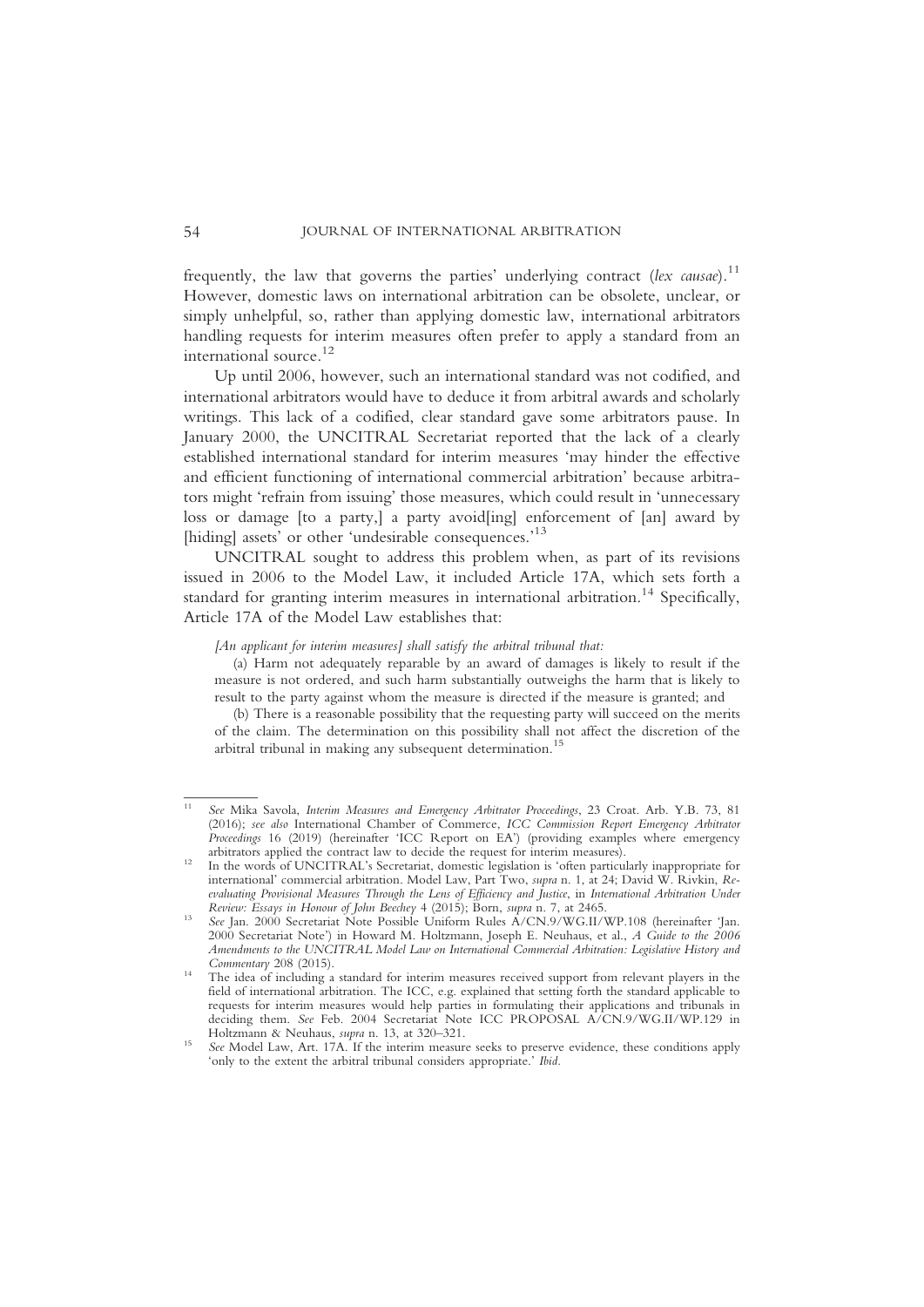Since it was issued in 2006, Article 17A has become highly relevant in international arbitration practice, with international arbitrators applying it in several scenarios, including the following five.

First, international arbitrators often apply Article 17A when a jurisdiction whose law is relevant to the request for interim measures has adopted it as domestic legislation.<sup>16</sup> Those jurisdictions include Australia, Bhutan, British Virgin Islands, Costa Rica, Florida (United States), Georgia, Hong Kong, Ireland, Kingdom of Bahrain, Mauritius, New Zealand, Rwanda, and Singapore. If the law of one of those jurisdictions is relevant, for example, because the arbitration is seated there, arbitrators may apply Article 17A's standard to decide the request for interim measures.

Second, international arbitrators often apply, or at least consult, Article 17A, even if the jurisdiction whose law is relevant to the case has not adopted it as domestic legislation, because they prefer to apply an international standard, rather than a domestic one,<sup>17</sup> and Article 17A is widely regarded as the internationally accepted standard for interim measures in international arbitration.<sup>18</sup> That said, not all arbitrators who choose to apply an international standard apply Article 17A; some prefer to apply standards from previous arbitral decisions.<sup>1</sup>

Third, precisely because it is considered an international standard, Article 17A is often applied, or at least consulted, in 'emergency' arbitrations, i.e. where a party seeks relief that cannot await the constitution of the arbitral tribunal,<sup>20</sup> although

<sup>16</sup> Arbitrators are less reluctant to apply domestic laws on request for interim measures when they mirror Art. 17A of the Model Law because such statutes do not suffer from the flaws of domestic statues that take a parochial approach to international arbitration. See Fry, supra n. 10, at 359–360 (suggesting that arbitrators should look at Art. 17A when the relevant jurisdiction has adopted it as domestic law and explaining that generally interim measures fall under the law of the arbitration seat).

See Born, supra n. 7, at 2464–2467; Lew, supra n. 10, at 7; Beechey & Kenny, supra n. 10, at 21.<br>See e.g. Jan Paulsson & Georgios Petrochilos, UNCITRAL Arbitration Rules, s. III, Art. 26 [Interim

Measures], in UNCITRAL Arbitration 218 (2017) (explaining that Arts 17 and 26 of the Model Law and UNCITRAL Rules, respectively, are 'in practice relied upon as … general principles universally accepted, even in arbitrations under other rules, including in the ICSID system'); Jacob Grierson & Annet Van Hooft, Arbitrating Under the 2012 ICC Rules 160–161 (2012) (explaining that Art. 17A 'reflects the standard for the granting of interim relief applied by many national courts and arbitral tribunals'); Frederic Bachand, Court Intervention in International Arbitration: The Case for Compulsory Judicial Internationalism, 1(6) J. Disp. Res. 83, 89 (2012) (hereinafter 'Bachand, Court Intervention') (explaining that the Model Law has gained 'widespread acceptance globally').

See e.g. Lew, supra n. 10, at 7; Beechey & Kenny, supra n. 10, at 21.<br>See e.g. Lew, supra n. 10, at 7; Beechey & Kenny, supra n. 10, at 21. https://sccinstitute.com/media/194250/ea-practice-note-emergency-arbitrator-decisions-rendered-2015-2016.pdf (accessed 27 June 2019) (hereinafter 'SCC Practice Note 2015-2016') (EA 2016/30, EA 2016/31, EA 2016/32, EA 2016/082, EA 2016/095); Lotta Knapp, Emergency Arbitrator Decisions Rendered in 2014, https://sccinstitute.com/media/62020/scc-practice-emergency-arbitrators-2014\_ final.pdf (accessed 27 June 2019) (hereinafter 'SCC Practice Note 2014') (Case No. EA 2014/171) (analysing Art. 17A); Nathalie Voser & Christopher Boog, ICC Emergency Arbitrator Proceedings: An Overview 11, in Special Supplement 2011: Interim, Conservatory and Emergency Measures in ICC Arbitration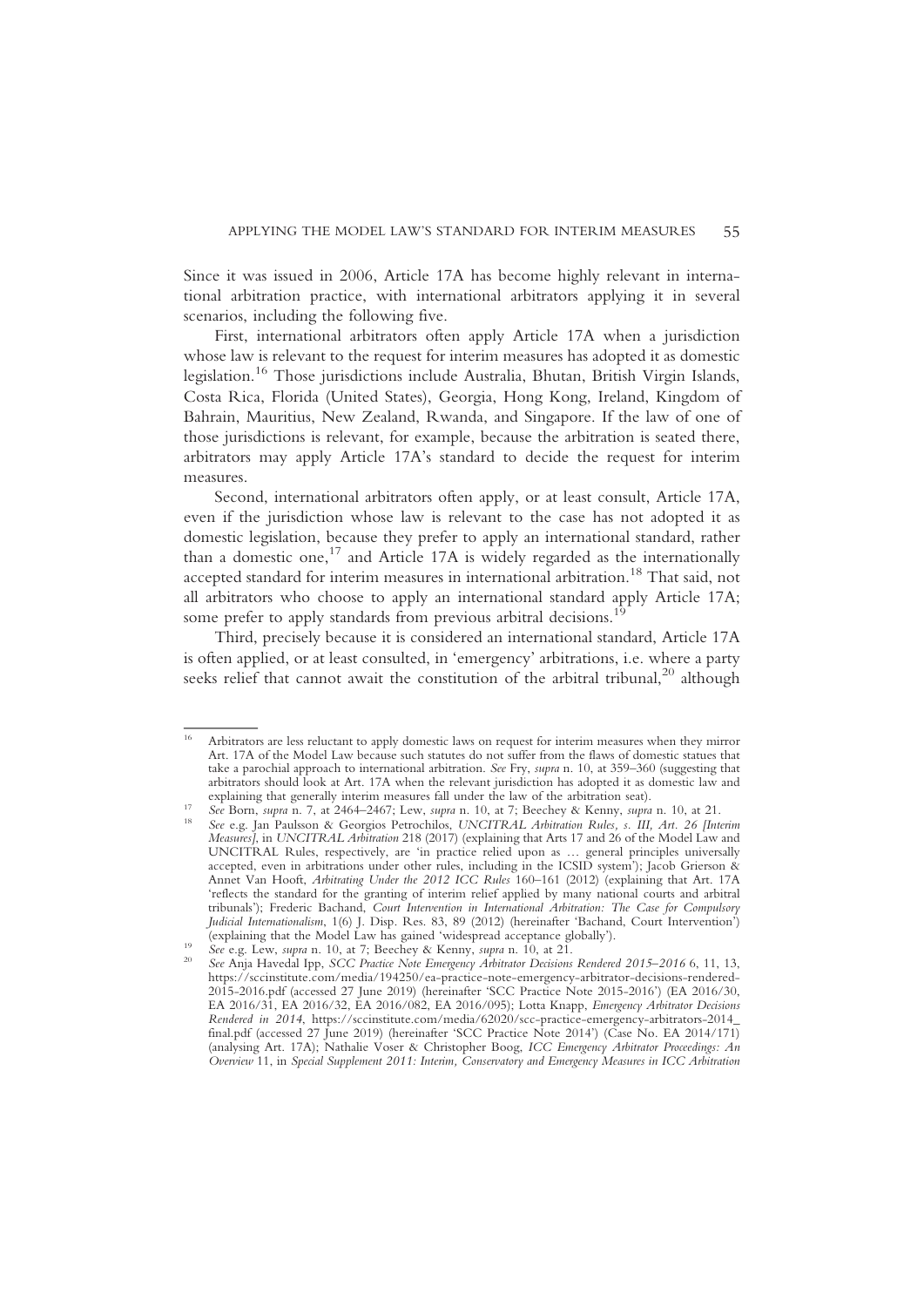emergency arbitrators adjust Article 17A's standard to account for the 'urgency' that cannot await the constitution of the tribunal.<sup>21</sup>

Fourth, arbitrators also apply Article 17A when deciding requests for preliminary orders, i.e. ex parte orders 'directing a party not to frustrate the purpose of the interim measure requested,' <sup>22</sup> because the Model Law establishes that the standard set forth in Article 17A also applies to preliminary orders.<sup>23</sup>

Fifth, arbitrators apply this same standard when deciding requests for interim measures in arbitrations conducted under rules that have reproduced Article 17A verbatim, like the UNCITRAL Rules, $24$  or the rules of the Japan Commercial Arbitration Association<sup>25</sup> or the Hong Kong International Arbitration Centre.<sup>26</sup>

In light of the significant applications of Article 17A's standard, the correct application of that standard is of great importance in international arbitration practice. This, however, requires that practitioners follow Article 2A(1) of the Model Law, as explained next.

# 3 ARTICLE 2A(1) OF THE MODEL LAW HAS FOUR PRACTICAL CONSEQUENCES ON THE APPLICATION OF ARTICLE 17A

Article 2A(1) sets forth principles of construction that seek to promote uniformity and harmonization in the application of the Model Law. It mandates that when construing the Model Law, 'regard is to be had to' 'its international origin,' 'the

<sup>(2011) (</sup>arguing that emergency arbitrators 'are likely to turn to Article 17A of the … Model Law'); Sébastien Besson, Anti-Suit Injunctions by ICC Emergency Arbitrators, in International Arbitration Under Review: Essays in Honour of John Beechey 19 (2015) (arguing that arbitrators and emergency arbitrators should apply the same test for granting interim measures); ICC Report on EA, supra n. 11, at 23 ('EAs have shown a preference to avoid the application of domestic law and to have recourse to ... "inter-<br>national sources").

See SCC Practice Note 2015–2016 at 10 (Case No. EA 2016/067) (combining the standard under Art. 17A with an element of urgency that requires that the interim measure be issued before the arbitral tribunal is constituted); SCC Practice Note 2014 (Case No. EA 2014/171) (concluding that Art. 17A addresses interim measures in general, and that emergency arbitrator would focus on 'the urgency

requirement especially').<br>
<sup>22</sup> See 2006 Model Law, Art. 17B(1).<br>
<sup>23</sup> See ibid. Art. 17B(3).<br>
<sup>24</sup> See United Nations Commission on International Trade Law, UNCITRAL Arbitration Rules (as revised in 2010), rule 26.3, www.uncitral.org/pdf/english/texts/arbitration/arb-rules/arb-rules.pdf

See Japan Commercial Arbitration Association, Commercial Arbitration Rules 2019, Rule 71.2, www. jcaa.or.jp/e/arbitration/docs/Commercial\_Arbitoration\_Rules.pdf (accessed 28 June 2019) (same

See Hong Kong International Arbitration Centre, 2018 Administered Arbitration Rules, Rule 23.4, www.hkiac.org/arbitration/rules-practice-notes/administered-arbitration-rules/hkiac-administered-2018-1#23 (accessed 28 June 2019) (arbitrators may consider the same conditions listed in Art. 17A of the Model Law).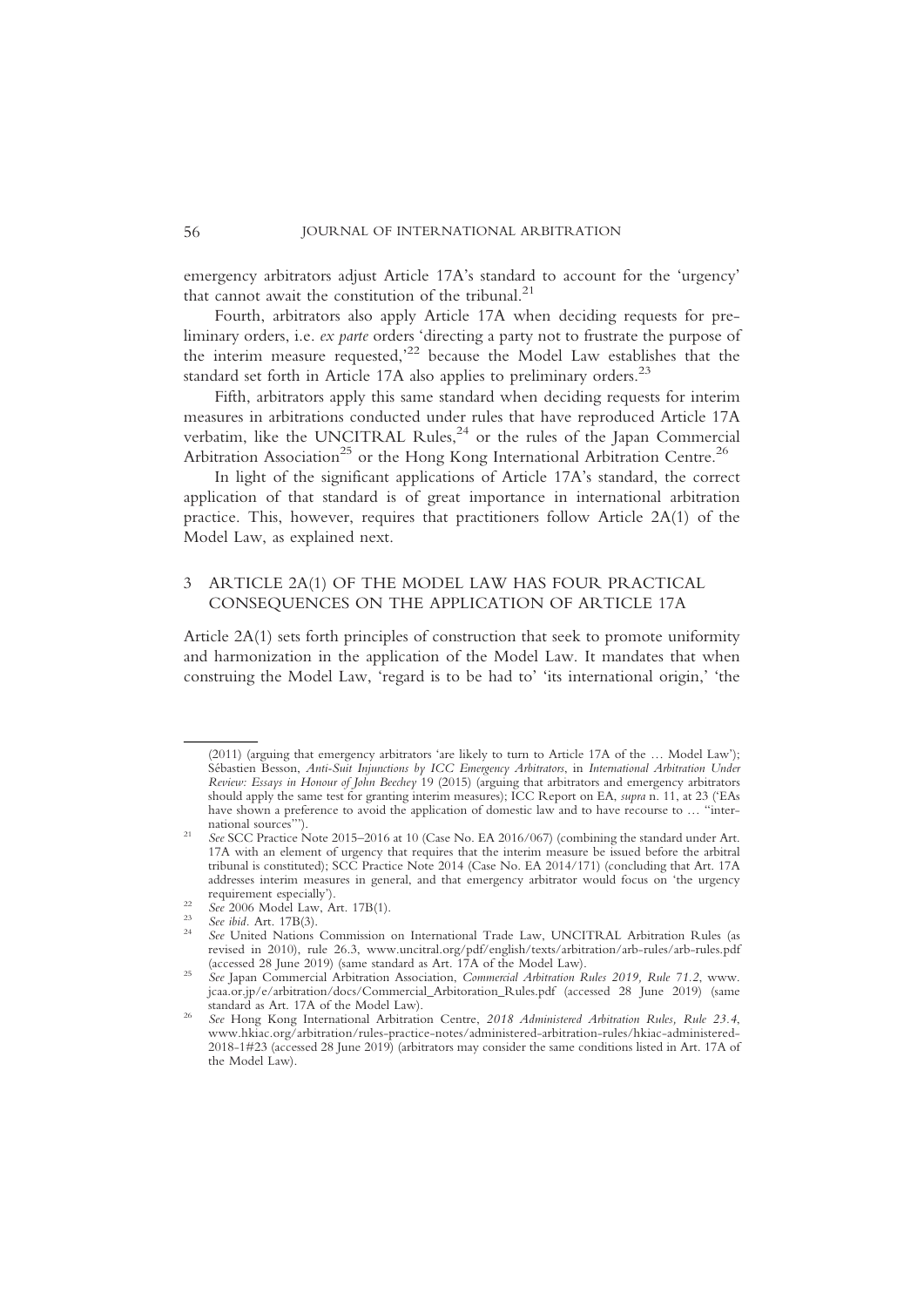need to promote uniformity in its application,' and 'the observance of good faith.'<sup>27</sup>

#### 3.1 BACKGROUND AND PURPOSE OF Article 2A(1) OF THE Model Law

Article 2A(1) is identical to articles in other model laws, including Article 3 of the 1996 Law on Electronic Commerce, Article 8 of the 1997 Law on Cross Border Insolvency, Article 1 of the 2001 Law on Electronic Signatures, and Article 2 of the 2002 Law on International Commercial Conciliation.<sup>28</sup>

UNCITRAL has explained that the purpose of Article 2A(1) of the Model Law and the identical articles in those other model laws is to 'ensure uniformity in the interpretation' of the model laws,<sup>29</sup> i.e. to 'promot[e] a uniform understanding of those laws<sup>30</sup> and 'limi[t] the extent to which [they are] interpreted only by reference to the concepts of local law.<sup>31</sup> That is, Article 2A(1) of the Model Law seeks to have practitioners apply the Model Law as uniformly as possible because, as one commentator put it, 'at the end of the day,' 'mere uniformity in wording [in the Model Law] is useless' and 'only the way in which the law is applied is relevant

While Art.  $2(A)(1)$  establishes principles of construction of the Model Law, Art.  $2A(2)$  deals with how to resolve issues not expressly covered by the Model Law: 'Questions concerning matters governed by this Law which are not expressly settled in it are to be settled in conformity with the general principles on which this Law is based.' This article does not address Art. 2A(2).

Those articles were inspired by, and are very similar to, Art. 7(1) of the 1980 Convention on Contracts for the International Sale of Goods (CISG). The differences between the articles in those model laws and the one in the CISG are minimal, as shown here: 'In the interpretation of this Convention [Law], regard is to be had to its international character [origin] and to the need to promote uniformity in its application and the observance of good faith in international trade.' Those differences are due to the nature of both instruments. While the CISG is a binding convention (and thus has an international 'character'), model laws are not binding until adopted as domestic law and only have an international 'origin.' See Reinmar Wolff, Chapter I: The Arbitration Agreement and Arbitrability, On the Interpretation of Model-Law-Based Provisions – Is Art. 2a(1) of the UNCITRAL Model Law on International Commercial Arbitration 'Useful and Desirable' or Just Futile?, in Austrian Yearbook on International Arbitration 2014 74– 75 (Christian Klausegger et al. eds).<br>See UNCITRAL, Model Law on Electronic Commerce with Guide to Enactment 1996, www.uncitral.org/

pdf/english/texts/electcom/V1504118\_Ebook.pdf (accessed 28 June 2019), para. 42; UNCITRAL, Model Law on Electronic Signatures with Guide to Enactment 2001, www.uncitral.org/pdf/english/texts/ electcom/ml-elecsig-e.pdf (accessed 28 June 2019), para. 109; UNCITRAL, Model Law on International Commercial Conciliation with Guide to Enactment and Use 2002, www.uncitral.org/pdf/english/texts/ arbitration/ml-conc/03-90953\_Ebook.pdf (accessed 28 June 2019), para. 40 ('Art. 2 … was inspired by Art. 7 of the [CISG], Art. 3 of the UNCITRAL Model Law on Electronic Commerce (1996), Art. 8 of the UNCITRAL Model Law on Cross-Border Insolvency (1997) and Art. 4 of the UNCITRAL Model Law on Electronic Signatures (2001)').

See Model Law, Part Two, supra n. 1, at 24. In fact, UNCITRAL's raison d'etre is to 'promote efficiency, consistency and coherence in the unification and harmonization of international trade law.'<br>See also Lewis, supra n. 3, at 23 (citing United Nations' General Assembly Resolution 40/71).

United Nations, Report of UNCITRAL's Working Group on Electronic Data Interchange (EDI) on the Work of Its Twenty-Sixth Session, para. 55, https://undocs.org/en/A/CN.9/387 (accessed 28 June 2019).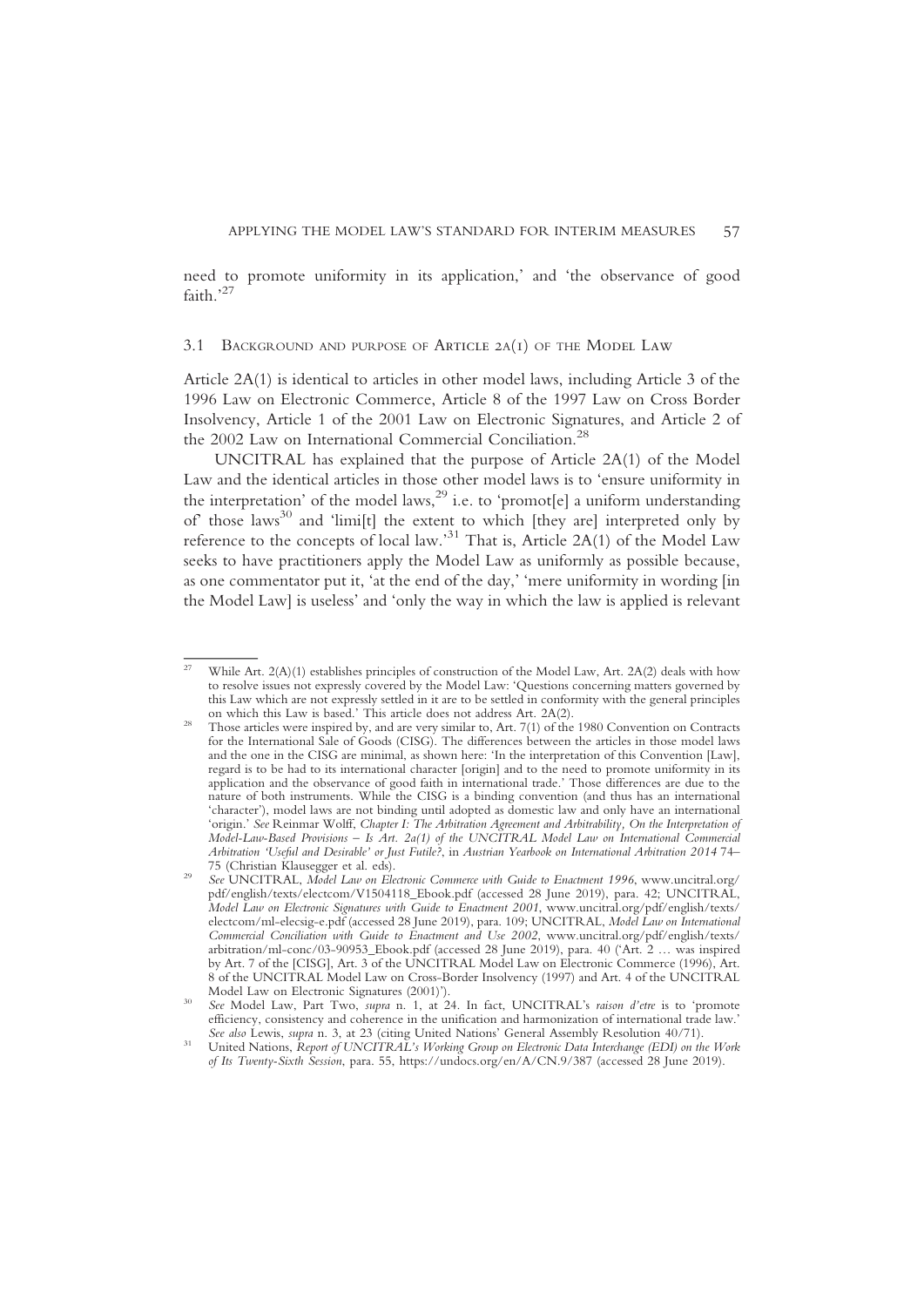for harmonization.' $^{32}$  Put simply, Article 2A(1) seeks that the Model Law becomes 'not simply … a harmonized legislative framework [but] rather … a harmonized legal framework.' 33

# 3.2 FOUR PRACTICAL CONSEQUENCES OF Article 2A(1) ON THE APPLICATION OF Article 17A

The scholarly writings that analyse Article 2A(1) show that beyond its purpose of unification and harmonization, Article 2A(1) has four practical and mandatory consequences for the application of any Article of the Model Law, including Article 17A.<sup>34</sup> Addressed specifically to Article 17A, those four consequences are as follows.

First, to have 'regard' for the 'international origin' of Article 17A, practitioners must apply that article in a way consistent with its travaux préparatoires.<sup>35</sup> The travaux préparatoires show how the delegations that drafted the Model Law, which came from different countries and legal systems around the world, compromised on the language of Article 17A, from its first draft until its final text, and why they did so. The travaux préparatoires, put simply, truly show the 'international origin' of Article 17A,<sup>36</sup> and practitioners applying that Article cannot contradict them, i. e. must have 'regard' for those travaux préparatoires.37 Indeed, courts around the world often turn to the travaux préparatoires when construing the Model Law.<sup>38</sup>

<sup>&</sup>lt;sup>32</sup> See Wolff, supra n. 28, at 55.<br><sup>33</sup> Frederic Bachand, Judicial Internationalism and the Interpretation of the Model Law: Reflections on Some Aspects of Article 2A, in The UNCITRAL Model Law After Twenty-Five Years: Global Perspectives on International Commercial Arbitration 231, 232, 238 (Frederic Bachand & Fabien Gelinas eds 2013) (hereinafter 'Bachand, Judicial Internationalism') (emphasis in original).

 $Art.$  2A's language 'regard is to be had' makes clear that the consequences of Art. 2A, whatever they are, are mandatory. See Bachand, Judicial Internationalism, supra n. 33, at 232 (arguing that the words 'regard is to be had' in Art. 2A of the Revised Model Law 'requir[e] to always take into consideration' Art. 2A's principles of construction).<br>See Bachand, Court Intervention, supra n. 18, at 98 (arguing that the travaux préparatoires should be

treated as more than a 'merely secondary source'); Bachand, Judicial Internationalism, supra n. 33, at 249 ('there is much to be said for not treating the Model Law's travaux préparatoires as a merely secondary or subsidiary source').<br>See Lewis, supra n. 3, at 25 ('The Travaux Preparatoires contain little about the need for uniformity but

do contain a very large volume of subjective views of the protagonists in arriving at the words of each Article of the [Model Law]. The clear implication is that with the aid of the Travaux Preparatoires [practitioners] would … arrive at proper or consistent interpretations of the [Model Law]').<br>The travaux préparatoires are so important that the UN General Assembly recommended that they be

sent to the world's governments together with the text of the Model Law. See Bachand, Judicial Internationalism, supra n. 33, at 249. But see Holtzmann & Neuhaus, supra n. 13, at 25 (arguing that the drafting history of the Model Law should be considered only if the drafting history is a permissible source of guidance of statutes in the jurisdiction that adopts the Model Law).

See Bachand, Court Intervention, supra n. 18, at n. 50 (collecting cases that have done this). See also Bachand, Judicial Internationalism, supra n. 33, at 249.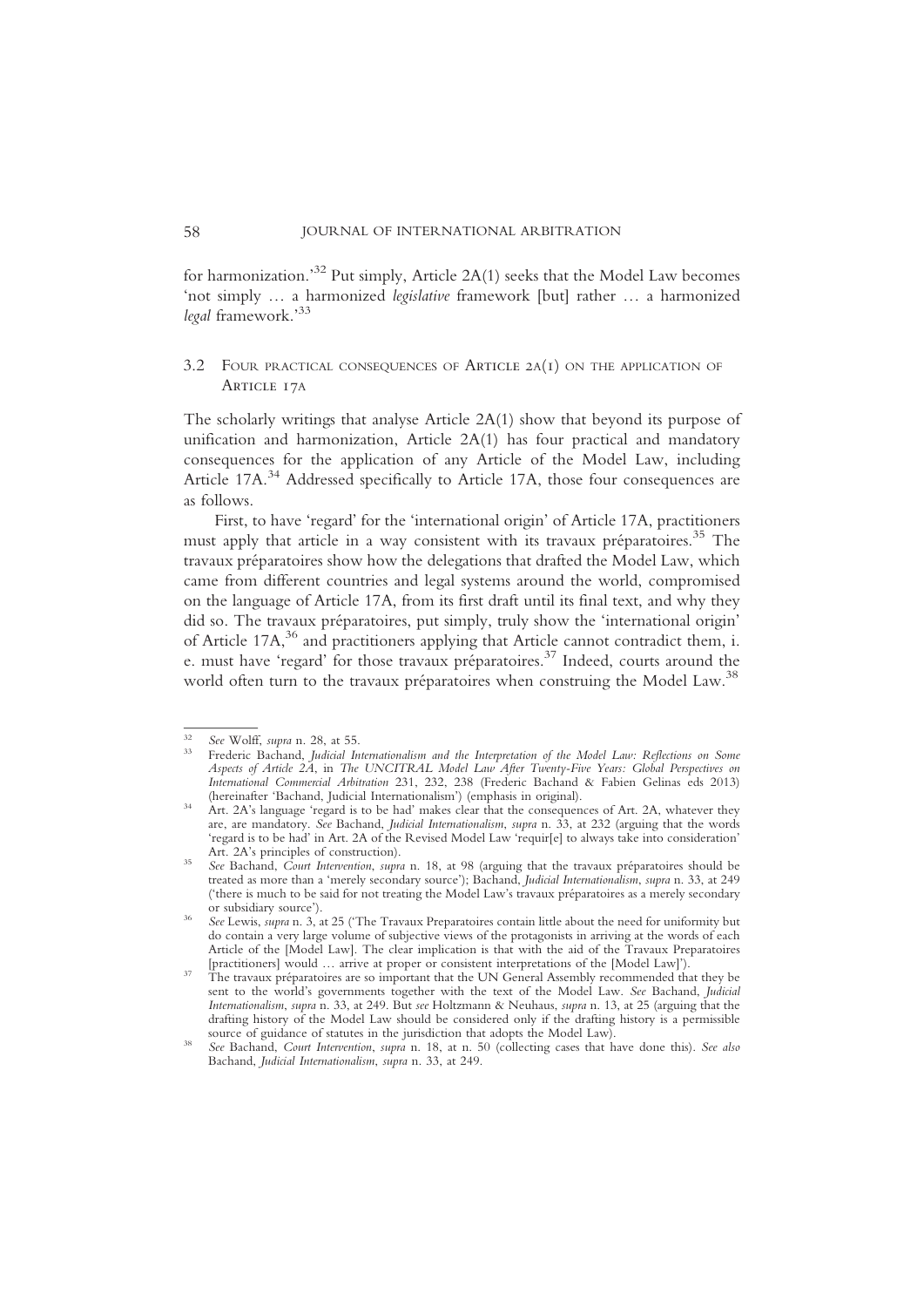Second, to have 'regard' for the 'need to promote uniformity in [the] application' of Article 17A, practitioners must consider the decisions by courts and arbitrators around the world that have applied that article, $39$  and the scholarly writings on it.<sup>40</sup> These authorities are not binding,<sup>41</sup> but become more persuasive, and practitioners are more likely to follow them, the more repeated and consistent they are.<sup>42</sup>

Third, to have 'regard' for the 'international origin' of Article 17A and the need to 'promote uniformity in its application,' practitioners must avoid construing that article only under the same canons of construction that would apply to a domestic statute in the jurisdiction relevant to the case.<sup>43</sup> For example, if an arbitrator decides that the standard for interim measures in an international arbitration is dictated by the law of Hong Kong, as that is the seat of the arbitration, she would apply the Hong Kong statute that incorporated Article 17A as domestic legislation, but should avoid construing it exclusively as she would any other Hong Kong domestic statute.<sup>44</sup> As explained, she should also analyse the travaux préparatoires of Article 17A, the relevant decisions that have applied that article, and the relevant scholarly writings that have analysed it.

See Lewis, supra n. 3, at 42-43. To aid practitioners with this, UNCITRAL continuously publishes court cases on its CLOUD platform. Unfortunately, this does not capture all cases issued on point, as some jurisdictions are better at reporting their cases than others; Binder, *supra* n. 7, at 27.

See Wolff, supra n. 28, at 66 ('If uniformity is to be striven for, foreign decisions and legal literature must be taken into consideration'); Holtzmann & Neuhaus, supra n. 13, at 25 (Art. 2A(1) 'should be read to encourage [practitioners] to see how courts, commentators and aribtrators [sic] may have interpreted the provisions in question around the world'); Yesilirmak 1999–2008, supra n. 10, at 10 (explaining that arbitrators look at scholarly writings when determining the standard for interim

Unlike the travaux préparatoires, which practitioners must follow, these authorities are not binding on practitioners. See Binder, supra n. 7, at 18 (explaining that the travaux préparatoires are 'of greater importance to the general interpretation of the Model Law than the individual states' court decisions'); Wolff, *supra* n. 28, at 66 (this 'calls for consideration of foreign case law, but no more than that. It is obvious that foreign court decisions cannot serve as binding precedents'); Bachand, Judicial Internationalism, supra n. 33, at 241; Lewis, supra n. 3, at 42.<br>A commentator analogizes this effect to the civil law doctrine of 'jurisprudence constante' under

which 'non-binding precedents become more persuasive if they are consistently applied over time.' See Lewis, supra n. 3, at 44. See also Yesilirmak 1999–2008, supra n. 10, at 4 (explaining that previous arbitral decisions are not binding but are 'generally considered persuasive').

See Bachand, Judicial Internationalism, supra n. 33, at 235–236 (explaining that the 'efficiency' of the international arbitration system depends 'to an important extent on that system being subjected as much as possible to international rather than domestic rules'); Wolff, supra n. 28, at 74.

See Wolff, supra n. 28, at 65 ('the model-law-based law is to be treated as a self-contained body of law and to be construed from within itself rather than in the context of the surrounding non-model-lawbased legal order'). See also UNCITRAL, 2012 Digest of Case Law on the Model Law on International Commercial Arbitration 15, www.uncitral.org/pdf/english/clout/MAL-digest-2012-e.pdf (accessed 3 July 2019) ('Even prior to the adoption of Art. 2A, the international origin of the Model Law had provided a basis for a court in Hong Kong to be more liberal in adopting a broader interpretation of Art. 7 of the Model Law than it would otherwise have been under its domestic law') (citing Astel-Peiniger Joint Venture v. Argos Engineering & Heavy Industries Co. Ltd., High Court, Court of First Instance, Hong Kong, Aug. 1994).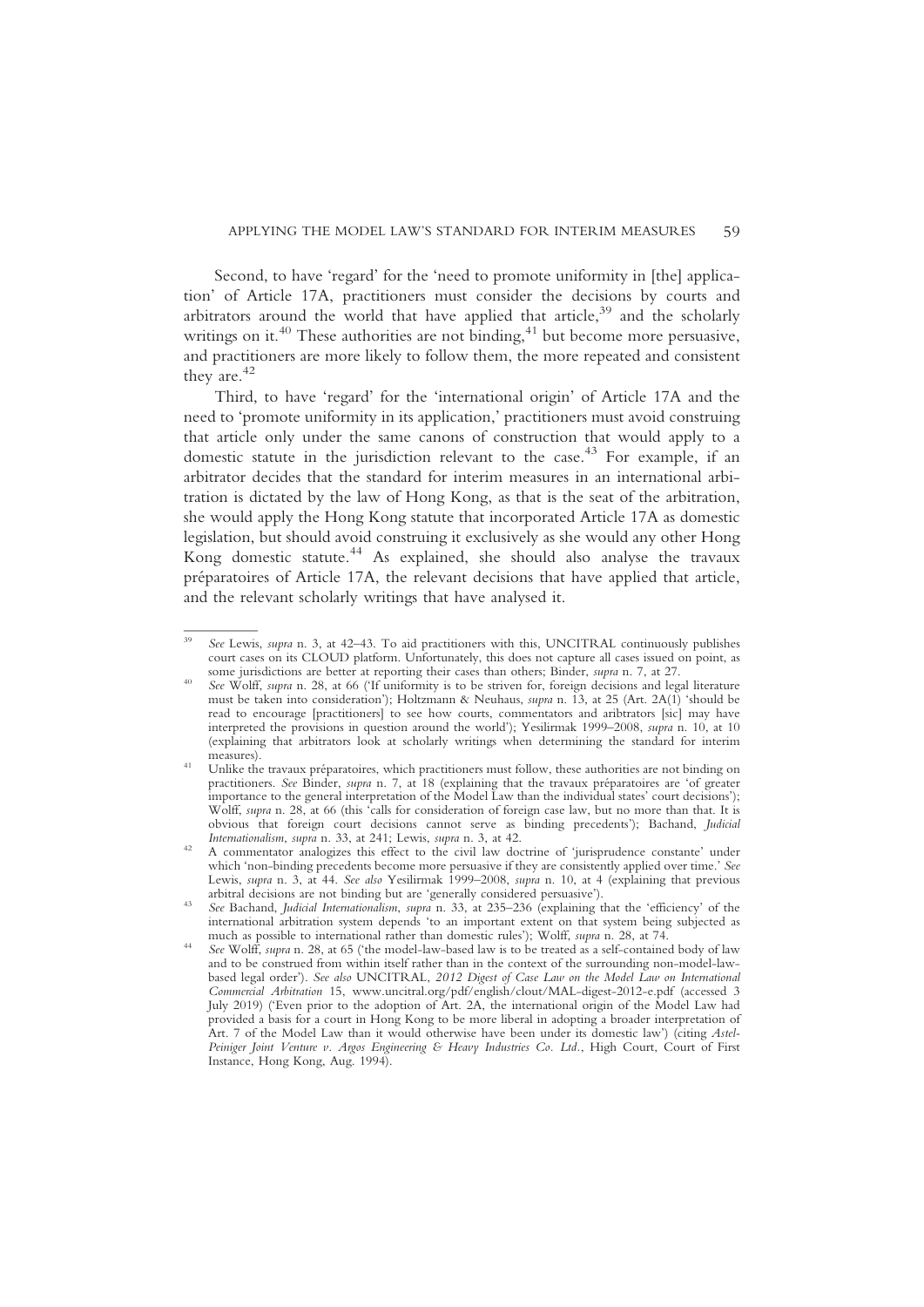Fourth, to have 'regard' for the 'observance of good faith,' practitioners applying Article 17A must factor in equitable considerations and seek to avoid decisions that are 'inequitable'. <sup>45</sup> They must consider, for example, whether a party is acting in bad faith, or deploying tactics to delay the arbitration or subsequent enforcement proceedings.<sup>46</sup>

In sum, pursuant to Article 2A(1) of the Model Law, practitioners applying Article 17A (1) cannot apply it in a way inconsistent with its travaux préparatoires; (2) must consider, but are not bound to follow, the decisions by courts and arbitrators around the world that have applied that article and the scholarly writings on that article; (3) cannot construe that article exclusively under the canons of construction that they would apply to a domestic statute in the relevant jurisdiction; and (4) must factor in equitable considerations.

The following section addresses (1) and (2) above, i.e. the travaux préparatoires of Article 17A, the decisions by courts and arbitrators around the world that have applied it, and the scholarly writings that have addressed it.<sup>47</sup>

# 4 ANALYSIS OF EACH ELEMENT OF ARTICLE 17A'S STANDARD THROUGH THE LENS OF ITS TRAVAUX PRÉPARATOIRES, DECISIONS BY COURTS AND ARBITRATORS THAT HAVE APPLIED IT, AND SCHOLARLY WRITINGS THAT HAVE ANALYSED IT

The standard for interim measures set forth in Article 17A of the Model Law includes the following elements: burden of proof; urgency; likely harm not adequately reparable by an award of damages; balance of convenience; reasonable possibility of success on the merits; and jurisdiction.<sup>48</sup> This section describes:

(1) the travaux préparatoires of each of those elements of Article 17A. That is, the revisions that the different players at UNCITRAL, namely, the Commission, the delegations from

See Lewis, supra n. 3, at 48 (explaining that leading commentary on Art. 7(1) of the CISG, on which Art. 2A(1) of the Revised Model Law is based, has concluded that having 'regard' for 'the observance of good faith' 'equates to equitable results'). This is consistent with previous arbitral practice, too. See Ali Yesilirmak, Interim and Conservatory Measures in ICC Arbitral Awards 5, 1(11) ICC Bull. (2000) (hereinafter 'Yesilirmak 2000') (explaining that some arbitrators denied interim measures when applicants lacked 'clean hands').

 $\hat{See}$  Lewis, *supra* n. 3, at 47–48. This is also consistent with the commentary that when the request for interim measures seeks an anti-suit injunction, arbitrators should consider the 'bad faith' or 'overall unconscionable conduct' of the party that has 'initiated the proceedings in breach of the arbitration

agreement.' See Besson, supra n. 20, at 13.<br>This article does not address further the third and fourth consequences that Art. 2A(1) has on the application of Art. 17A, because those consequences are more case-specific.

While neither Art.  $17A$  nor its travaux préparatoires explicitly discuss jurisdiction, commentators largely agree that arbitrators must be satisfied of their jurisdiction before issuing interim measures, as explained at 4.6 infra.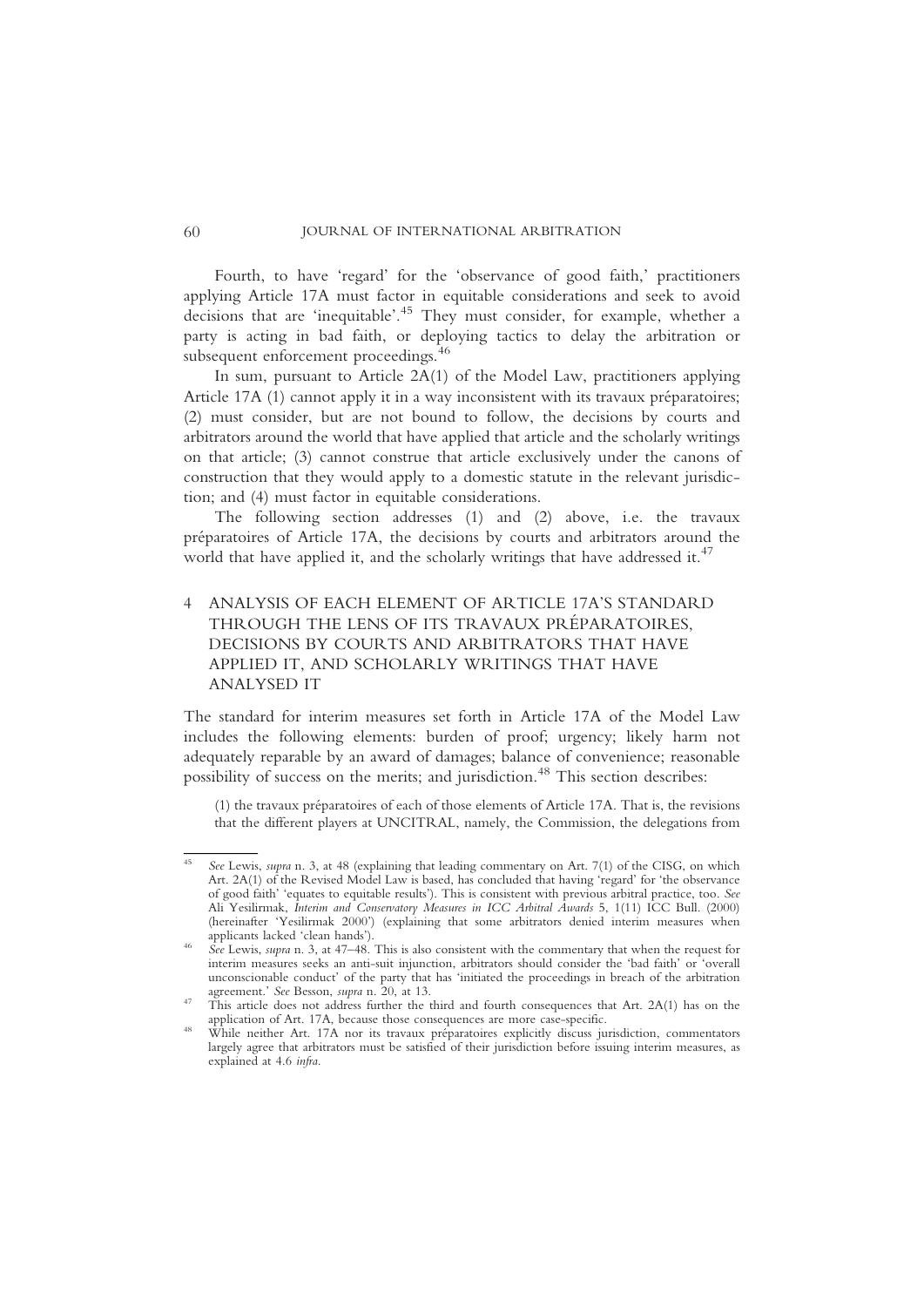the different countries that formed the Working Group on Arbitration ("Working Group"), and the Secretariat, made to each of those elements of Article 17A since the first draft of that article was presented in January 200249 until a final text was published in  $2006^{50}$ ;

(2) the decisions by national courts and arbitrators in the International Centre for Settlement of Investment Disputes (ICSID), the Permanent Court of Arbitration (PCA), the International Chamber of Commerce (ICC), and the Stockholm Chamber of Commerce (SCC) that have applied those elements of Article  $17A^{51}$ ; and

(3) the scholarly writings that have addressed those elements.

#### 4.1 BURDEN OF PROOF

Article 17A establishes that the applicant for interim measures 'shall satisfy the arbitral tribunal that' he meets the standard for obtaining such measures.<sup>52</sup> The travaux préparatoires of Article 17A clarify two noteworthy issues regarding the burden of proof on an application for interim measures.

First, applicants for interim measures *must* meet the standard for interim measures, and arbitrators have no discretion to issue the measures otherwise.<sup>53</sup> The first draft of Article 17A stated that applicants 'should furnish proof that' they meet the standard for interim measures,54 but the Working Group replaced 'should furnish proof' with 'shall' because it wanted a 'stricter formulation' that showed that applicants have the burden of proof.55 Similarly, the Working Group rejected a suggestion to rephrase Article 17A as 'the arbitral tribunal is satisfied that' – rather than applicants 'shall satisfy the arbitral tribunal that' – because it wanted Article 17A to 'clearly establish that' applicants have 'the *burden* of convincing the arbitra<sup>[tors]</sup>' that they meet the standard.<sup>56</sup>

See Jan. 2002 Secretariat Note Interim Measures A/CN.9/WG.II/WP.119 (30 Jan. 2002) (hereinafter 'Jan. 2002 Secretariat Report'), in Holtzmann & Neuhaus, supra n. 13, at 224.

Art. 17A had other numbers throughout the travaux préparatoires but, for the reader's convenience, this article refers to them as previous versions of Art. 17A.

Due to the confidential nature of most arbitration proceedings, there is a limited number of publicly available decisions applying Art. 17A. Moreover, in ICC and SCC decisions, all that is available are

excerpts of decisions, or descriptions of the same.<br>
52 See Model Law, Art. 17A.<br>
53 Arbitrators have discretion only when the interim measure seeks to preserve evidence. See Model Law,<br>
Art. 17A(2).

See Jan. 2002 Secretariat Report, in Holtzmann & Neuhaus, *supra* n. 13, at 235.<br>See Apr. 2002 Working Group Report A/CN.9/508 (12 Apr. 2002) (hereinafter 'Apr. 2002 Working<br>Group Report'), in Holtzmann & Neuhaus, *supra*

See Dec. 2003 Working Group Report A/CN.9/545 (8 Dec. 2003) (hereinafter 'Dec. 2003 Working Group Report'), in Holtzmann & Neuhaus, supra n. 13, at 283 (emphasis in original); 29 Jan. 2004 Secretariat Note Interim Measures A/CN.9/WG.II/WP.128 (29 Jan. 2004) (hereinafter 'Jan. 2004 Secretariat Note'), in Holtzmann & Neuhaus, supra n. 13, at 312 (this 'establish[es] clearly that the burden of proof lies on the requesting party').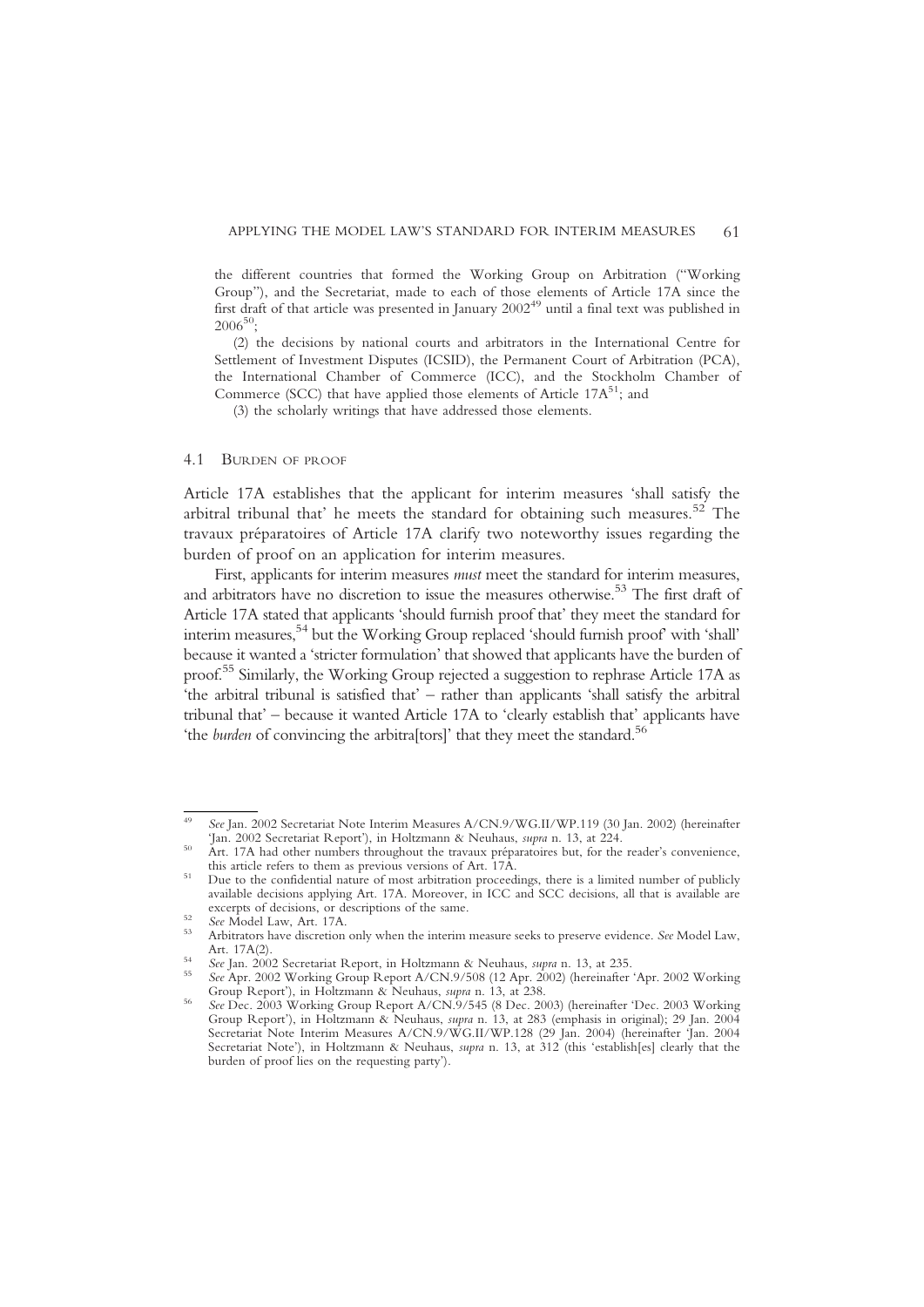Second, although Article 17A establishes that applicants have the burden of proof, it does not set forth a burden of proof. The burden of proof, instead, remains an issue determined by the law of the relevant jurisdiction.<sup>57</sup> Indeed, the first draft of Article 17A established that applicants 'should furnish proof that' they meet the standard for interim measures,<sup>58</sup> but the Working Group believed that 'requiring "proof" might be excessively cumbersome in the context of interim measures,<sup>59</sup> and considered replacing 'furnish proof' with 'establish,' 'demonstrate,' or 'show.'<sup>60</sup> The Working Group ultimately decided not to adopt any of those terms, because Article 17A 'should not interfere with the various standards of proof that might be applied in different jurisdictions.' <sup>61</sup> Accordingly, the Working Group chose the more 'neutral formulation' 'shall satisfy the arbitral tribunal.' <sup>62</sup> In some jurisdictions, arbitrators may be 'satisfied' when applicants have 'more likely than not' met the standard, while, in others, arbitrators may require less, or more.

The decisions by courts and arbitrators that have applied Article 17A, and the scholarly writings that have analysed it, do not raise any significant issues with respect to the burden of proof under Article 17A.

#### 4.2 URGENCY

Article 17A does not expressly list 'urgency' as an element of the standard for interim measures. The first draft of Article 17A included 'an urgent need for the measure' as a separate element of the standard,<sup>63</sup> but the Working Group deleted that from Article 17A, on the basis that urgency 'should not be a general feature of interim measures … but rather … a specific requirement for granting an interim measure ex parte,' i.e. a preliminary order.<sup>64</sup>

<sup>57</sup> See Dec. 2003 Working Group Report, in Holtzmann & Neuhaus, supra n. 13, at 283; Jan. 2004 Secretariat Note, in Holtzmann & Neuhaus, supra n. 13, at 312 (this 'reflects the Working Group's decision to provide a neutral formulation of the standard of proof); Apr. 2002 Working Group Report, in Holtzmann & Neuhaus, *supra* n. 13, at 238.

<sup>&</sup>lt;sup>58</sup> See Jan. 2002 Secretariat Report, in Holtzmann & Neuhaus, *supra* n. 13, at 234.<br><sup>59</sup> See Apr. 2002 Working Group Report, in Holtzmann & Neuhaus, *supra* n. 13, at 238.<br><sup>60</sup> See Apr. 2002 Working Group Report, in Holt

<sup>2002</sup> Working Group Report A/CN.9/523 (11 Nov. 2002) (hereinafter 'Nov. 2002 Working Group Report'), in Holtzmann & Neuhaus, *supra* n. 13, at 257.

<sup>&</sup>lt;sup>61</sup> See Apr. 2002 Working Group Report, in Holtzmann & Neuhaus, *supra* n. 13, at 238.<br><sup>62</sup> See Dec. 2003 Working Group Report, in Holtzmann & Neuhaus, *supra* n. 13, at 283; see Jan. 2004 Secretariat Note, in Holtzmann & Neuhaus, *supra* n. 13, at 312 (this 'reflects the Working Group's decision to provide a neutral formulation of the standard of proof).

See Jan. 2002 Secretariat Report, in Holtzmann & Neuhaus, supra n. 13, at 234.<br>See Nov. 2002 Working Group Report, in Holtzmann & Neuhaus, supra n. 13, at 257; see Apr. 2003 Secretariat Note Interim Measures A/CN.9/WG.II/WP.123 (3 Apr. 2003), in Holtzmann & Neuhaus, supra n. 13, at 271.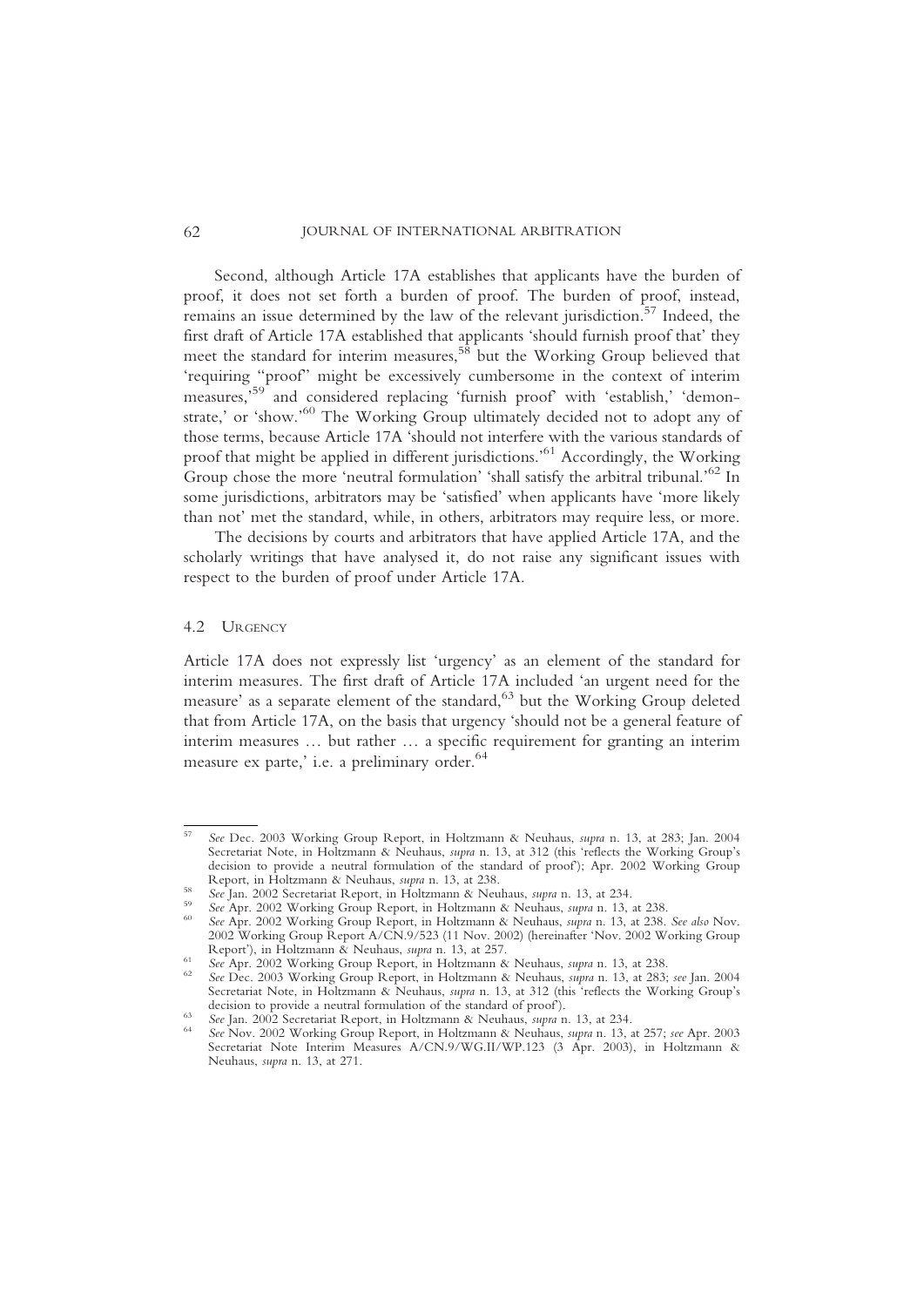Consequently, practitioners applying Article 17A should not consider urgency to be a separate element of the standard for interim measures,  $65$  even though, traditionally, arbitration authorities have considered that it is.<sup>66</sup>

Some authorities suggest that the need for urgency is implicit in Article 17A's requirement that the applicant show that it is 'likely' to suffer 'harm' 'not adequately reparable by an award of damages,' <sup>67</sup> i.e. that the relief it seeks cannot await a final award $^{68}$  or, in emergency arbitrations, the constitution of the tribunal.<sup>69</sup> Nothing in Article 17A's travaux préparatoires contradicts these authorities and, for that reason, practitioners are free to follow them by determining that an applicant proves the urgency required to obtain interim measures under Article 17A when it demonstrates that the relief it seeks cannot await a final award or the constitution of the tribunal.

4.3 'HARM NOT ADEQUATELY REPARABLE BY AN AWARD OF DAMAGES IS LIKELY TO RESULT IF THE MEASURE IS NOT ORDERED'

Article 17A establishes as an element of the standard for interim measures that 'harm not adequately reparable by an award of damages [be] likely to result' to the applicant 'if the measure is not ordered.'

Four points are clear from the evolution of this element through the travaux préparatoires and the non-binding authorities on point: (1) the Working Group set a threshold for the element of harm lower than it had originally considered, but applicants can still fail to meet that threshold; (2) whether the final award is likely to be enforced is relevant to the element of harm; (3) a large harm is unnecessary but a small harm might be insufficient; and (4) Article 17A covers both harm that

This is so because, as explained before, pursuant to Art. 2A, practitioners cannot apply Art. 17A in a way inconsistent with its travaux préparatoires. See 3.2 supra.<br>See ICC, Interim Award in ICC Case 13194 (Extract) 4, in Special Supplement 2011: Interim, Conservatory

and Emergency Measures in ICC Arbitration (denying interim measure in light of applicant's failure to prove urgency); Rivkin, supra n. 12, at 6–8; Yesilirmak 2000, supra n. 45, at 5. But see Boog, supra n. 9, at 2553 (arguing that urgency 'is not a separate, general requirement for granting interim measures in

See Born, supra n. 7, at 2475; Boog, supra n. 9, at 2553.<br>See e.g. Paulsson & Petrochilos, supra n. 18, at 219 (applicant 'must show that the tribunal's intervention cannot await "the award by which the dispute is finally decided"'); Holtzmann & Neuhaus, supra n. 13, at 170; Born, *supra* n. 7, at 2475.<br>See SCC Practice Note 2015–2016 at 6 (Case Nos. EA 2016/30, EA 2016/31, EA 2016/32)

<sup>(</sup>emergency arbitrator analysed Art. 17A and 'rejected' an independent 'urgency test,' but held that the requirement of 'imminent risk of (further) harm not adequately reparable by an award of damages should be sufficient to meet the urgency test') (emphasis in original). See also ICC Report on EA, supra n. 11, at 13, 24 ('some EAs have taken the shortcut of equating "urgency" with not being able to "await the constitution" of the tribunal').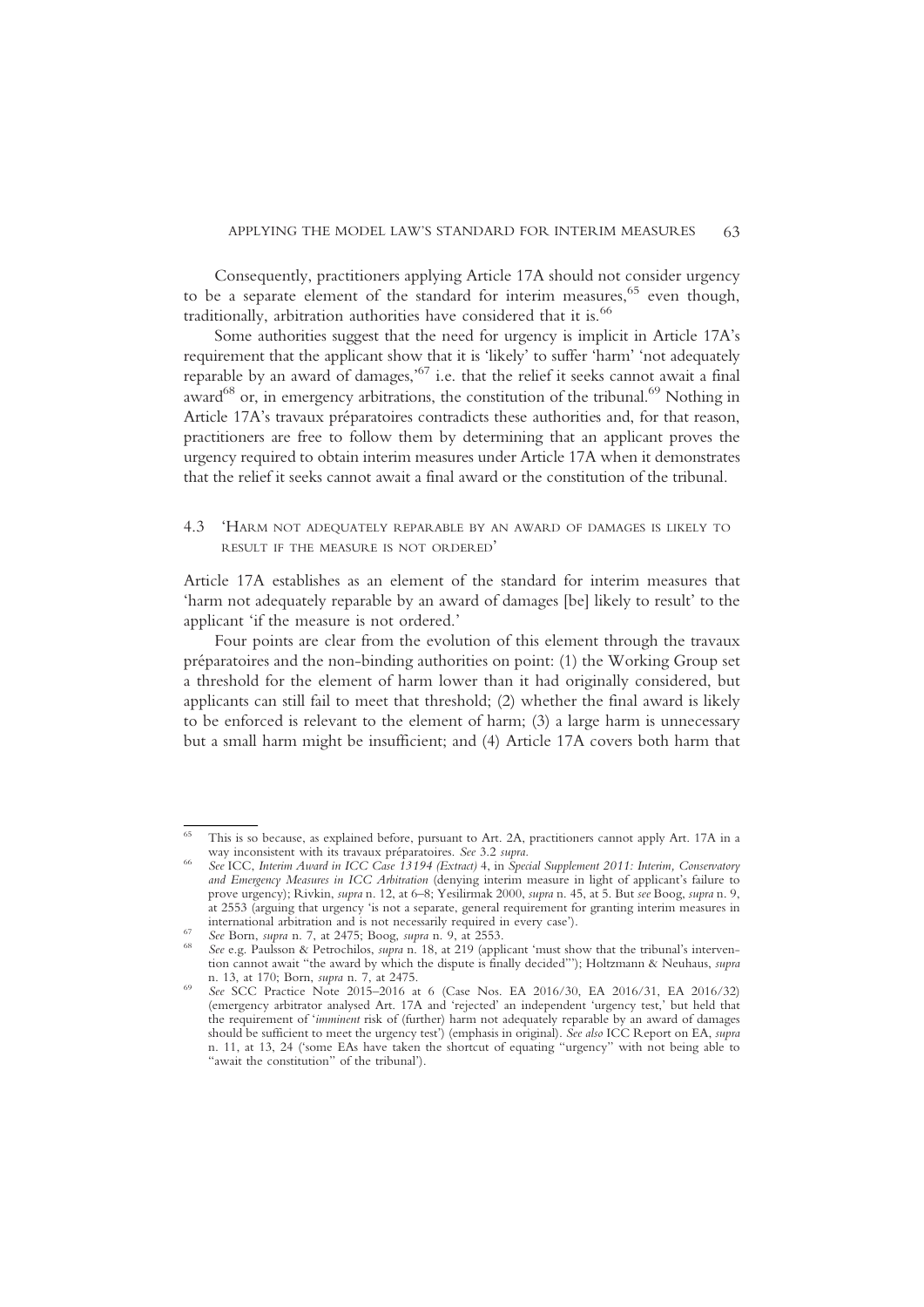'cannot be repaired' and harm that is 'comparatively complicated to compensate' with an award of damages. An analysis of those four points now follows.

# 4.3[a] The Working Group Lowered the Threshold from Its Original Proposal, but Some Applicants Still Fail to Meet It

The first draft of Article 17A required the applicant to prove that 'harm will result' if the measure is not granted.<sup>70</sup> The Working Group lowered that threshold, by replacing 'harm will result' with harm being 'likely to result,' because 'at the time an interim measure [is] sought, there [are] often insufficient facts to provide proof that, unless a particular action [is] taken or refrained from being taken, harm would inevitably result.' 71

Even though the Working Group lowered the threshold, some applicants still fail to meet it. It is not enough for applicants simply to allege that harm is likely; they have to show it.<sup>72</sup> For example, a tribunal applying Article 26(3) of the UNCITRAL Rules (identical to Article 17A of the Model Law) rejected an application for interim measures in the form of security for costs when an applicant argued that (1) the claimant was in a precarious financial situation and would be unable to pay the applicant's legal costs if ordered to do so by the tribunal, and (2) the claimant's third party funders would not be liable for such costs. The tribunal denied the request because it concluded, in essence, that the applicant had not proven that its harm was 'likely,' as (1) the claimant's 'balance sheet [did] not sufficiently demonstrate that [it] will lack the means to pay a costs award'; and (2) the applicant failed to show a 'sufficient causal link' between the existence of third party funding and the claimant's inability to pay a future award.<sup>73</sup>

Similarly, in an emergency arbitration, an applicant requested interim measures 'prohibiting the respondent from transferring' its shares in certain companies or from causing those companies to transfer their assets. The emergency arbitrator applied Article 17A and found the harm to the applicant not 'likely,' as 'the evidence did not [show] that it was likely that the respondent was … removing, or planning to remove, assets.' 74

In sum, the travaux préparatoires show that the Working Group decided to lower the threshold for this element, by requiring applicants to prove only that

<sup>&</sup>lt;sup>70</sup> See Jan. 2002 Secretariat Report, in Holtzmann & Neuhaus, *supra* n. 13, at 234.<br><sup>71</sup> See Dec. 2003 Working Group Report, in Holtzmann & Neuhaus, *supra* n. 13, at 284.<br><sup>72</sup> As explained by a leading commentator, 'har contingent on future events' is not enough. Georgios Petrochilos, Interim Measures under the Revised UNCITRAL Arbitration Rules, 28(4) ASA Bull. 878, 882 (2010).

Guaracachi America Inc. & Rurelec plc v. Plurinational State of Bolivia, PCA Case No. 2011–17, Procedural Order No. 14 (2013), paras 4–8.

 $\frac{52.6421 \times 10^{11} \text{ C} \cdot 10^{10}}{2012 \text{ C} \cdot 10^{10}}$  See SCC Practice Note 2014 (Case No. 2014/171).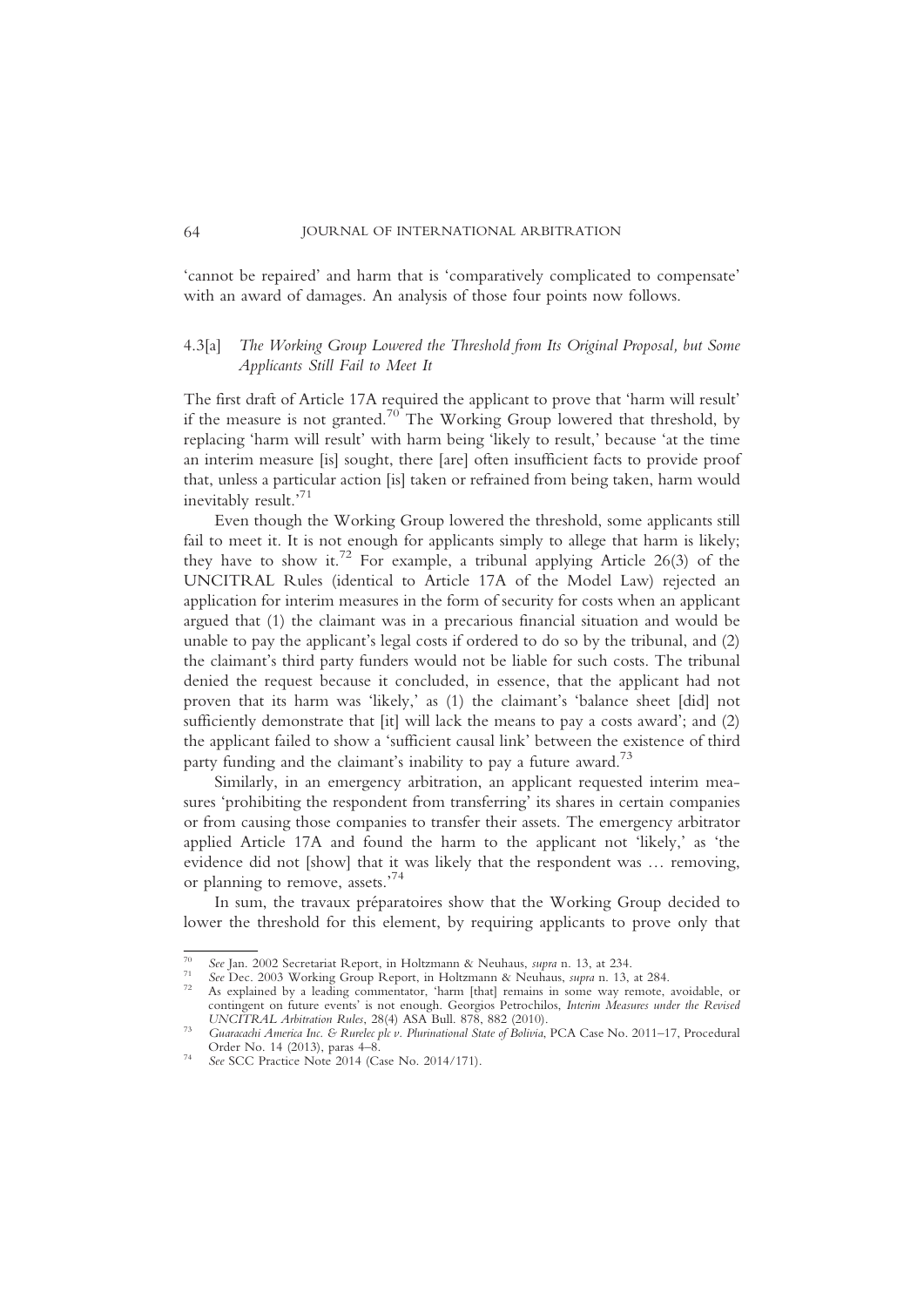their harm is 'likely,' but relevant decisions show that some applicants still fail to meet this element. Tribunals expect applicants not simply to allege that harm to them is likely, but also to prove it.

#### 4.3[b] Practitioners Should Consider Whether a Final Award Is Likely to be Enforced

To decide whether the harm to the applicant would be 'adequately reparable by an award of damages,' practitioners should consider whether such award is likely to be enforced. Commentators agree that practitioners should consider this when dealing in general with interim measures $^{75}$  and at least one arbitrator considered this specifically when applying Article 17A.<sup>76</sup>

This is consistent with the travaux préparatoires, which show that (1) the UNCITRAL Commission decided to establish a standard for interim measures to avoid 'undesirable consequences' such as 'a party avoid[ing] enforcement of [an] award by [hiding] assets<sup>577</sup>; and (2) the Working Group included the word 'adequately' (i.e. 'not adequately reparable by an award of damages') so that the element of harm in Article 17A is interpreted 'in a flexible manner requiring a balancing of the degree of harm suffered by' both parties.<sup>78</sup>

#### 4.3[c] Large Harm Is Unnecessary but Small Harm Might Be Insufficient

The travaux préparatoires of Article 17A show that the term 'harm not adequately reparable by an award of damages' refers in 'qualitative terms to the very nature of the harm' rather than in 'quantitative terms to the magnitude of damages.<sup>79</sup> Consequently, to prove a 'harm not adequately reparable by an award of damages,' an applicant seeking interim measures need not prove that its harm is quantitatively large. Specifically, the travaux préparatoires show that the Working Group refused to phrase the element as 'substantial harm' because Article 17A does not have a 'quantitative approach' to the element of harm, or put differently it does not require harm that entails 'substantial damages.' 80

See Born, supra n. 7, at 2471. See also Chartered Institute of Arbitrators, International Arbitrators Practice Guideline, Applications for Interim Measures 7, www.ciarb.org/media/4194/guideline-4-applications-for-interim-measures-2015.pdf (accessed 1 July 2019).

See SCC Practice n. 2015–2016 at 11 (Case No. EA 2016/082) (explaining that the emergency arbitrator analysed the risk of unenforceability of an award).

See Jan. 2000 Secretariat Note, *supra* n. 13, at 208.<br>See Oct. 2005 Working Group Report A/CN.9/589 (12 Oct. 2005) (hereinafter 'Oct. 2005 Working Group Report'), in Holtzmann & Neuhaus, *supra* n. 13, at 395.

See Apr. 2004 Working Group Report A/CN.9/547 (16 Apr. 2004) (hereinafter 'Apr. 2004 Working Group Report'), in Holtzmann & Neuhaus, *supra* n. 13, at 329.

See Apr. 2004 Working Group Report, in Holtzmann & Neuhaus, supra n. 13, at 329. The Working Group also refused to phrase the element as 'significant degree of harm,' because that term 'might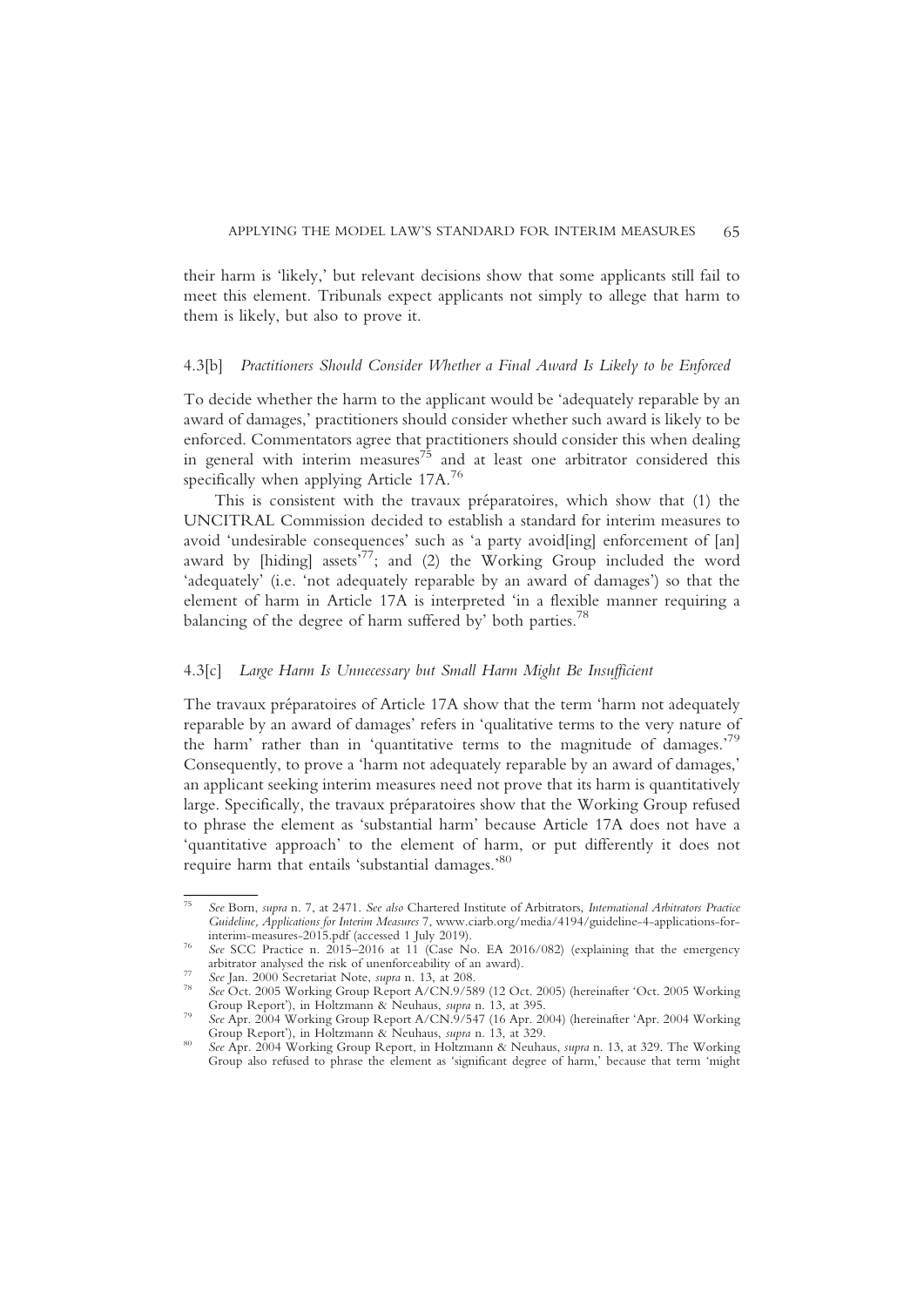A decision by an emergency arbitrator that applied Article 17A is consistent with this standard. Specifically, (1) a supplier threatened to supply less oil and gas unless the consumer accepted a price increase; (2) the consumer filed an emergency arbitration against the supplier; and (3) the supplier argued that the interim measures should be denied because the importer's sales of oil and gas were only 'a small fraction of [its] total sales.' The emergency arbitrator dismissed the supplier's argument and granted in part the consumer's request for interim measures. That is consistent with the conclusion that, to prove a 'harm not adequately reparable by an award of damages,' the applicant need not prove that its damage is of a large quantity.<sup>81</sup>

However, the quantity of the damages may matter when it is small. At least two decisions that applied Article 17A seem to have held so. First, a New Zealand court held that because the damages to the applicant were of 'a modest figure,' a difficulty in assessing those damages was not 'conclusive' that such damages cannot be 'adequately repairable by an award of damages.'<sup>82</sup> Second, an emergency arbitrator who considered Article 17A denied the interim measures because, among other reasons, the applicant's economic harm would be 'confined and discrete, and there [was] no suggestion that it may economically ruin the' applicant.<sup>83</sup>

At first glance, these decisions' conclusions that applicants will fail if their harm is small in quantity appear inconsistent with the travaux préparatoires' conclusions that applicants need not show that their harm is of a large quantity. However, they are not. They can be reconciled as follows: large harm is unnecessary but small harm might be insufficient.

create uncertainties as to' when harm is 'sufficiently significant to justify' interim measures. See Jan. 2002 Secretariat Report, *ibid.* at 238.<br>The arbitrator held that 'the balancing of the risk of doing injustice should [not] be done in relative

terms or with regards to the relative risk aversion, since this would in principle mean that larger entities were to be treated under a different standard[.]' See SCC Practice Note 2015–2016 at 6–7 (Case Nos.

EA 2016/30, EA 2016/31, EA 2016/32).<br>Safe Kids in Daily Supervision Ltd v. McNeill et al., High Court Auckland, CIV 2010-404-1696, Apr. 2010, Asher J. (hereinafter 'Safe Kids v. McNeill'), paras 62–63, 68 ('it is often a reason for the grant of an interim injunction that the assessment of damages is difficult. Certainly the assessment of damage to goodwill would not be a precise exercise in this case. But … that assessment is likely to be of a modest figure and I do not consider that difficulty to be in any way conclusive'). Since New Zealand adopted Art. 17A of the Model Law, its courts have decided applications for interim measures related to arbitration applying the same standard as arbitrators. Ibid., para. 36; Terry Sissons, Interim Measures 1, www.aminz.org.nz/Attachment?Action=Download&Attachment\_id=49 (accessed 1 July 2019) ('the powers of ... [c]ourt[s] to grant interim measures are the same as the powers of an arbitral tribunal under Article 17A')

<sup>&</sup>lt;sup>83</sup> See SCC Practice Note 2015–2016 at 11–12 (Case No. EA 2016/082).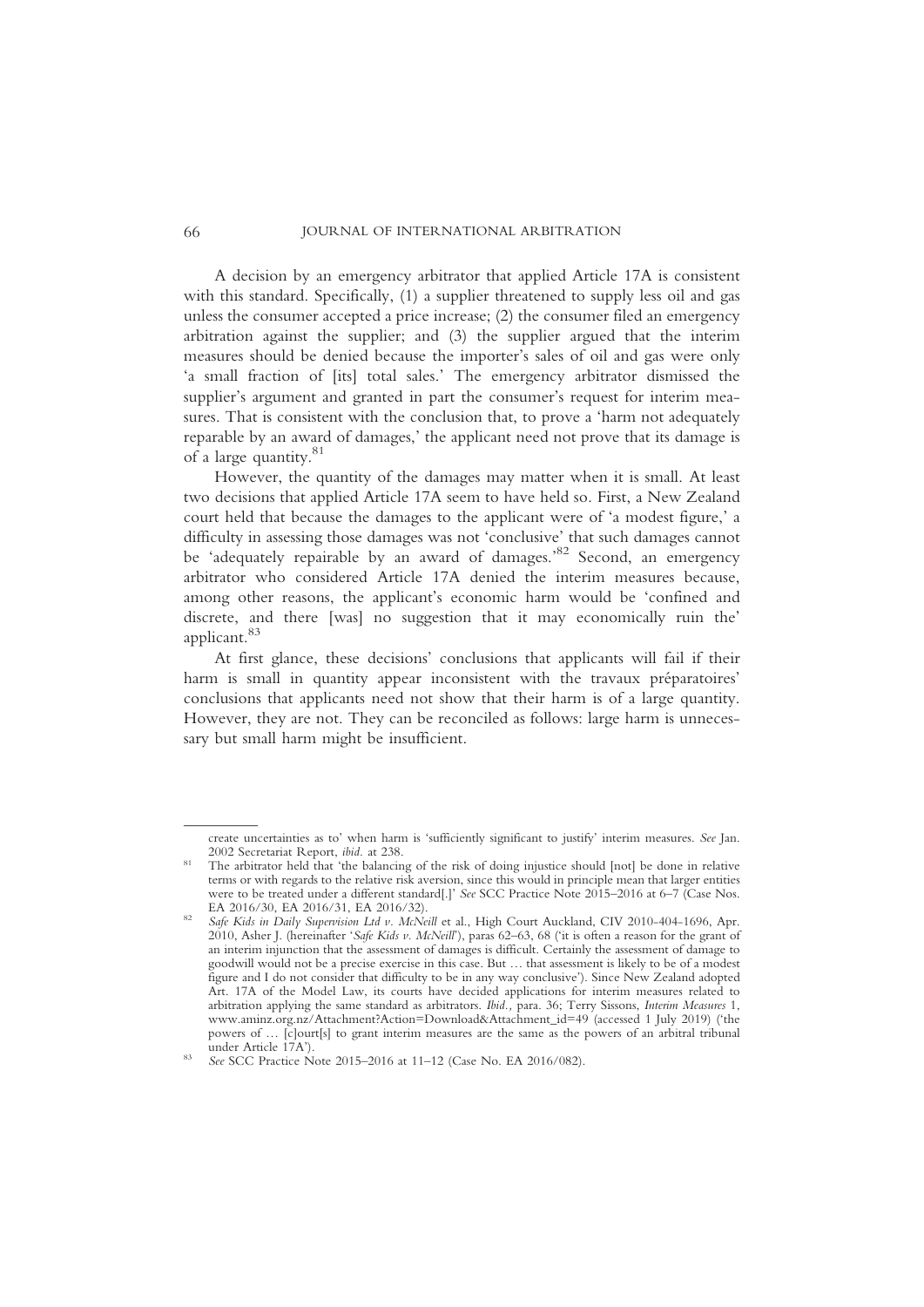# 4.3[d] Article 17A Covers Both Harm that 'Cannot be Repaired' and Harm that Is 'Comparatively Complicated to Compensate' with an Award of Damages

The Working Group considered phrasing the element of harm as 'irreparable harm' but phrased it, instead, as 'harm not adequately reparable by an award of damages' because delegations in the Working Group understood irreparable harm to mean different things.<sup>84</sup>

For some delegations, the term 'irreparable harm' meant a 'truly irreparable damage such as the loss of a priceless work of art,' <sup>85</sup> and excluded 'any loss that might be cured by an award of damages.' <sup>86</sup> For them, adopting the term 'irreparable harm' would have reduced the availability of interim measures, and set 'too high a threshold,' <sup>87</sup> because 'most [harm can] be cured with monetary compensation.' <sup>88</sup> For other delegations, the term 'irreparable harm' was broader, and included harm that 'would be comparatively complicated to compensate' with an award of damages, although in theory they could be compensated.<sup>89</sup> Driving a party into insolvency, or causing it to lose a business opportunity or its reputation, are examples of this.<sup>90</sup>

To compromise, the Working Group adopted the term 'harm not adequately reparable by an award of damages,' which covers what both groups of delegations understood by irreparable harm, i.e. truly irreparable harm, as well as harm that would be comparatively complicated to compensate with an award of damages.<sup>91</sup> Thus, as leading commentators explain, the term 'harm not adequately reparable by an award of damages' covers two types of harm: (1) 'harm that is not economic in nature (e.g. pre-emptive parallel proceedings in the courts, or the destruction of records)'; and (2) 'harm which, though economic, is difficult to repair through an eventual award of damages (e.g. further aggravation of the dispute through

See Marc J. Goldstein, A Glance Into History for the Emergency Arbitrator, 40 Fordham Int. L.J. 779, 790 (2017) (explaining that the term 'not adequately reparable by an award of damages' was 'a pushback against the common law concept of irreparable injury' and is an 'expansionary replacement for' it). But see Peter Sherwin & Douglas Campbell Rennie, Interim Relief Under International Arbitration Rules and Guidelines: A Comparative Analysis, 20(3) Am. Rev. of Int'l 317, 336–337 (2010) (arguing that under the Model Law's Art. 17A and the UNCITRAL Rules' Art. 26(3), an applicant must show 'irreparable harm').<br>
See Dec. 2003 Working Group Report, in Holtzmann & Neuhaus, supra n. 13, at 283.<br>
See Apr. 2004 Working Group Report, in Holtzmann & Neuhaus, supra n. 13, at 329.<br>
See Apr. 2004 Working Group Report, in Holtzmann

Neuhaus, supra n. 13, at 341 (explaining that the term 'harm not adequately reparable by an award of damages' 'addresse[s] the concerns that irreparable harm might present too high a threshold and … more clearly establish[es] the discretion of the arbitral tribunal in deciding upon the issuance of an interim measure').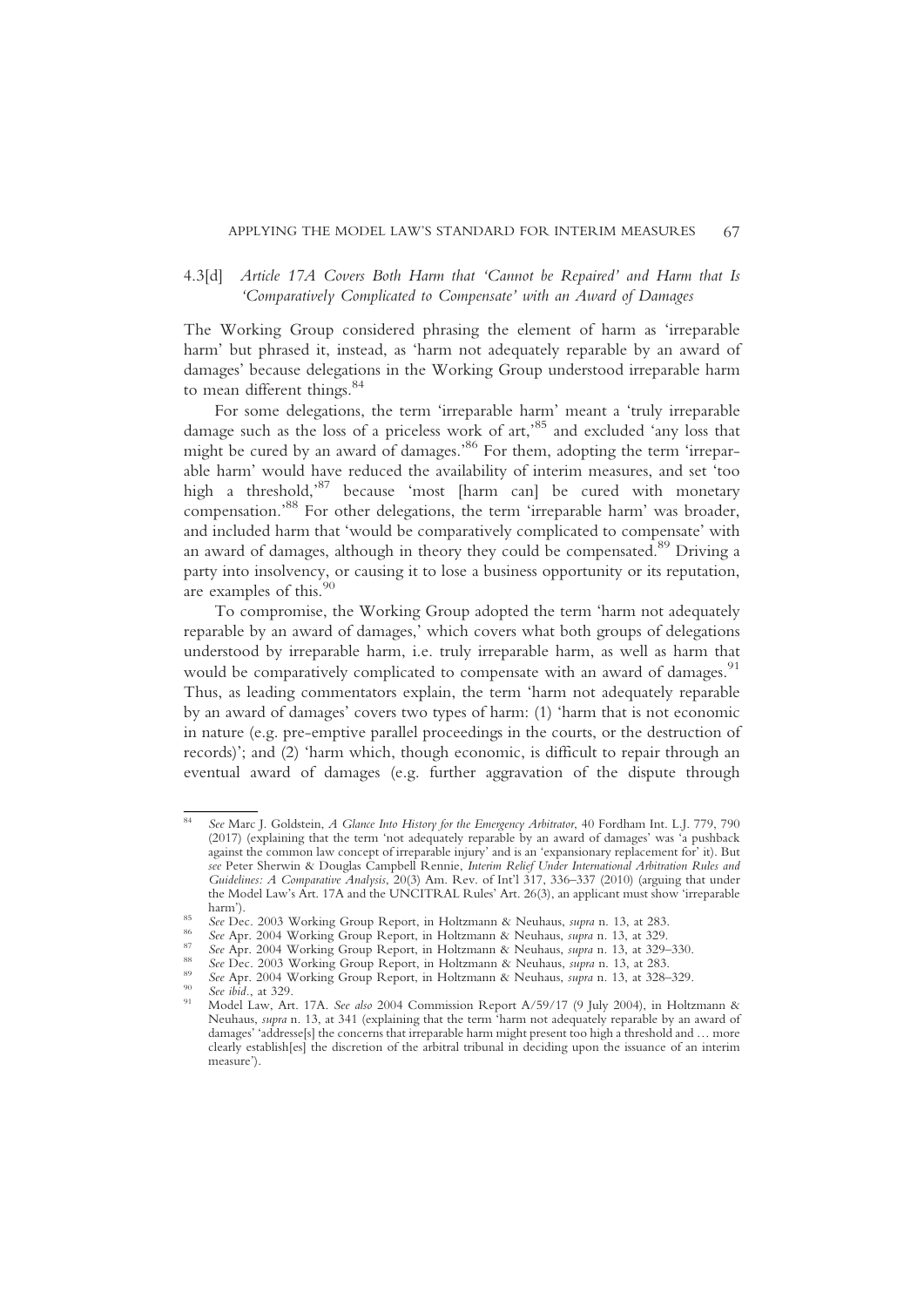economic measures that ruin the applicant's entire business, and make calculations of damages disproportionally difficult or even unreliable).'92

In practice, arbitrators have correctly concluded that the term 'harm not adequately reparable by an award of damages' covers both types of harm, as demonstrated by the following decisions.

# 4.3[d][i] Decisions Applying Article 17A to Harm that Could not be Compensated by a Monetary Award

Arbitrators have found that the term 'harm not adequately reparable by an award of damages' covers harm that a monetary award cannot compensate, which is consistent with Article 17A's travaux préparatoires. For example, in an ICSID arbitration, an applicant argued that the respondent state had launched criminal actions, sequestered corporate documents and intimidated witnesses to impair the applicant's access to evidence in the arbitration.<sup>93</sup> The tribunal held, in essence, that 'any harm caused to the integrity of the … proceedings, particularly with respect to a party's access to evidence or the integrity of the evidence produced' falls under Article 17A, because it 'could not be remedied by an award of damages.'<sup>94</sup>

Similarly, in another ICSID arbitration, the applicants argued that the respondent state had launched criminal and extradition proceedings that would effectively prevent the applicants from participating in the arbitration. The tribunal adopted Article 17A's requirement that the harm must be 'not adequately reparable by an award of damages' and concluded that the inability to participate in the arbitration could not be remedied by an award of damages.<sup>95</sup>

# 4.3[d][ii] Decisions Applying Article 17A to Harm that Would be 'Comparatively Complicated to Compensate'

Arbitrators have also found that the term 'harm not adequately reparable by an award of damages' also covers harm that, although it could be compensated, would be 'comparatively complicated to compensate' with an award of damages, which is also consistent with Article 17A's travaux préparatoires.

<sup>&</sup>lt;sup>92</sup> See e.g. Paulsson & Petrochilos, supra n. 18, at 222.<br><sup>93</sup> See Quiborax S.A., Non Metallic Minerals S.A., & Allan Fosk Kaplún v. Plurinational State of Bolivia,<br>ICSID Case No. ARB/06/2, Decision on Provisional Measur ICSID Case No. ARB/06/2, Decision on Provisional Measures (Feb. 2010), paras 22–48.<br><sup>94</sup> Ibid., paras 156–157.<br><sup>95</sup> See Hydro S.r.l. and others v. Republic of Albania, ICSID Case No. ARB/15/28, Order on Provisional

Measures (Mar. 2016), paras 3.31–3.36. Conversely, emergency arbitrators have denied requests for interim measures when the applicant's damages 'could be made good by an award of damages.' See SCC Practice n. 2015–2016 at 11–12 (Case No. EA 2016/082); SCC Practice Note 2010–2013 at 6–7 (Case No. EA 139/2010) (analysing Art. 17A and denying interim measures).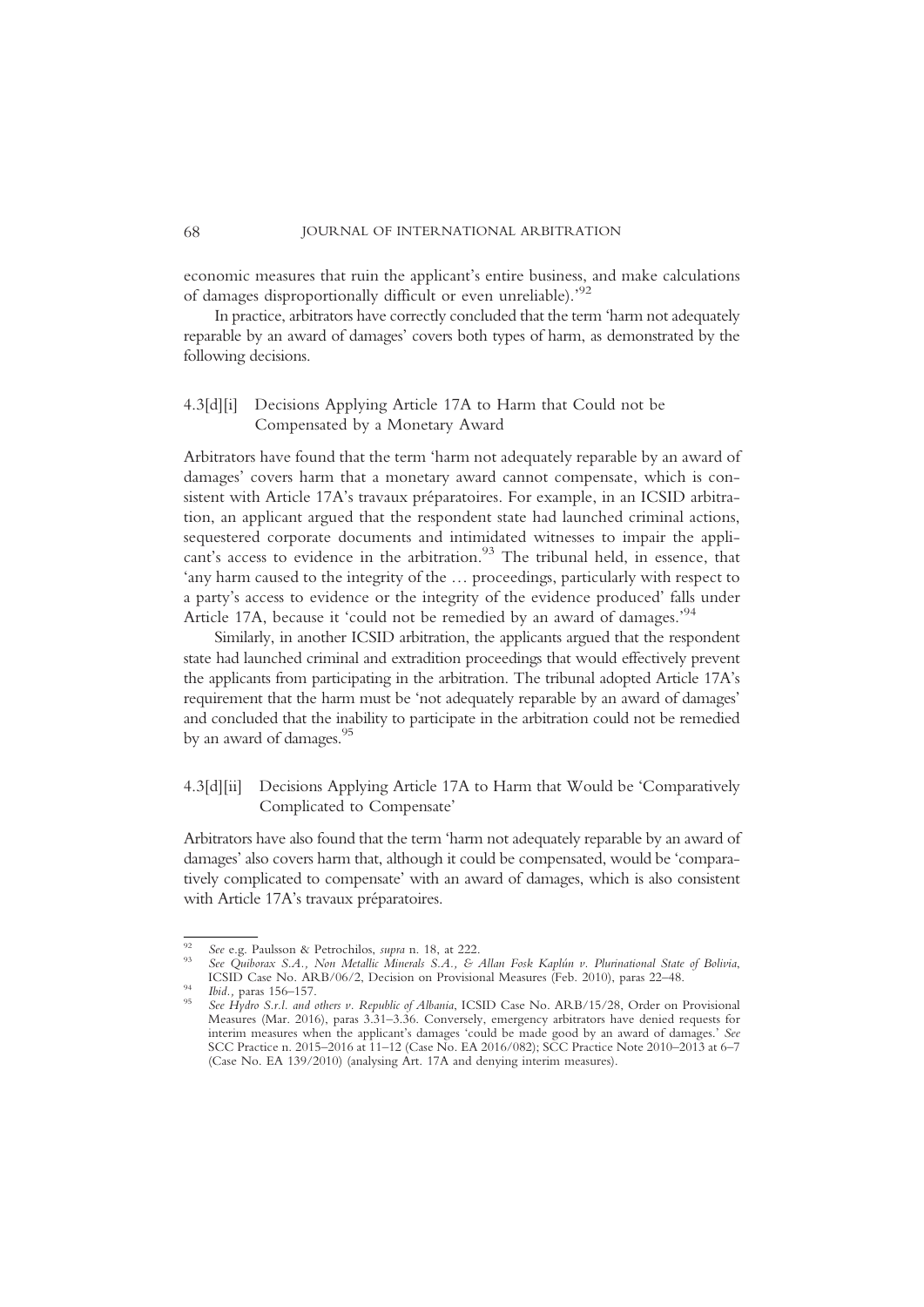For example, an ICSID tribunal and an emergency arbitrator referred to Article 17A's phrasing of harm 'not adequately reparable by an award of damages' as support for their holding that applicants for interim measures need not demonstrate that their harm is 'not remediable by,' <sup>96</sup> i.e. that it 'cannot be compensated through,' <sup>97</sup> an award of damages. Similarly, another emergency arbitrator found that Article 17A protected an applicant against the risk of losing his company shares because 'even if [he was compensated], this compensation may not reflect the shares' real value,<sup>58</sup> and another ICSID tribunal held that the eventual destruction of the applicant's business would be 'not adequately reparable by an award of damages.<sup>599</sup>

Leading commentators explain that Article 17A's concept of harm not 'adequately reparable by an award of damages' also captures 'the disruption to business relations and the waste resulting from  $it^{100}$  Applying this logic, an emergency arbitrator analysed Article 17A and granted interim measures when a supplier threatened to supply less oil and gas unless the importer accepted a price increase.<sup>101</sup> These authorities are consistent with the travaux préparatoires' conclusion that Article 17A covers harm that would be comparatively complicated to compensate with an award of damages.

### 4.4 BALANCE OF CONVENIENCE (I.E. THE 'SUBSTANTIALLY OUTWEIGH' REQUIREMENT)

Applicants for interim measures must also satisfy arbitrators that the 'balance of convenience' tips in their favour.<sup>102</sup> Two points are clear from the evolution of this element through the Travaux Preparatoires and the non-binding authorities on point: (1) any harm to the applicant that would remain equally likely even if the interim measure is ordered, or that would be adequately reparable by an award of damages, is irrelevant to the balance of convenience, and (2) any harm to other

Sergei Paushok, CJSC Golden East Co. & CJSC Vostokneftegaz Co. v. Mongolia, Order on Interim Measures (Sept. 2008), paras 68–69.

<sup>&</sup>lt;sup>97</sup> See ICC Report on EA, *supra* n. 11, at 26.<br><sup>98</sup> See ICC Practice Note 2015–2016 at 13–14 (Case No. EA 2016/095).<br><sup>99</sup> See Burlington Resources Inc. v. Republic of Ecuador, ICSID Case No. ARB/08/5, Procedural Order No

<sup>100</sup>  $\frac{1}{2}$  See e.g. Petrochilos, supra n. 72, at 883.<br><sup>101</sup> See SCC Practice Note 2015–2016 at 5–7 (Case Nos. EA 2016/30, EA 2016/31, EA 2016/32). Conversely, an arbitrator's denial of interim measures because an award could repair the applicant's damages, '[d]espite the problems' the applicant 'may encounter in quantifying' those damages (see SCC Practice n. 2015–2016, at 10 (Case No. EA 2016/067)), may have been inconsistent with Art. 17A's travaux préparatoires that show that it covers harm that would be 'comparatively complicated' to compensate with an award of damages, i.e. harm whose calculation would be 'unreliable.' See Paulsson & Petrochilos. *supra* n. 18. at 222.

<sup>&</sup>lt;sup>102</sup> See Apr. 2002 Working Group Report, in Holtzmann & Neuhaus, supra n. 13, at 238.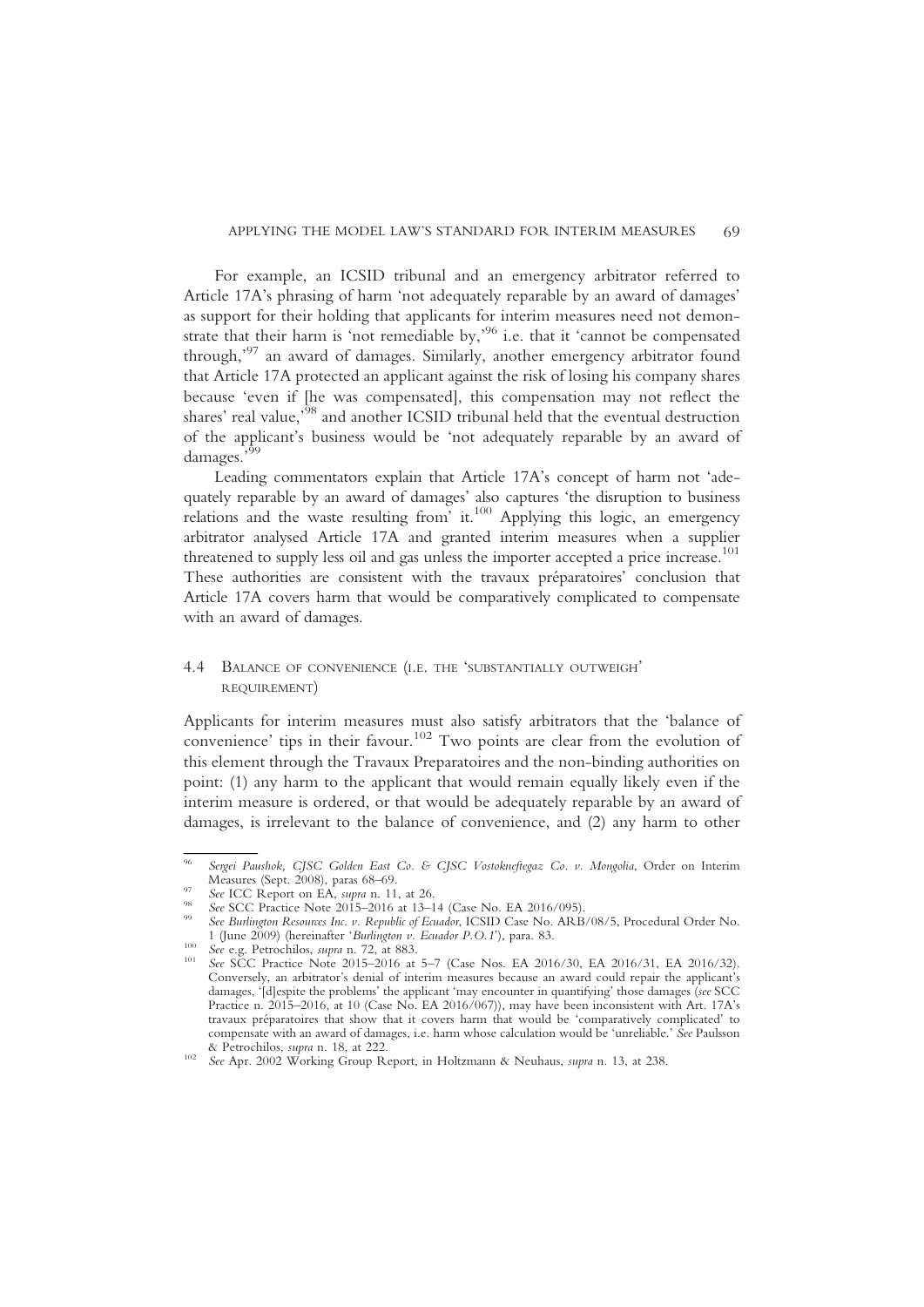parties 'affected by the measure' is irrelevant to the balance of convenience. Those two points, and four practical applications of the balance of convenience, are explained below.

# 4.4[a] Any Harm to the Applicant that Would Remain Equally Likely if the Interim Measure Is Granted, or that Would Be Adequately Reparable by an Award of Damages, Is Irrelevant to the Balance of Convenience

Under Article 17A, applicants must satisfy the arbitrators that 'harm not adequately reparable by an award of damages is likely to result if the measure is not ordered, and such harm substantially outweighs the harm that is likely to result to the party against whom the measure is directed if the measure is granted.' 103

Early drafts of Article 17A used the words 'that harm,' but the final text uses the words 'such harm.' <sup>104</sup> The addition of the word 'such' clarifies that the harm to the applicant that must outweigh the harm to the other side is the kind of harm specified in the preceding sentence of Article 17A. That is, the words 'such harm' refer to harm to the applicant that is 'not adequately reparable by an award of damages' and 'likely to result if the measure is not ordered.' Any harm other than 'such harm' is irrelevant for purpose of Article 17A's balance of convenience. Put differently, when considering whether the applicant's harm 'substantially outweighs' the harm to the other side, practitioners should not consider any harm that would be adequately reparable by an award of damages or that is likely to result even 'if the measure is … ordered.' 105

# 4.4[b] Harm to Other Parties 'Affected by the Measure' Is Irrelevant to the Balance of Convenience

The Working Group considered phrasing Article 17A's balance of convenience so that it would refer to the harm to a 'party affected by the measure.' Ultimately, it phrased it as referring, instead, to the harm to 'the party against whom the measure is directed,' because it believed that the term 'party affected by the measure' was 'ambiguous' 'in view of the multiplicity of parties potentially affected by an interim measure.<sup>106</sup> Consequently, for purposes of the balance

<sup>&</sup>lt;sup>103</sup> See Model Law, Art. 17A (emphasis added).<br><sup>104</sup> Compare Apr. 2002 Working Group Report in Holtzmann & Neuhaus, *supra* n. 13, at 239 with Nov.<br>2002 Working Group Report, *ibid.*, at 258 (emphasis added).

This is consistent with the arbitral practice of denying interim measures that are not 'capable of preventing the alleged harm.' See Yesilirmak 2000, supra n. 45, at 5.

preventing the alleged harm.' See Yesilirman 2000, supra n. 10, at 5.<br><sup>106</sup> See Dec. 2003 Working Group Report, in Holtzmann & Neuhaus, supra n. 13, at 290.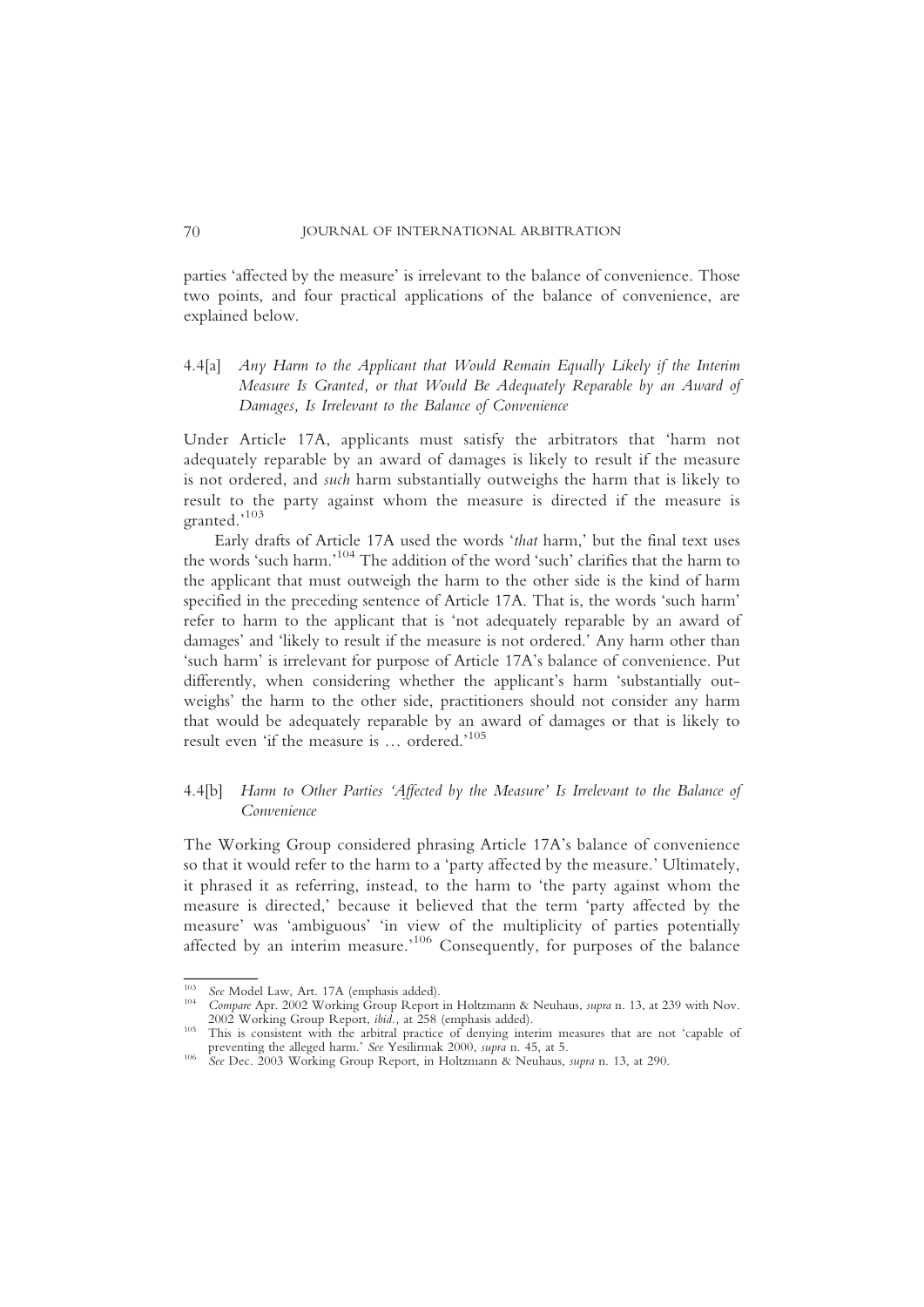of convenience under Article 17A, the harm to any 'party affected by the measure' who is not 'the party against whom the measure is directed,' is irrelevant.

In line with this, a New Zealand court held that arbitrators analysing Article 17A do not consider the effects that the interim measures would have on the 'public interest' or on 'innocent third parties'<sup>107</sup> (i.e. on parties 'affected by the measure' who are not 'the party against whom the measure is directed').

#### 4.4[c] Four Practical Applications of the Balance of Convenience

The travaux préparatoires show that there was a suggestion to delete the word 'substantially' so that Article 17A would refer only to 'harm to the applicant that substantially outweighs the harm.' The UNCITRAL Commission rejected this suggestion, however, because the word 'substantially' was 'consistent with existing standards in many judicial systems.' 108

Some commentators explain this 'substantially outweigh' requirement as a test of 'proportionality.'<sup>109</sup> That is, practitioners must 'weigh the balance of inconvenience in the imposition of interim measures upon the parties' <sup>110</sup> or, as put by a New Zealand court that applied Article 17A, they must 'asses[s] the financial situation of both' parties and 'the practical effects [of] granting the' measure.<sup>111</sup>

Consequently, 'the greater the adverse effect of the requested interim measure on the respondent,' the harder it is to satisfy the balance of convenience.<sup>112</sup> At one end of the spectrum, arbitrators deny interim measures that would cause 'irreparable harm' to respondents.<sup>113</sup> At the other end, they grant interim measures that would cause harm to respondents that is 'limited'<sup>114</sup> or lesser.<sup>115</sup>

In practice, at least four consequences are clear from the decisions and scholarly writings that have analysed the balance of convenience element under Article 17A. These four consequences are consistent with Article 17A's travaux préparatoires, so practitioners are free to follow them.

First, undertakings and declarations are relevant to the balance of convenience. A New Zealand court applying Article 17A held that an applicant is more likely to

<sup>&</sup>lt;sup>107</sup> See Safe Kids v. McNeill, supra n. 82, para. 36.<br><sup>108</sup> See 2006 Commission Report A/61/17 (14 July 2006) (hereinafter '2006 Commission Report'), in<br>Holtzmann & Neuhaus, *supra* n. 13, at 431.

See Besson, supra n. 20, at 13.<br>
<sup>109</sup> See Besson, supra n. 12, at 8.<br>
<sup>110</sup> See Rivkin, supra n. 12, at 8.<br>
<sup>111</sup> See Rigk Kids v. McNeill, supra n. 82, para. 33.<br>
<sup>112</sup> See e.g. Paulsson & Petrochilos, supra n. 18, at 22 Measures (May 2008) (hereinafter 'City Oriente v. Ecuador, Provisional Measures'), para. 78.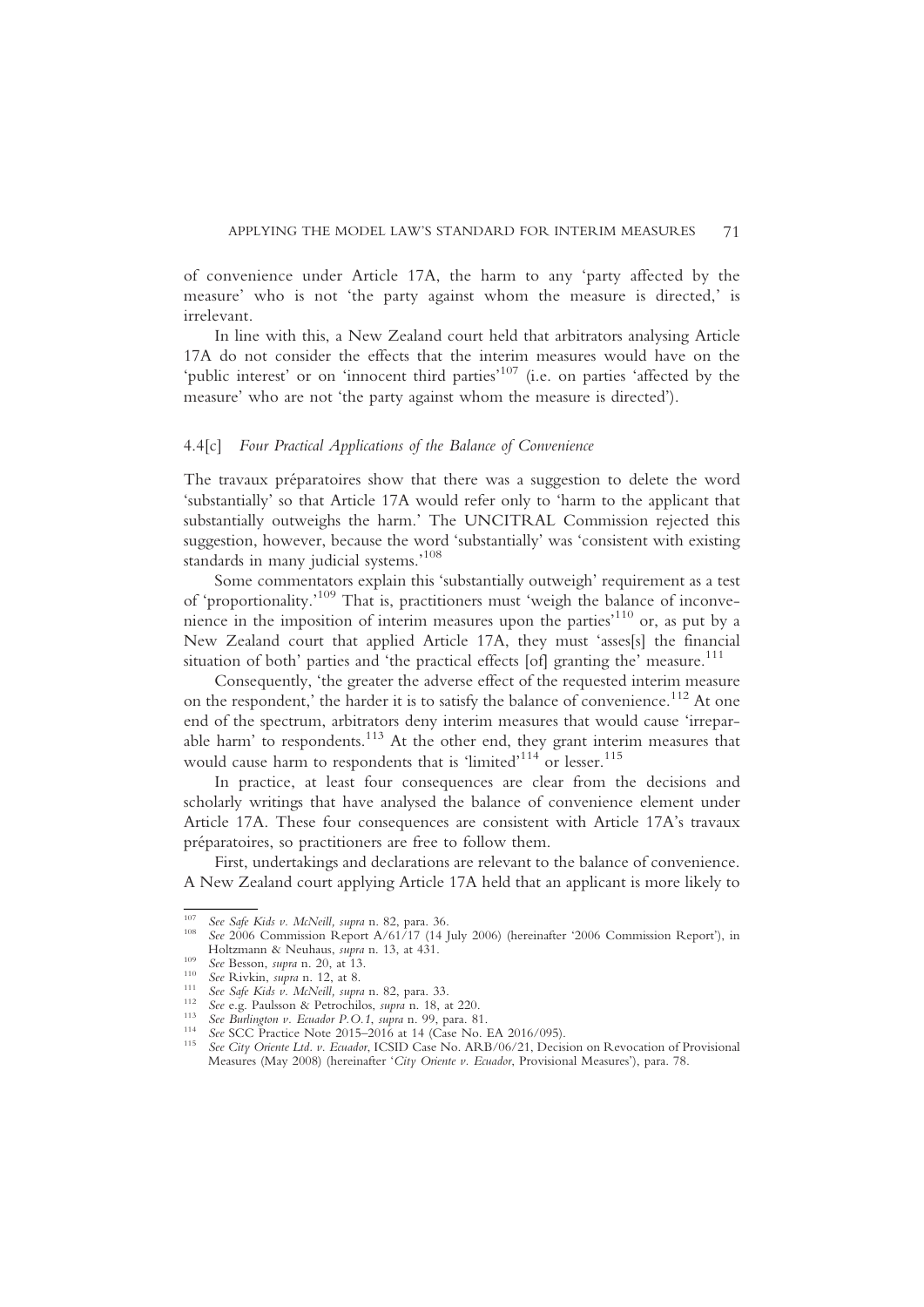prove that its harm substantially outweighs the respondent's when it presents an 'adequate undertaking' to cover the damages that the respondent may suffer if the measure is granted now, but the applicant loses on the merits later.<sup>116</sup> The same could be said when the respondent (not the applicant) presents an 'adequate undertaking,' as the New Zealand court denied the interim measures 'on the basis of the undertakings' provided by the respondents.<sup>117</sup>

Similarly, some arbitrators have denied interim measures on the basis that the respondent provided an undertaking or simply a 'declaration' that it would 'not infringe the right' at issue.<sup>118</sup> Such a declaration, however, is effective only for as long as the respondent honours it, and interim measures can be issued as soon as the respondent reneges on it, as demonstrated by a Mauritius court that did so, applying the domestic statute that incorporated Article 17 of the Model  $Law.<sup>119</sup>$ 

Second, the balance of convenience is harder to satisfy for affirmative injunctions (i.e. when the respondent is ordered to do, rather than to refrain from doing, something). At least one court has held that it is harder for an applicant to prove that Article 17A's balance of convenience tilts in its favour when the interim measure seeks an affirmative injunction.<sup>120</sup>

Third, the stronger the merits, the less the applicant's harm must 'substantially outweigh' the other side's harm. At least one arbitrator that applied Article 17A has held that, as 'a general rule,' 'the greater the chance that [applicants] will prevail on the merits, the less the balance of harm needs to weigh in [their] favor.<sup>121</sup> Leading commentators seem to agree with this, explaining that 'all the necessary requirements [under Article 17A] operate "in the round" [i.e.] that a tribunal must be satisfied that they are met in the aggregate to a degree which justifies' interim measures. 122

<sup>&</sup>lt;sup>116</sup> Safe Kids v. McNeill, supra n. 82, para. 33.<br><sup>117</sup> Ibid., para. 71.<br><sup>118</sup> See SCC Practice n. 2010–2013 at 18 (Case No. EA 010/2012) (no interim relief because of 'Respondent's express undertaking not to dispose of, or otherwise dissipate, move or diminish the value of the products in its possession or that of its agents until … a final award'), 10 (Case No. EA 144/2010) (interim order was not necessary because respondent agreed to 'let the Claimant use the equipment in question'). See also Yesilirmak 2000, supra n. 45, at 5 ('an opposite party's "undertaking" or "declaration" not to infringe the right being defended may suffice to deny a request for a measure<sup>5</sup>). These arbitrators, however, were not applying Art. 17A.

These arbitrators, however, were not applying Art. 1712.<br>See Duncan Bagshaw & Iqbal Rajahbalee, Chapter 9: Attitude of Mauritian Courts Towards Arbitration, in Rethinking the Role of African National Courts in Arbitration 246 (Emilia Onyema ed. 2018) (describing Barnwell v. ECP Africa (2013) SCJ 327).

Barnwell v. Ecp Africa (2013) See Sissons, supra n. 82, at 8–10 (summarizing Solid Energy New Zealand Ltd. v. HWE Mining Pty. Ltd., High Court Hamilton. Aug. 2010. Andrews L.

Hen Court Hammed, Aug. 2016, Andrews J.). 121 See SCC Practice Note 2015–2016 at 6 (Case Nos. EA 2016/30, EA 2016/31, EA 2016/32). 122 See e.g. Paulsson & Petrochilos, supra n. 18, at 219.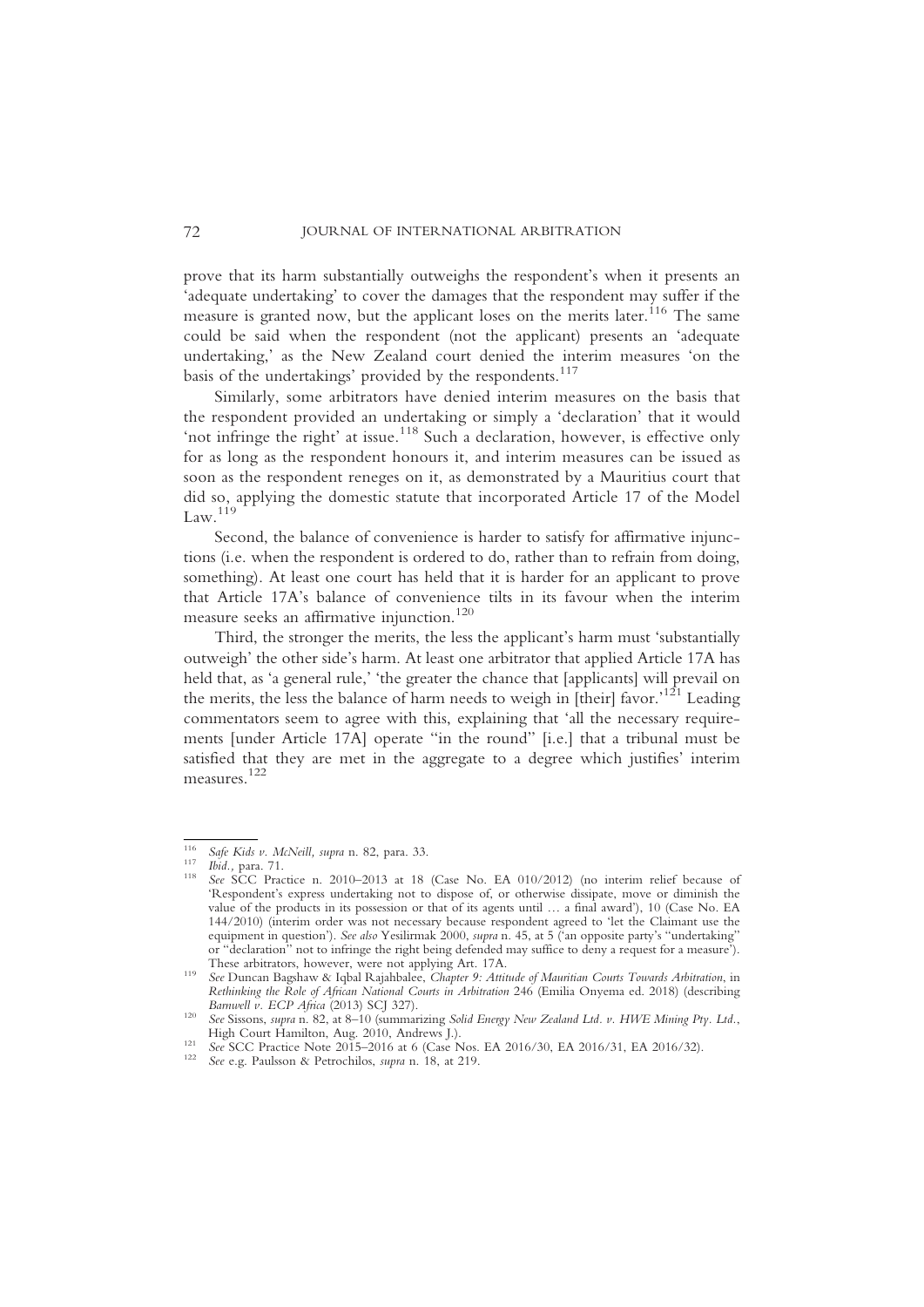Fourth, at least one arbitrator has decided, when applying Article 17A, that an applicant's refusal to mitigate damages by accepting a unilateral imposition by respondent does not alter the balance of convenience. In other words, relevant to the balance of convenience is the harm to the applicant caused by respondent's actions, not the applicant's refusal to bend to respondent's will. Specifically, where a supplier threatened to supply less oil and gas unless the importer accepted a higher price, the importer filed an emergency arbitration; the supplier argued that the importer could mitigate its own harm by paying the price increase, but the arbitrator, analysing Article 17A, dismissed that argument.<sup>123</sup>

# 4.5 'REASONABLE POSSIBILITY THAT THE [APPLICANT] WILL SUCCEED ON THE MERITS OF THE CLAIM'

Under Article 17A, the applicant must 'satisfy' the arbitrators that '[t]here is a reasonable possibility that [it] will succeed on the merits of the claim,' but the arbitrators' 'determination on this possibility shall not affect the[ir] discretion … in making any subsequent determination.<sup>124</sup> Three points are clear from the evolution of this element through the travaux préparatoires and the non-binding authorities on point.

### 4.5[a] Relevant Merits Are Those of the Claim Related to the Application

The travaux préparatoires show that the 'reasonable possibility' of success refers to the underlying claim, not the 'claim' for interim measures, i.e. the application. The UNCITRAL Secretariat even added the words 'of the claim' after the word 'merit' 'to clarify that the merits to be considered relate to the main claim and not to the interim measure requested.' 125

What is more, the applicant must have a 'reasonable possibility' of success on the merits of the claim relevant to the application, not the entire 'dispute' or 'underlying case.' While earlier drafts of Article 17A referred to the merits of the 'underlying case<sup>'126</sup> or the 'dispute,<sup>'127</sup> the final text refers to the merits of 'the claim' only. In

See SCC Practice Note 2015–2016 at 6 (Case Nos. EA 2016/30, EA 2016/31, EA 2016/32) (dismissing respondent's argument that applicant 'could have mitigated the harm by paying the price

requested by response by response to the See Model Law, Art. 17A.<br>
<sup>125</sup> See 5 Dec. 2005 Secretariat Note A/CN.9/WG.II/WP.141 (5 Dec. 2005) (hereinafter '5 Dec. 2005 Secretariat Note'), in Holtzmann & Neuhaus, supra n. 13, at 409-410 ('clarifying that what is being considered is the main claim of the dispute may limit unnecessary arguments as to whether there exists a reasonable possibility of success in respect of the granting of the interim measure').

See Jan. 2002 Secretariat Report, in Holtzmann & Neuhaus, supra n. 13, at 234.<br><sup>127</sup> See Apr. 2002 Working Group Report, in Holtzmann & Neuhaus, supra n. 13, at 237.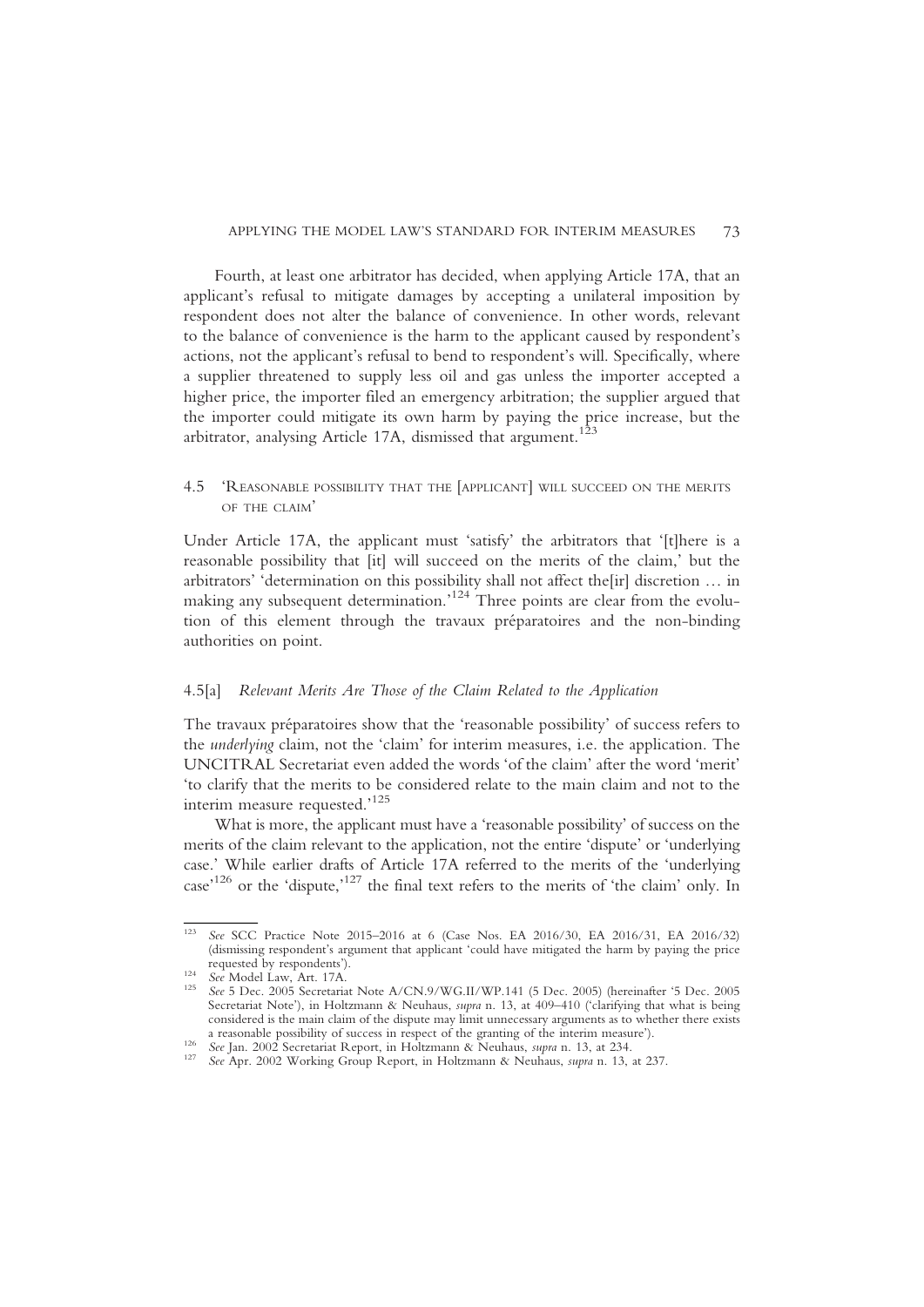line with this, a commentator explains that when applicants seek interim measures in the form of an anti-suit injunction, 'the claim' on which they must prove a 'reasonable possibility of success on the merits' is that the other side breached the arbitration agreement by filing or threatening to file proceedings in a forum other than arbitration.128 That is, those applicants do not need to prove a reasonable possibility of success on the merits of the entire 'dispute' or 'underlying case.'

#### 4.5[b] Burden of Proof on the Merits Is Low

While an applicant must prove that its harm is 'likely,' it must prove only that success on the merits is 'reasonabl[y] possib[le].' Commentators, courts, and arbitrators agree that this is a low threshold. It 'fall[s] well below a fifty per cent chance of success' <sup>129</sup> and requires the applicant to show 'only a bit more' than that its rights are 'plausible,' <sup>130</sup> but definitely much less than the 'more likely than not' standard to be applied on the merits.<sup>131</sup> Indeed, the Working Group rejected suggestions to phrase the element as 'likelihood'<sup>132</sup> or 'substantial possibility'<sup>133</sup> of success on the merits, which would have set a higher threshold.<sup>134</sup>

Some commentators argue that this requires applicants to show 'a prima facie' case on the merits, i.e. 'fumus boni iuris,' <sup>135</sup> and an arbitrator applying Article 17A even found that an applicant met this requirement because it presented a 'prima facie case on the merits.'<sup>136</sup> The travaux préparatoires, however, show that the UNCITRAL Commission decided not to phrase this element as a 'prima facie' case on the merits, because 'prima facie' is 'susceptible to differing interpretations.' 137

<sup>&</sup>lt;sup>128</sup> See Besson, supra n. 20, at 10.<br><sup>129</sup> See Rivkin, supra n. 12, at 6.<br><sup>130</sup> See Indus *Waters Kishenganga Arbitration (Pakistan v. India)*, Order on the Interim Measures Application of Pakistan dated 6 June 2011, para. 135 n. 210 (Sept. 2011) (holding in dicta that Art. 17A requires

<sup>&#</sup>x27;the demonstration of something more than a plausible case'). <sup>131</sup> See Rivkin, supra n. 12, at 8. See also Goldstein, supra n. 84, at 795 (explaining that a 'reasonable possibility of success' is a lower threshold than the 'common law probability of success requirement'). A New Zealand court, in turn, understood this requirement under Art. 17A as requiring the applicant to present a 'serious question to be tried.' See Safe Kids v. McNeill, supra n. 82, para. 30.

See Jan. 2002 Secretariat Report, in Holtzmann & Neuhaus, *supra* n. 13, at 234.<br>
<sup>133</sup> See Apr. 2002 Working Group Report, in Holtzmann & Neuhaus, *supra* n. 13, at 238.<br>
<sup>134</sup> In fact, the Working Group rejected a propos because it concluded that this was 'unnecessary,' as the words "there is a reasonable possibility' provided the required level of flexibility.' See Dec. 2003 Working Group Report, in Holtzmann & Neuhaus, supra n. 13, at 284.

See e.g. Paulsson & Petrochilos, supra n. 18, at 218 (referring to this requirement as a prima facie case on the merits); Ch. 5. Powers, Duties, and Jurisdiction of an Arbitral Tribunal, in Nigel Blackaby et al., Redfern and Hunter On International Arbitration 315–316 (6th ed. 2015) (same); Besson, supra n. 20, at 10 (same): Boog. supra n. 9, at 2552 (same).

See SCC Practice Note 2015–2016 at 6 (Case Nos. EA 2016/30, EA 2016/31, EA 2016/32).<br>
<sup>137</sup> See 2006 Commission Report, in Holtzmann & Neuhaus, *supra* n. 13, at 431.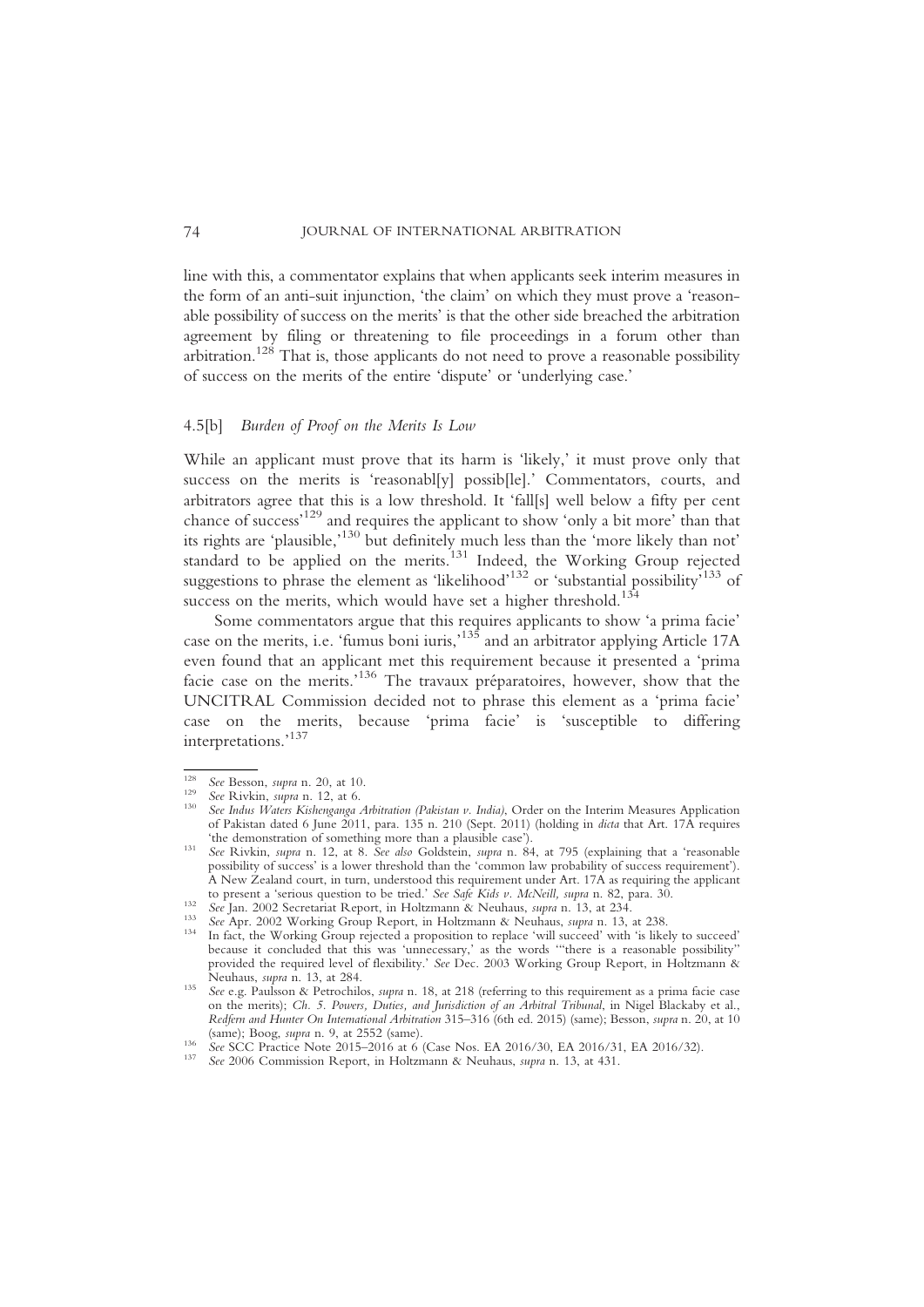To determine whether the applicant has a reasonable possibility of success on its claim, arbitrators should assess whether, considering the stage of the proceeding at which the applicant filed its request, the applicant has presented enough evidence to support that claim. In the UNCITRAL Secretariat's words, the 'reasonable possibility of success on the merits of the claim will be assessed differently in view of the different information available to the arbitral tribunal at different stages of the arbitral proceedings.' <sup>138</sup> For example, a New Zealand court that applied Article 17A held that because discovery had not yet occurred, it was 'understandable' that the applicant based its claim on inferences only, rather than on direct evidence, and found that the applicant had shown a reasonable possibility of success on the merits.139

Most applicants show a 'reasonable possibility of success on the merits' by showing 'a reasonable chance' that the respondent breached the applicable agreements.<sup>140</sup> Applicants can prove a reasonable possibility of success on their claims even if the respondents have 'credible' defenses against those claims.<sup>141</sup> However, applicants will fail to prove this element if the respondents' defenses are compelling, rather than just 'credible.' 142

### 4.5[c] A Decision on Interim Measures Does Not Prejudge Any Future Determination

Article 17A of the Model Law establishes that a decision on whether 'there is a reasonable possibility that the requesting party will succeed on the merits of the claim' 'shall not affect the discretion of the arbitral tribunal in making any subsequent determination.'<sup>143</sup>

The travaux préparatoires show that the purpose of this provision was that arbitrators would make 'a determination regarding the seriousness of the case

<sup>&</sup>lt;sup>138</sup> See 5 Dec. 2005 Secretariat Note, in Holtzmann & Neuhaus, *supra* n. 13, at 410.<br><sup>139</sup> Safe Kids v. McNeill, supra n. 82, paras 45–46. It does not follow that applicants who file requests for interim measures early on the case need to present no evidence to support their claim. Indeed, arbitrators have denied interim measures in those circumstances. See SCC Practice n. 2014 (Case No. EA 2014/171) (denying interim measures where 'no evidence ... suggest[ed] that the [respon-<br>dent] was in the process of stripping the Companies of assets by illegitimate means').

dent] was in the process of stripping the Companies of assets by illegitimate means').<br><sup>140</sup> See SCC Practice Note 2015–2016 at 13–14 (Case No. EA 2016/095) (arbitrator analysed Art. 17A and held that 'there was a reasonable chance' that the respondent state breached the applicable BIT); SCC Practice Note 2015–2016 at 10 (Case No. EA 2016/067) (arbitrator analysed Art. 17A and held that at least one of applicant's arguments that the respondent breached the applicable contract 'had a reasonable possibility of success'); SCC Practice Note 2010–2013 at 7 (Case No. EA 139/2010) (applicant 'prima facie substantiated its objections to the Respondent's termination of the contract').<br>
Safe Kids v. McNeill, supra n. 82, para. 42.<br>
See e.g. SCC Practice Note 2015–2016 at 17 (Case No. EA 2016/150) (appl

possibility of success' on a claim that respondent had breached the applicable agreement, where the respondent seemed to have had the right to terminate the agreement due to the applicant's failure to

 $143$  See Model Law, Art. 17A.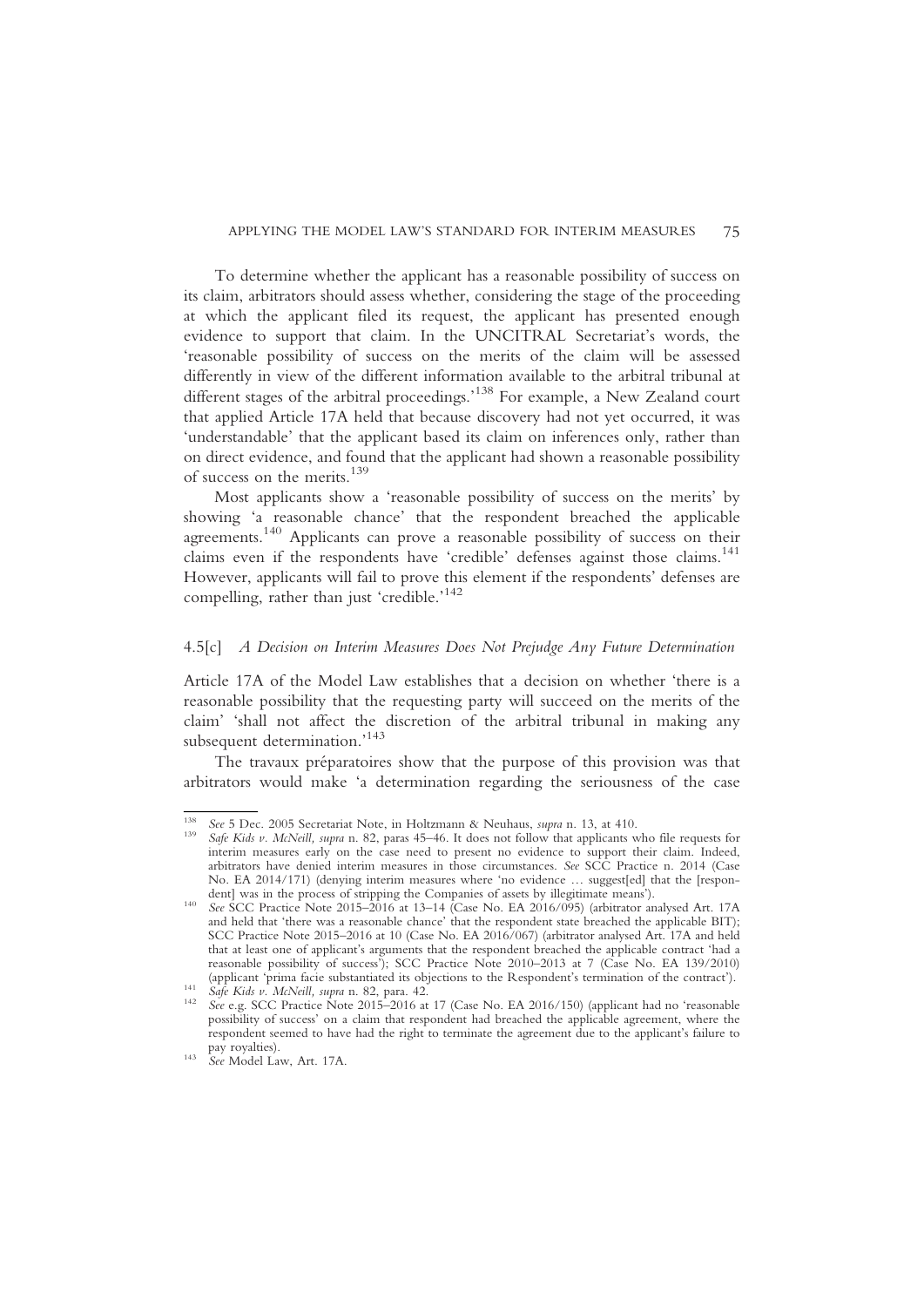without in any way prejudicing the findings to be made ... at a later stage,<sup>,144</sup> and that by 'subsequent determination' Article 17A refers not only to awards but also to procedural orders.<sup>145</sup>

Despite the language of Article 17A, arbitrators may remain reluctant to grant interim measures if they could be seen as prejudging the merits of the claims or other final issues on the case, as demonstrated by a recent decision by a tribunal in the PCA. There, the respondent first filed a jurisdictional objection on the basis that the claimant was a shell company used by the real investor to improperly obtain protection under the applicable investment treaty,<sup>146</sup> and later filed a request for interim measures in the form of security for costs on the same grounds. The tribunal analysed Article 26(3) of the UNCITRAL Rules (identical to Article 17A of the Model Law) and denied the request, noting its reluctance to prejudge the merits of the outstanding jurisdictional objection.<sup>1</sup>

#### 4.6 'REASONABLE POSSIBILITY OF' JURISDICTION

Article 17A does not state that arbitrators must be satisfied that they have jurisdiction before issuing interim measures, and the travaux préparatoires show no discussion on this.<sup>148</sup> Most commentators, however, agree that, before issuing interim measures, arbitrators must be satisfied of their jurisdiction, at least on a prima facie basis<sup>149</sup> and, in practice, arbitrators applying Article 17A analyse their jurisdiction.<sup>150</sup> A showing of jurisdiction is required because without jurisdiction, an applicant cannot show a reasonable possibility of success on the merits of its claims.<sup>151</sup> Several conclusions stemming from this are worth mentioning.

<sup>&</sup>lt;sup>144</sup> See Nov. 2002 Working Group Report, in Holtzmann & Neuhaus, *supra* n. 13, at 258.<br><sup>145</sup> See Oct. 2005 Working Group Report, in Holtzmann & Neuhaus, *supra* n. 13, at 395.<br><sup>146</sup> See South American Silver Ltd. v. Plur

No. 10 (Jan. 2016) (hereinafter 'Silver v. Bolivia P.O.10'), paras 53–55.<br><sup>147</sup> See ibid., paras 53–55. In practice, this is relevant when the party opposing the interim measure asserts that the arbitrator lacks jurisdiction because there is no arbitration agreement, the agreement is invalid, or the claim falls

outside the scope of the arbitration clause. <sup>149</sup> See e.g. Paulsson & Petrochilos, supra n. 18, at 219–220. See also Donald Francis Donovan, David W. Rivkin et al., Chapter 7: Jurisdictional Findings on Provisional Measures Applications in International Arbitration, in Jurisdiction, Admissibility and Choice of Law in International Arbitration: Liber Amicorum Michael Pryles 110–112 (Neil Kaplan & Michael J. Moser eds 2018); Rivkin, supra n. 12, at 5; Besson,

supra n. 20, at 10; Beechey & Kenny, supra n. 10, at 21.<br>
<sup>150</sup> See SCC Practice Note 2010–2013 at 7 (Case No. EA 139/2010).<br>
<sup>151</sup> See e.g. Paulsson & Petrochilos, *supra* n. 18, at 218–219 (explaining that the requiremen 'reasonable possibility of success' 'encompasses "that the tribunal have both a reasonable possibility of possessing jurisdiction over the claim and a reasonable possibility that the substance of the claim is meritorious<sup>?</sup>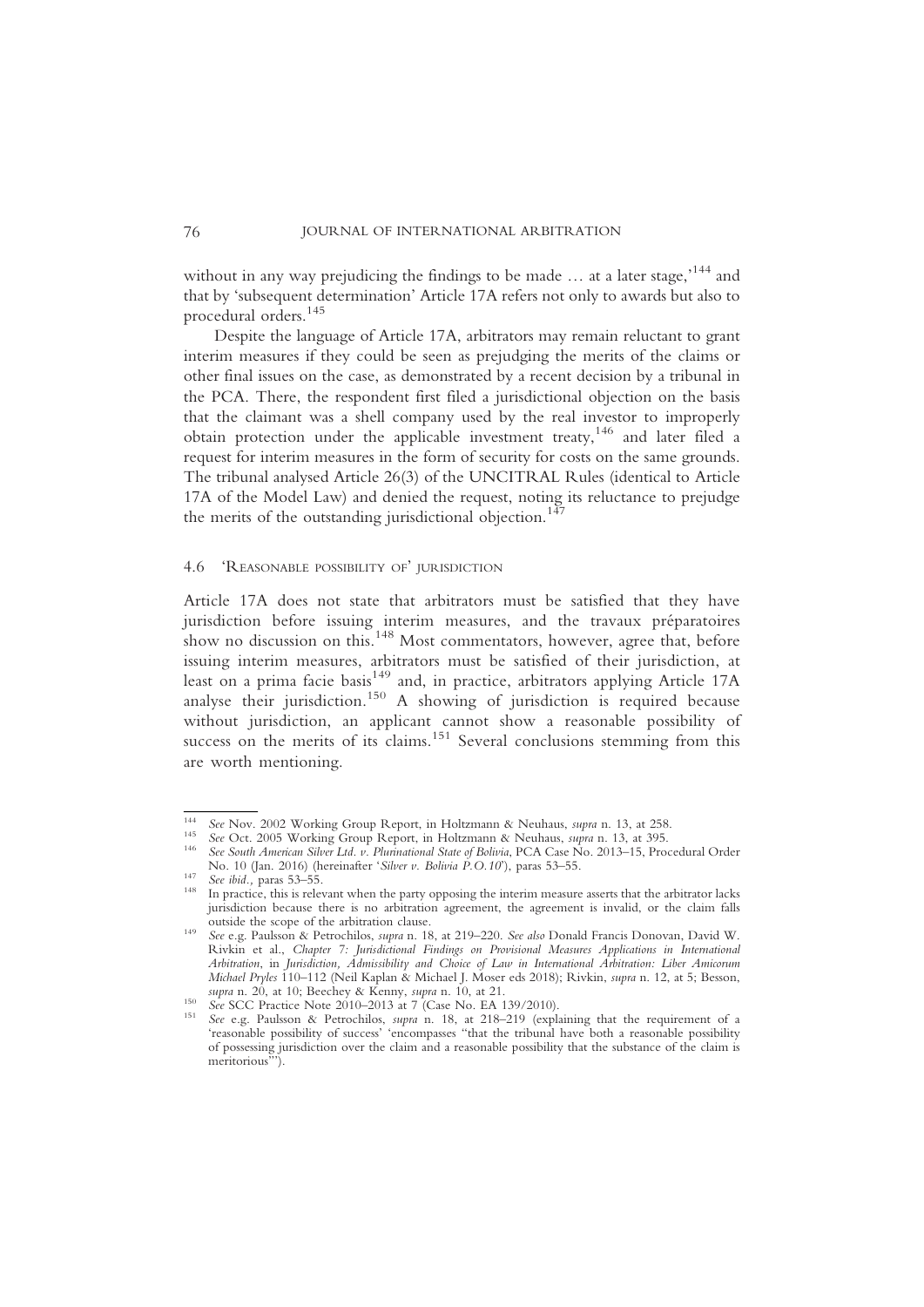First, this refers to whether the arbitrator has jurisdiction to decide the merits, not to whether it has the ability to issue interim measures, which Article 17A presupposes. 152

Second, the requirement is correctly phrased as a 'reasonable possibility' that the arbitrator has jurisdiction, rather than as a 'prima facie' showing of jurisdiction. As explained in section 4.5(b) supra, the travaux préparatoires show that the drafters decided to avoid phrasing the element of 'reasonable possibility of success on the merits' as 'prima facie' determination, to avoid confusion.<sup>153</sup>

Third, arbitrators must be satisfied that the applicant has a 'reasonable possibility of success on' its argument that the arbitrator has jurisdiction to decide the merits of the underlying claim relevant to the application, not the merits of the entire 'dispute' or 'underlying case.' As explained in section 4.5(a) supra, an applicant's obligation to prove a 'reasonable possibility of success on the merits' is limited only to the claims relevant to the application, so its burden of proof on jurisdiction must be limited to those claims too.

Fourth, the threshold for showing a 'reasonable possibility' of jurisdiction is low.154 Applicants have proven that there is a reasonable possibility that arbitrators have jurisdiction simply by showing that the arbitration agreement at issue referred disputes to arbitration under the rules of the institution that appointed the arbitrator.<sup>155</sup> In cases that involved Bilateral Investment Treaties (BITs), applicants have simply shown that they 'appeared' to qualify as investors under those BITs and that those BITs' 'cooling-off periods' were inapplicable due to the 'futility' of the applicants' efforts to settle the dispute amicably.<sup>156</sup>

Fifth, a finding of 'reasonable possibility' of jurisdiction does not preclude a tribunal from later conducting a full jurisdictional analysis and concluding that it does not have jurisdiction, $157$  because a finding that the applicant has a 'reasonable possibility of success on the merits' does not prejudge any subsequent determinations, as explained in section 4.5(c) supra.

<sup>&</sup>lt;sup>152</sup> See Donovan & Rivkin, *supra* n. 149, at 108 (explaining that the requirement refers to a showing of jurisdiction 'over the underlying dispute').

jurisdiction 'over the underlying dispute'). <sup>153</sup> See 2006 Commission Report, in Holtzmann & Neuhaus, supra n. 13, at 431. <sup>154</sup> Although this is a low threshold, the applicant's allegations on jurisdiction are not 'immune from attack' by the respondent who can show that 'there are key facts or legal principles that can be easily and definitively disproven.' Donovan & Rivkin, *supra* n. 149, at 117.

See SCC Practice Note 2010–2013 at 7 (Case No. EA 139/2010).<br>
<sup>156</sup> See SCC Practice Note 2010–2013 at 7 (Case No. EA 139/2010).<br>
<sup>156</sup> See SCC Practice Note 2015–2016 at 11–13 (Case Nos. EA 2016/082, EA 2016/095).<br>
<sup>157</sup>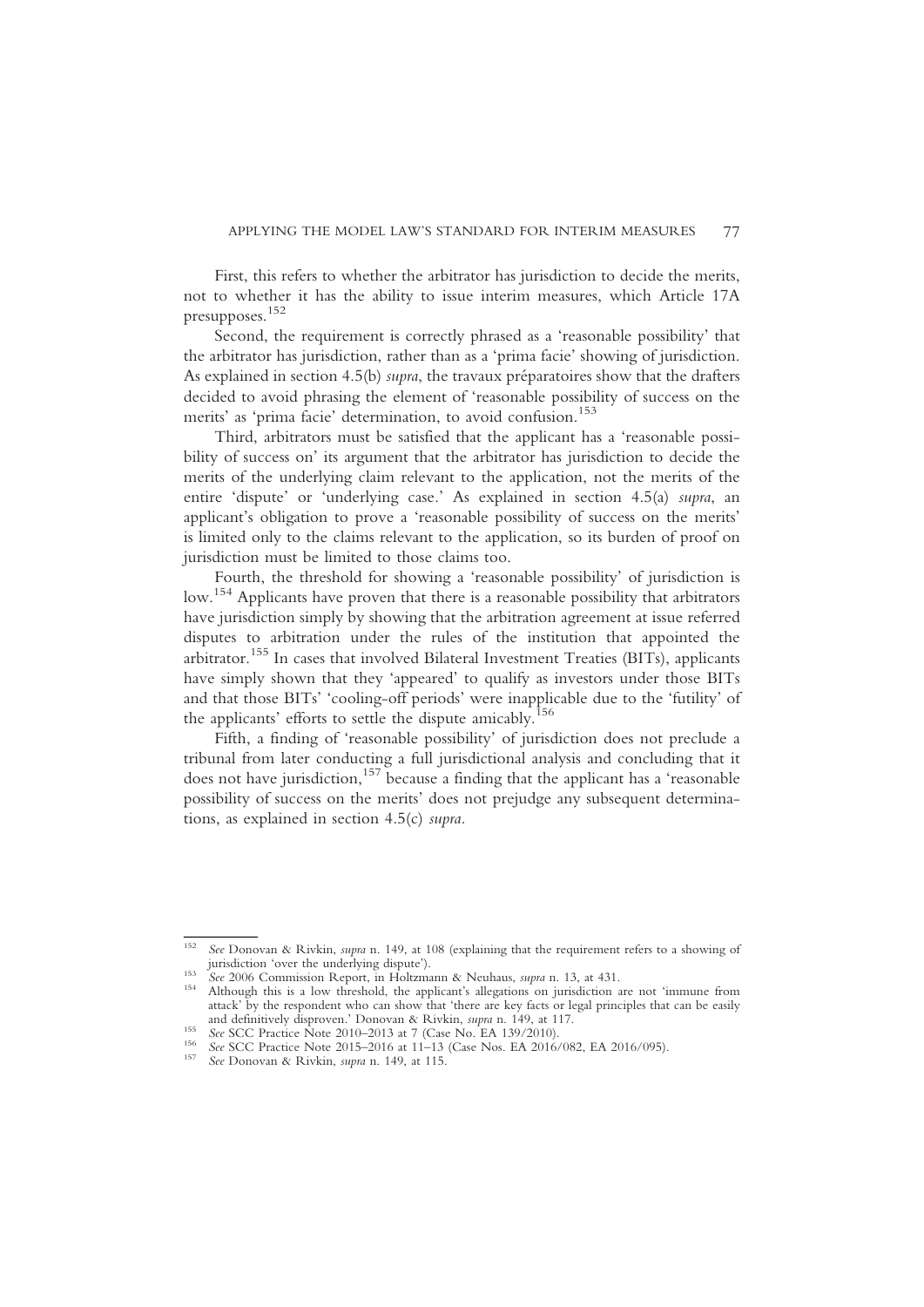### 4.7 OTHER ELEMENTS AND CONSIDERATIONS NOT EXPRESSLY STATED IN ARTICLE 17A AND NOT COVERED BY ITS TRAVAUX PRÉPARATOIRES

Practitioners applying Article 17A's standard may encounter additional considerations not expressly covered by that Article and not debated within its travaux préparatoires, for example, whether Article 17A should be applied in a way that prevents aggravating the parties' dispute, or whether it should not be applied to grant the same relief sought in the main case.

Most commentators agree that, in general, interim measures should be granted to prevent aggravating the parties' dispute, <sup>158</sup> and arbitrators have granted interim measures on that basis.<sup>159</sup> Others have clarified that the no aggravation of the dispute theory 'is not available to protect against an increase of the amount in dispute.<sup>160</sup> Practitioners are free to follow either of these authorities, because nothing in Article 17A's travaux préparatoires is inconsistent with them.

Similarly, commentators explain that the interim measures sought 'should not reflect the relief sought in the main case<sup>161</sup> and, although Article 17A is silent on this, at least one tribunal that applied Article 17A seems to have followed this logic. As noted before, a tribunal applying Article 26(3) of the UNCITRAL Rules (identical to Article 17A of the Model Law) denied a respondent's request for interim measures in the form of security for costs which would have, in essence, granted the respondent the jurisdictional objection it had launched in the arbitration.<sup>162</sup>

See Christian Aschauer, Use of the ICC Emergency Arbitrator to Protect the Arbitral Proceedings 10, 23(2) ICC Bull. (2012) ('it is beyond doubt that the arbitral tribunal has the power to order measures necessary to avoid an aggravation of the dispute'); Rivkin, supra n. 12, at 5 ('the ICJ has routinely made non-aggravation orders when granting provisional measures'); ICC Report on EA, supra n. 11, at 26 ('some EAs have acknowledged the "risk of aggravation of the dispute" as a factor to consider when exercising their discretion to grant emergency relief').

when exercising their discretion to grant emergency relief. The set of arbitrator who granted the interim measures 'as the dispute would otherwise have worsened'). But see City Oriente v. Ecuador, Provisional Measures, supra n. 115, para. 60 (parties agree 'that there is no general, autonomous, abstract right to

the non-aggravation of the dispute warranting, ipso jure, the passing of provisional measures').<br><sup>160</sup> See Beechey & Kenny, supra n. 10, at 23. See also City Oriente v. Ecuador, Provisional Measures, supra n. 115, para. 60 ('given that Claimant would only be entitled to damages, the aggravation of such

damages does not constitute grounds for ordering provisional measures').<br>
See Fry, supra n. 10, at 359. See also Final Award in ICC Case 14287, in ICC Special Supplement 2011: Interim, Conservatory and Emergency Measures in ICC Arbitration 9 ('an interim measure must not anticipate a ruling in the case per se'); ICC Report on EA, supra n. 11, at 15 (explaining that in two cases emergency arbitrators denied interim measures because 'the specific relief requested was not interim or conservatory in nature, as the measure related to the merits'). In practice, however, sometimes 'both forms of relief are closely related,' such as when a shareholder seeks to prevent another shareholder from transferring its shares to a third party and giving that third party control of the company. See Fry, supra n. 10, at 359-360.

the company. Set  $\epsilon_1$ ,  $\epsilon_2$ ,  $\epsilon_3$ ,  $\epsilon_4$ ,  $\epsilon_5$ ,  $\epsilon_6$ ,  $\epsilon_7$ ,  $\epsilon_8$ ,  $\epsilon_7$ ,  $\epsilon_8$ ,  $\epsilon_9$ ,  $\epsilon_9$ ,  $\epsilon_8$  also SCC Practice Note 2010– 2013 at 8–9 (Case No. EA 144/2010) (dismissing request that the respondent deliver products because that would equate to 'a substitute for a judgment,' although there is no indication that this arbitrator considered Art. 17A).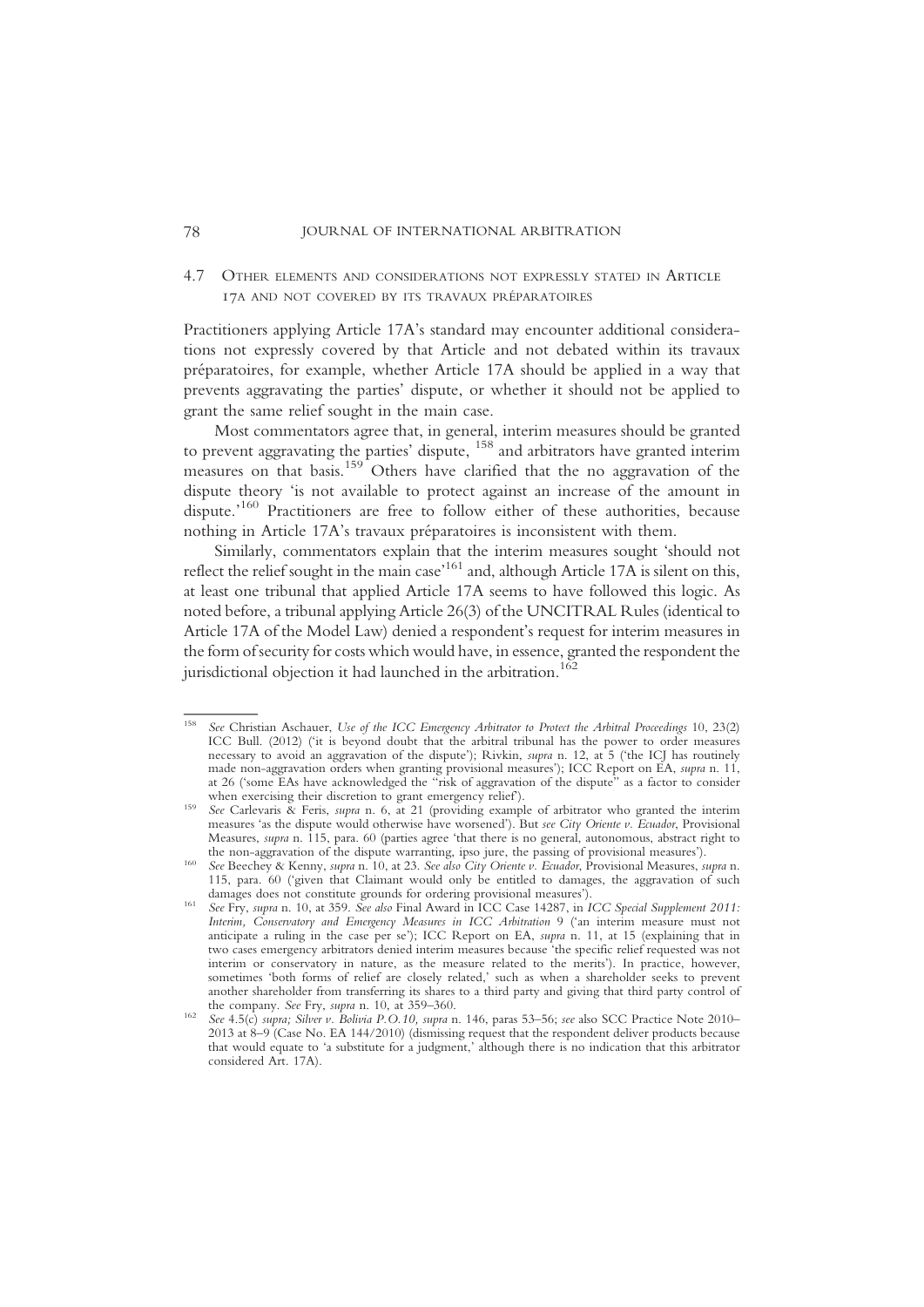### 5 APPLYING ARTICLE 17A'S STANDARD FOR ISSUING INTERIM MEASURES

As shown in this article, pursuant to Article 2A(1), any application of the standard for interim measures set forth in Article 17A of the Model Law must (1) be consistent with Article 17A's travaux préparatoires as described in section 4 supra, and (2) consider the decisions by courts and arbitrators around the world that have applied that Article and the scholarly writings that have analysed it, including those decisions and writings described in section 4 supra, and any others practitioners can find.

To aid practitioners with this, Table 1 lists the principles of construction applicable to each element of Article 17A's standard that stem from Article 17A's travaux préparatoires, the relevant decisions by courts and arbitrators that have applied it, and the scholarly writings that have analysed it.

|     | Applying the standard for interim measures under Article 17A of the Model Law<br>on International Commercial Arbitration<br>(Principles of construction of each element of the standard)      |                                                                                                                                                                                |  |
|-----|-----------------------------------------------------------------------------------------------------------------------------------------------------------------------------------------------|--------------------------------------------------------------------------------------------------------------------------------------------------------------------------------|--|
|     | Principles of construction                                                                                                                                                                    | Reasoning                                                                                                                                                                      |  |
|     |                                                                                                                                                                                               | 1. General principles of construction applicable to Article 17A                                                                                                                |  |
|     | Principles that cannot be contradicted                                                                                                                                                        |                                                                                                                                                                                |  |
| 1.1 | Article 17A's travaux préparatoires<br>must be considered, and Article 17A<br>cannot be applied in a way that con-<br>tradicts those travaux préparatoires                                    | Article 2A mandates that when apply-<br>ing Article 17A, 'regard is to be had to<br>its international origin'                                                                  |  |
| 1.2 | The decisions by courts and arbitrators<br>around the world that have applied<br>Article 17A and the scholarly writings<br>that have analysed it must be consid-<br>ered, but are not binding | Article 2A mandates that when apply-<br>ing Article 17A, 'regard is to be had'<br>'to the need to promote uniformity in<br>[its] application'                                  |  |
| 1.3 | Article 17A's standard cannot be con-<br>strued solely under the canons of<br>construction that would be applied to<br>a domestic statute in the relevant<br>jurisdiction                     | Article 2A mandates that when apply-<br>ing Article 17A, 'regard is to be had to<br>its "international origin" and "the<br>need to promote uniformity in [its]<br>application" |  |

Table 1 Applying the Standard for Interim Measures Under Article 17A of the Model Law on International Commercial Arbitration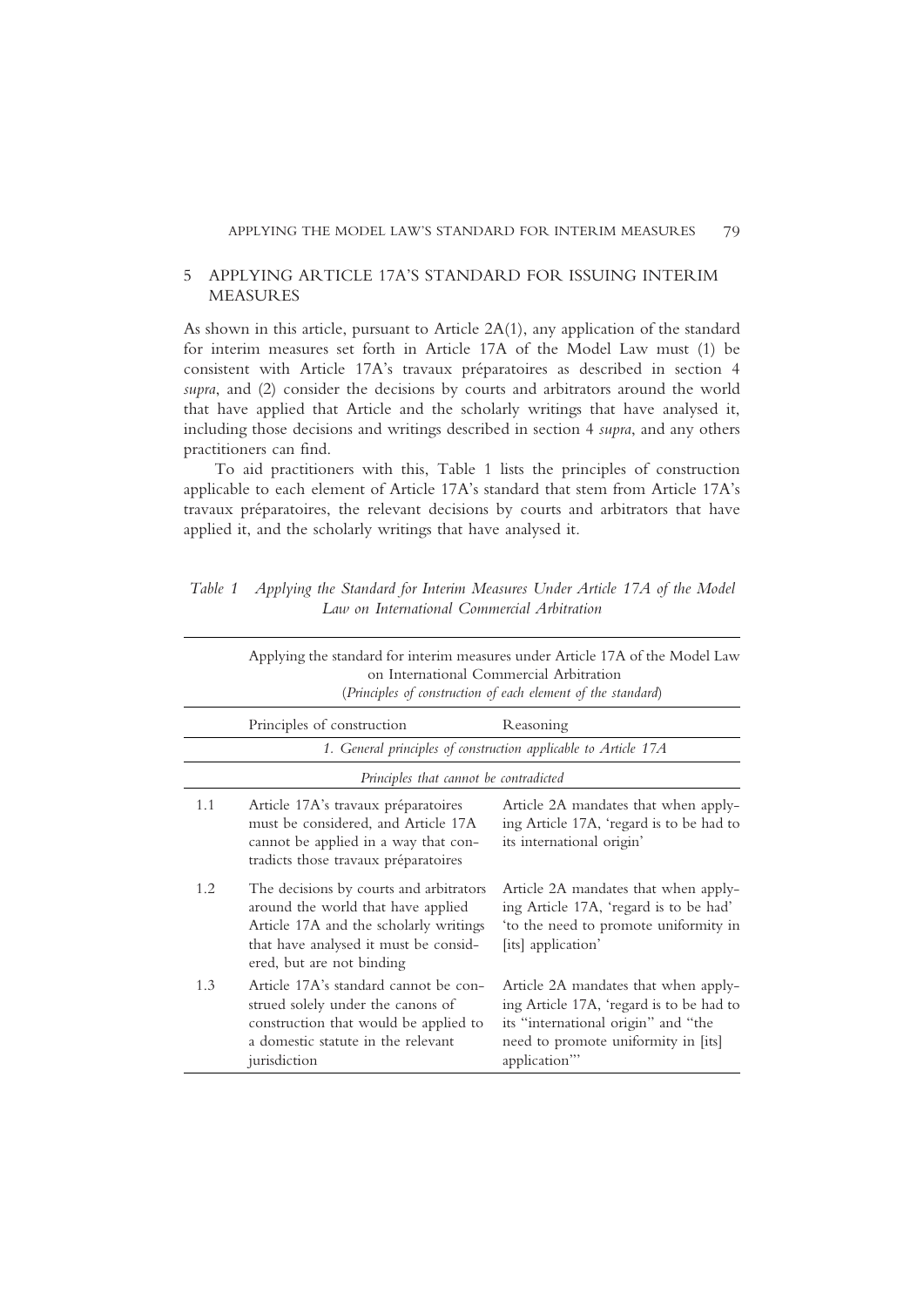|     | Applying the standard for interim measures under Article 17A of the Model Law<br>on International Commercial Arbitration<br>(Principles of construction of each element of the standard)                                                                                                                                                              |                                                                                                                                                                             |
|-----|-------------------------------------------------------------------------------------------------------------------------------------------------------------------------------------------------------------------------------------------------------------------------------------------------------------------------------------------------------|-----------------------------------------------------------------------------------------------------------------------------------------------------------------------------|
| 1.4 | Equitable considerations must be fac-<br>tored in, like for example whether<br>granting or denying the interim mea-<br>sures would reward a party that (1) is<br>acting in bad faith, (2) delaying the<br>proceedings, or (3) delaying enforce-<br>ment of a future award                                                                             | Article 2A mandates that when apply-<br>ing Article 17A, 'regard is to be had' to<br>'the observance of good faith,' i.e.<br>equitable considerations                       |
|     | 2. Burden of proof                                                                                                                                                                                                                                                                                                                                    |                                                                                                                                                                             |
|     | Principles that cannot be contradicted                                                                                                                                                                                                                                                                                                                |                                                                                                                                                                             |
| 2.1 | If the applicant does not meet Article<br>17A's standard, arbitrators have no<br>discretion to issue interim measures.<br>except when the measures seek to<br>preserve evidence                                                                                                                                                                       | Article 17A's travaux préparatoires<br>show that the Working Group chose<br>the word 'shall' to obligate applicants<br>to meet the standard                                 |
| 2.2 | Article 17A's standard does not estab-<br>lish what burden of proof applicants<br>must meet; each jurisdiction deter-<br>mines that burden of proof                                                                                                                                                                                                   | Article 17A's travaux préparatoires<br>show that the word 'satisfy' establishes<br>a 'neutral' burden of proof, and that<br>each jurisdiction sets the burden of<br>proof   |
|     | 3. Urgency                                                                                                                                                                                                                                                                                                                                            |                                                                                                                                                                             |
|     | Principles that cannot be contradicted                                                                                                                                                                                                                                                                                                                |                                                                                                                                                                             |
| 3.1 | Urgency is not a separate element of<br>Article 17A's standard                                                                                                                                                                                                                                                                                        | Article 17A's travaux préparatoires<br>show that urgency was intentionally<br>eliminated as a separate element of the<br>standard                                           |
|     | Principles that must be considered but are not binding                                                                                                                                                                                                                                                                                                |                                                                                                                                                                             |
| 3.2 | The element of urgency is (1) impli-<br>citly included in the requirement of<br>'harm not adequately reparable by an<br>award of damages,' (2) satisfied when<br>the relief requested cannot await a final<br>award, or (3) in emergency arbitra-<br>tions, satisfied when the relief<br>requested cannot await the constitu-<br>tion of the tribunal | Decisions and/or scholarly writings<br>have concluded this. Pursuant to<br>Article 2A, practitioners must consider<br>those authorities but are not bound to<br>follow them |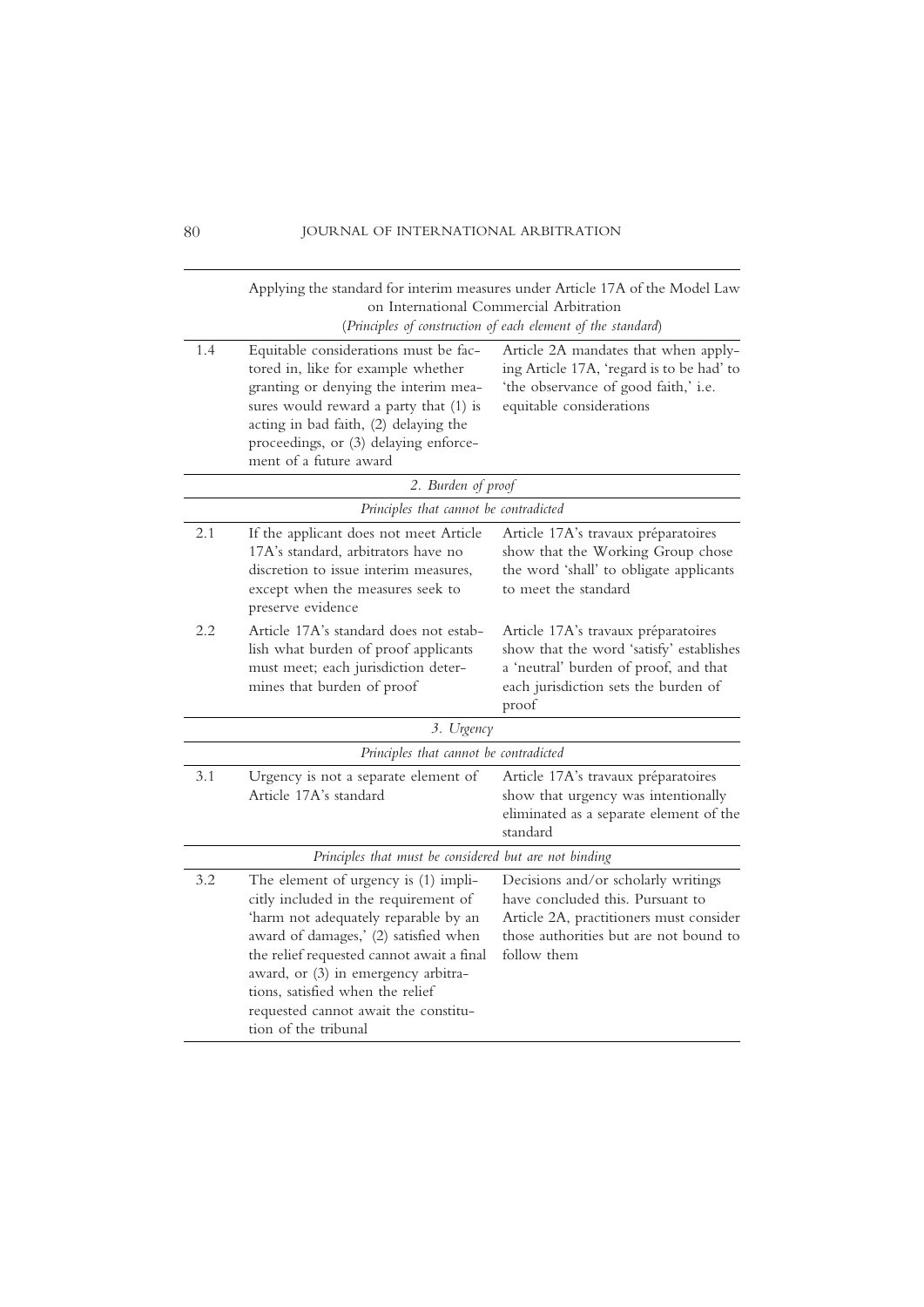|     |                                                                                                                                                                                                                                                      | Applying the standard for interim measures under Article 17A of the Model Law<br>on International Commercial Arbitration                                                                                                                                                                                                                                                                                                                                                                                                        |
|-----|------------------------------------------------------------------------------------------------------------------------------------------------------------------------------------------------------------------------------------------------------|---------------------------------------------------------------------------------------------------------------------------------------------------------------------------------------------------------------------------------------------------------------------------------------------------------------------------------------------------------------------------------------------------------------------------------------------------------------------------------------------------------------------------------|
|     |                                                                                                                                                                                                                                                      | (Principles of construction of each element of the standard)                                                                                                                                                                                                                                                                                                                                                                                                                                                                    |
|     | 4. Harm to the applicant 'not adequately reparable by an award of damages'                                                                                                                                                                           |                                                                                                                                                                                                                                                                                                                                                                                                                                                                                                                                 |
|     | Principles that cannot be contradicted                                                                                                                                                                                                               |                                                                                                                                                                                                                                                                                                                                                                                                                                                                                                                                 |
| 4.1 | Applicants need not prove that harm<br>'will result' if the measure is not<br>granted                                                                                                                                                                | Article 17A's travaux préparatoires<br>show that the Working Group decided<br>to lower the burden of proof from<br>harm that 'will result' to harm that is<br>'likely'                                                                                                                                                                                                                                                                                                                                                          |
| 4.2 | Article 17A's concept of 'harm not<br>adequately reparable by an award of<br>damages' covers harm that is truly<br>irreparable                                                                                                                       | Article 17A's travaux préparatoires<br>show that the term 'not adequately<br>reparable by an award of damages'<br>covers truly irreparable harm, and list<br>as an example the loss of an irreplace-<br>able piece of art.<br>Arbitrators have held, for example,<br>that the loss of evidence or of the<br>ability to participate in the arbitration<br>are truly irreparable harm covered by<br>Article 17A                                                                                                                   |
| 4.3 | Article 17A's concept of 'harm not<br>adequately reparable by an award of<br>damages' also covers harm that can be<br>compensated by an award of damages,<br>but that it would be 'comparatively<br>complicated to compensate' through<br>such award | Article 17A's travaux préparatoires<br>show that the term 'not adequately<br>reparable by an award of damages' also<br>covers damages that would be 'com-<br>paratively complicated to compensate'<br>by an award of damages, and list as an<br>example losing a business opportunity,<br>or forcing a party into insolvency.<br>Arbitrators have found that this covers,<br>for example, cases where the applicant<br>would suffer a significant disruption of<br>business relations or would go out of<br>business altogether |
| 4.4 | To prove a harm 'not adequately<br>reparable by an award of damages,'<br>applicants need not prove that their<br>harm is of large quantity                                                                                                           | Article 17A's travaux préparatoires<br>show that the term 'not adequately<br>reparable by an award of damages'<br>refers to the quality of the harm, not to<br>its large quantity                                                                                                                                                                                                                                                                                                                                               |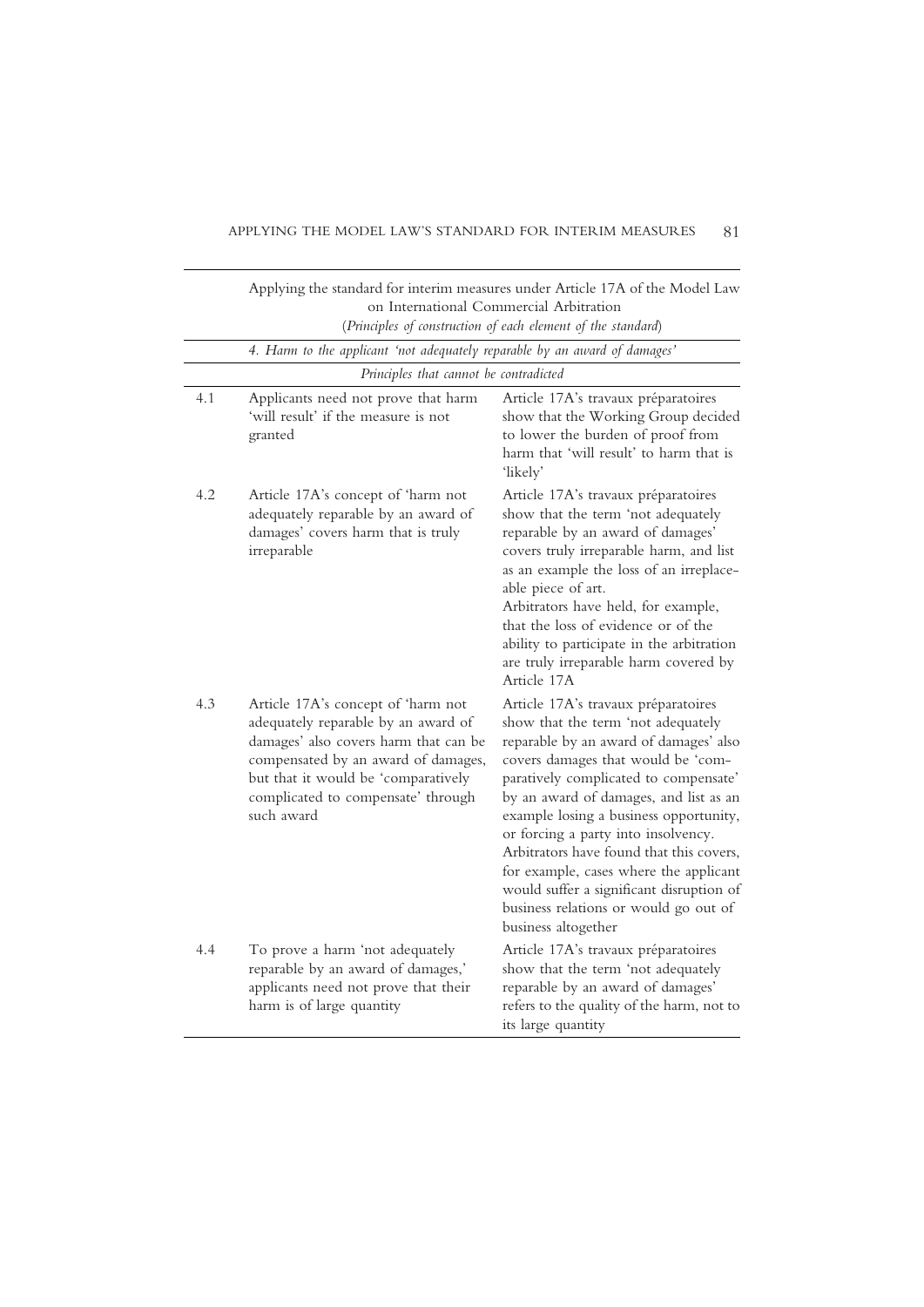|                                                        | Applying the standard for interim measures under Article 17A of the Model Law<br>on International Commercial Arbitration<br>(Principles of construction of each element of the standard)                                      |                                                                                                                                                                                                              |  |
|--------------------------------------------------------|-------------------------------------------------------------------------------------------------------------------------------------------------------------------------------------------------------------------------------|--------------------------------------------------------------------------------------------------------------------------------------------------------------------------------------------------------------|--|
|                                                        | Principles that must be considered but are not binding                                                                                                                                                                        |                                                                                                                                                                                                              |  |
| 4.5                                                    | Harm of small quantity might be<br>insufficient. The application might fail<br>if the quantity of the applicant's harm<br>is too low, regardless of its quality                                                               | Decisions and/or scholarly writings<br>have concluded this. Pursuant to<br>Article 2A, practitioners must con-<br>sider those authorities but are not<br>bound to follow them                                |  |
| 4.6                                                    | If the respondent is unlikely to honour<br>a final award, the applicant's harm will<br>'not [be] adequately reparable by an<br>award of damages'                                                                              | Numerous decisions and/or scholarly<br>writings have concluded this. Pursuant<br>to Article 2A, practitioners must con-<br>sider those authorities, and are likely to<br>follow them, but not bound to do so |  |
|                                                        | 5. Balance of convenience (the 'substantially outweigh' requirement)                                                                                                                                                          |                                                                                                                                                                                                              |  |
|                                                        | Principles that cannot be contradicted                                                                                                                                                                                        |                                                                                                                                                                                                              |  |
| 5.1                                                    | Irrelevant to the balance of conveni-<br>ence is any harm to the applicant that<br>would not be avoided or mitigated by<br>the interim measures                                                                               | Article 17A's travaux préparatoires<br>show that the word 'such' captures<br>harm likely to occur if the interim<br>measures are not granted                                                                 |  |
| 5.2                                                    | Irrelevant to the balance of conveni-<br>ence is any harm to the applicant that<br>can be 'adequately compensated by an<br>award of damages'                                                                                  | Article 17A's travaux préparatoires<br>show that the word 'such' captures<br>harm not 'adequately compensated by<br>an award of damages'                                                                     |  |
| 5.3                                                    | Harm to parties who are 'affected by<br>the measure,' but are not the party<br>'against whom the measure is direc-<br>ted,' is irrelevant to the balance of<br>convenience                                                    | Article 17A's travaux préparatoires<br>show that the relevant harm is only<br>that caused to the party 'against whom<br>the measure is directed' and not to any<br>other party 'affected by the measure'     |  |
| Principles that must be considered but are not binding |                                                                                                                                                                                                                               |                                                                                                                                                                                                              |  |
| 5.4                                                    | Parties who present an undertaking<br>that would cover the damages the<br>other side would suffer if the measures<br>are granted/rejected are more likely to<br>show that the balance of convenience<br>tilts in their favour | Decisions and/or scholarly writings<br>have concluded this. Pursuant to<br>Article 2A, practitioners must consider<br>those authorities but are not bound to<br>follow them                                  |  |
| 5.5                                                    | A declaration by respondent that it will<br>not infringe the applicant's rights at<br>issue might help respondent show that                                                                                                   | Decisions and/or scholarly writings<br>have concluded this. Pursuant to<br>Article 2A, practitioners must consider                                                                                           |  |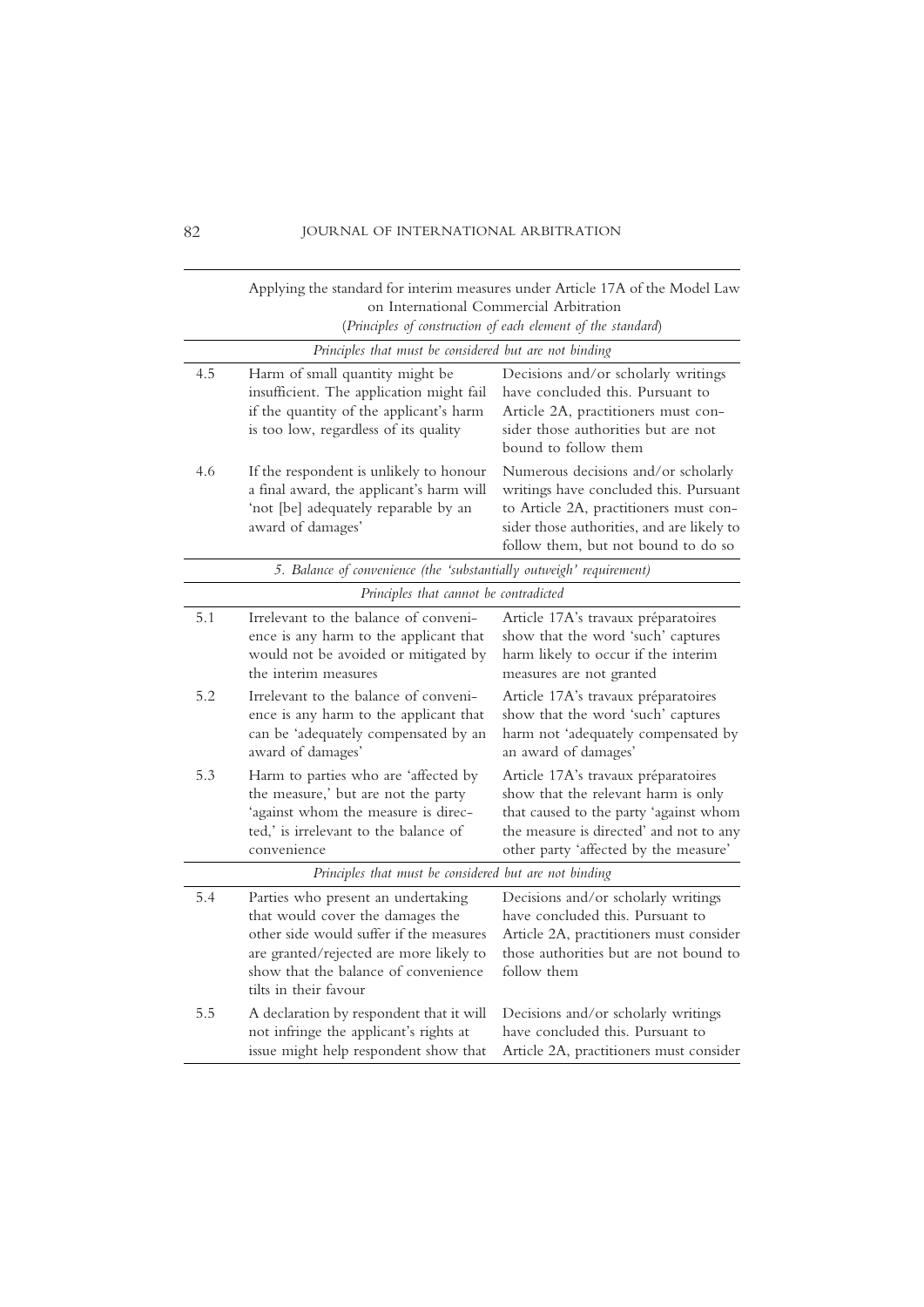|      | Applying the standard for interim measures under Article 17A of the Model Law<br>on International Commercial Arbitration<br>(Principles of construction of each element of the standard)                                         |                                                                                                                                                                                                              |
|------|----------------------------------------------------------------------------------------------------------------------------------------------------------------------------------------------------------------------------------|--------------------------------------------------------------------------------------------------------------------------------------------------------------------------------------------------------------|
|      | the balance of convenience does not<br>tilt in the applicant's favour                                                                                                                                                            | those authorities but are not bound to<br>follow them                                                                                                                                                        |
| 5.6  | If arbitrators deny the interim mea-<br>sures based on a declaration by the<br>respondent not to infringe the rights at<br>issue, and the respondent later reneges<br>on that declaration, arbitrators may<br>issue the measures | Decisions and/or scholarly writings<br>have concluded this. Pursuant to<br>Article 2A, practitioners must consider<br>those authorities but are not bound to<br>follow them                                  |
| 5.7  | If the interim measures would cause<br>the respondent 'limited' damages, the<br>applicant is likely to show that the<br>balance of convenience tilts in its<br>favour                                                            | Numerous decisions and/or scholarly<br>writings have concluded this. Pursuant<br>to Article 2A, practitioners must con-<br>sider those authorities, and are likely to<br>follow them, but not bound to do so |
| 5.8  | If the interim measures would cause<br>the respondent 'irreparable harm,'<br>respondent is likely to show that the<br>balance of convenience tilts in its<br>favour                                                              | Decisions and/or scholarly writings<br>have concluded this. Pursuant to<br>Article 2A, practitioners must consider<br>those authorities but are not bound to<br>follow them                                  |
| 5.9  | It is harder for applicants to show that<br>the balance of convenience tilts in<br>their favour if they seek an affirmative<br>injunction                                                                                        | Decisions and/or scholarly writings<br>have concluded this. Pursuant to<br>Article 2A, practitioners must consider<br>those authorities but are not bound to<br>follow them                                  |
| 5.10 | The stronger the merits of the under-<br>lying claim relevant to the application<br>for interim measures, the lower the<br>applicant's burden of proof on the<br>balance of convenience                                          | Decisions and/or scholarly writings<br>have concluded this. Pursuant to<br>Article 2A, practitioners must consider<br>those authorities but are not bound to<br>follow them                                  |
| 5.11 | A refusal by the applicant to accept a<br>unilateral imposition by the respon-<br>dent, which imposition would argu-<br>ably mitigate the applicant's harm, is<br>irrelevant to the balance of<br>convenience                    | Decisions and/or scholarly writings<br>have concluded this. Pursuant to<br>Article 2A, practitioners must consider<br>those authorities but are not bound to<br>follow them                                  |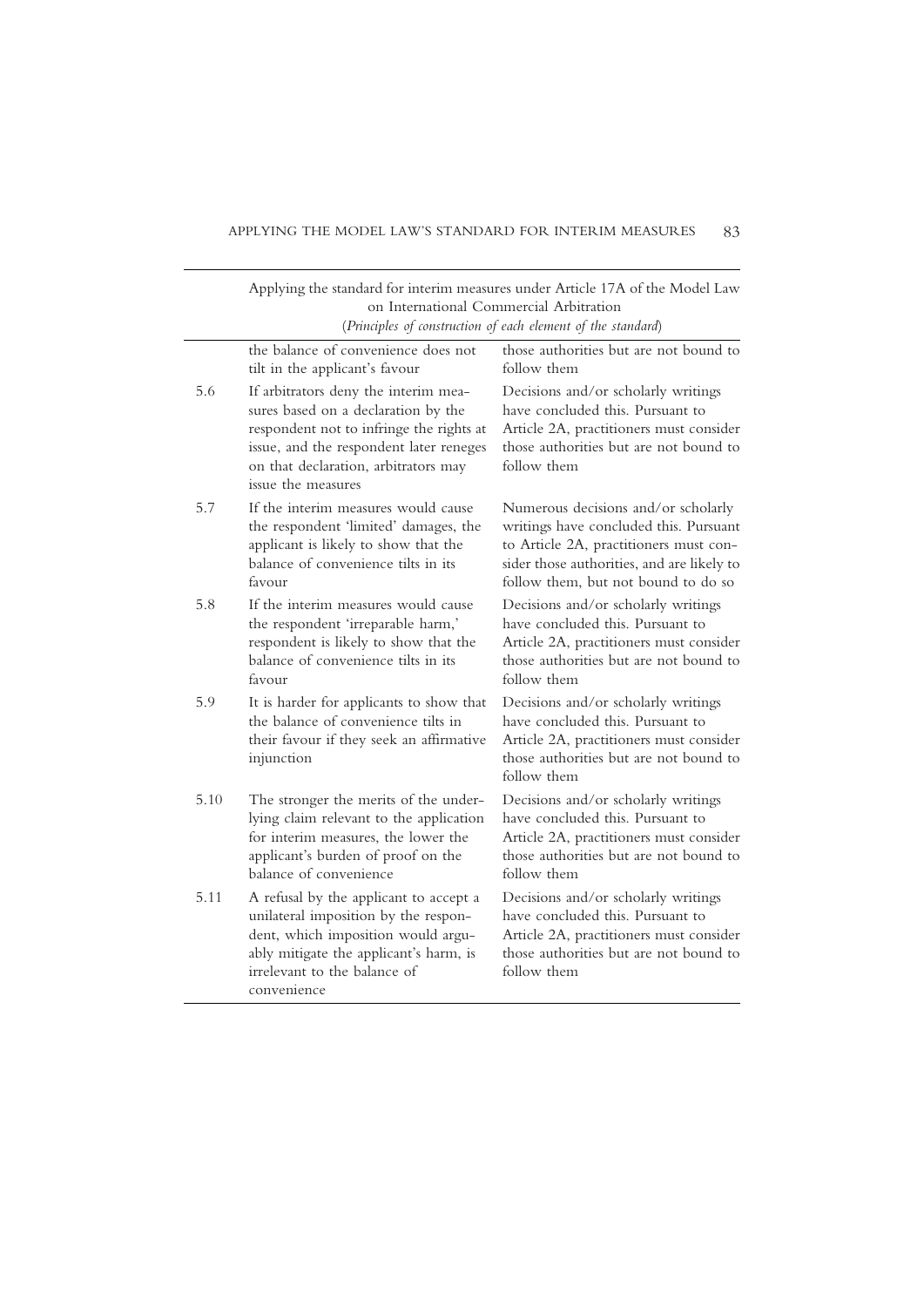|                                                                                                         | Applying the standard for interim measures under Article 17A of the Model Law                                                                                                                                                                                           |                                                                                                                                                                                                                                                                                         |  |
|---------------------------------------------------------------------------------------------------------|-------------------------------------------------------------------------------------------------------------------------------------------------------------------------------------------------------------------------------------------------------------------------|-----------------------------------------------------------------------------------------------------------------------------------------------------------------------------------------------------------------------------------------------------------------------------------------|--|
| on International Commercial Arbitration<br>(Principles of construction of each element of the standard) |                                                                                                                                                                                                                                                                         |                                                                                                                                                                                                                                                                                         |  |
|                                                                                                         | 6. Reasonable possibility of success on the merits of the claim                                                                                                                                                                                                         |                                                                                                                                                                                                                                                                                         |  |
|                                                                                                         | Principles that cannot be contradicted                                                                                                                                                                                                                                  |                                                                                                                                                                                                                                                                                         |  |
| 6.1                                                                                                     | Applicants need not prove a 'reason-<br>able possibility of success on the merits<br>of the' application for interim<br>measures                                                                                                                                        | Article 17A's travaux préparatoires<br>show that applicants must prove a<br>reasonable possibility of success on the<br>merits of the underlying claim, not the<br>application for interim measures                                                                                     |  |
| 6.2                                                                                                     | Applicants need not prove a 'reason-<br>able possibility of success on the merits<br>of the' claims not relevant to the<br>application for interim measures                                                                                                             | Article 17A's travaux préparatoires<br>show that applicants must prove a<br>reasonable possibility of success on the<br>merits only of the underlying claim<br>relevant to the application rather than<br>of the entire 'dispute' or 'underlying<br>case'                               |  |
| 6.3                                                                                                     | A decision on interim measures does<br>not prejudge a future determination<br>on either an award on the merits or<br>procedural orders                                                                                                                                  | Article 17A's travaux préparatoires<br>show that under Article 17A a decision<br>on interim measures does not prejudge<br>future determinations in either awards<br>or procedural orders                                                                                                |  |
| 6.4                                                                                                     | The determination of whether an<br>applicant showed 'a reasonable possi-<br>bility of success on its claim' will be<br>influenced by (1) how early in the<br>proceedings the applicant seeks the<br>interim measures; and (2) how much<br>information is available then | Article 17A's travaux préparatoires<br>show that the 'reasonable possibility of<br>success on the merits of the claim will<br>be assessed differently in view of the<br>different information available to the<br>arbitral tribunal at different stages of<br>the arbitral proceedings' |  |
| Principles that must be considered but are not binding                                                  |                                                                                                                                                                                                                                                                         |                                                                                                                                                                                                                                                                                         |  |
| 6.5                                                                                                     | To show a 'reasonable possibility of<br>success on the merits,' an applicant<br>should show that the merits of its claim<br>fall between 'plausible' and 'more<br>likely than not'                                                                                      | Numerous decisions and scholarly<br>writings have concluded this. Pursuant<br>to Article 2A, practitioners must con-<br>sider those authorities, and are likely to<br>follow them, but not bound to do so                                                                               |  |
| 6.6                                                                                                     | An applicant might show 'a reasonable<br>possibility of success on its claim' even<br>when the respondent presents 'cred-<br>ible' defenses                                                                                                                             | Decisions and/or scholarly writings<br>have concluded this. Pursuant to<br>Article 2A, practitioners must consider<br>those authorities but are not bound to<br>follow them                                                                                                             |  |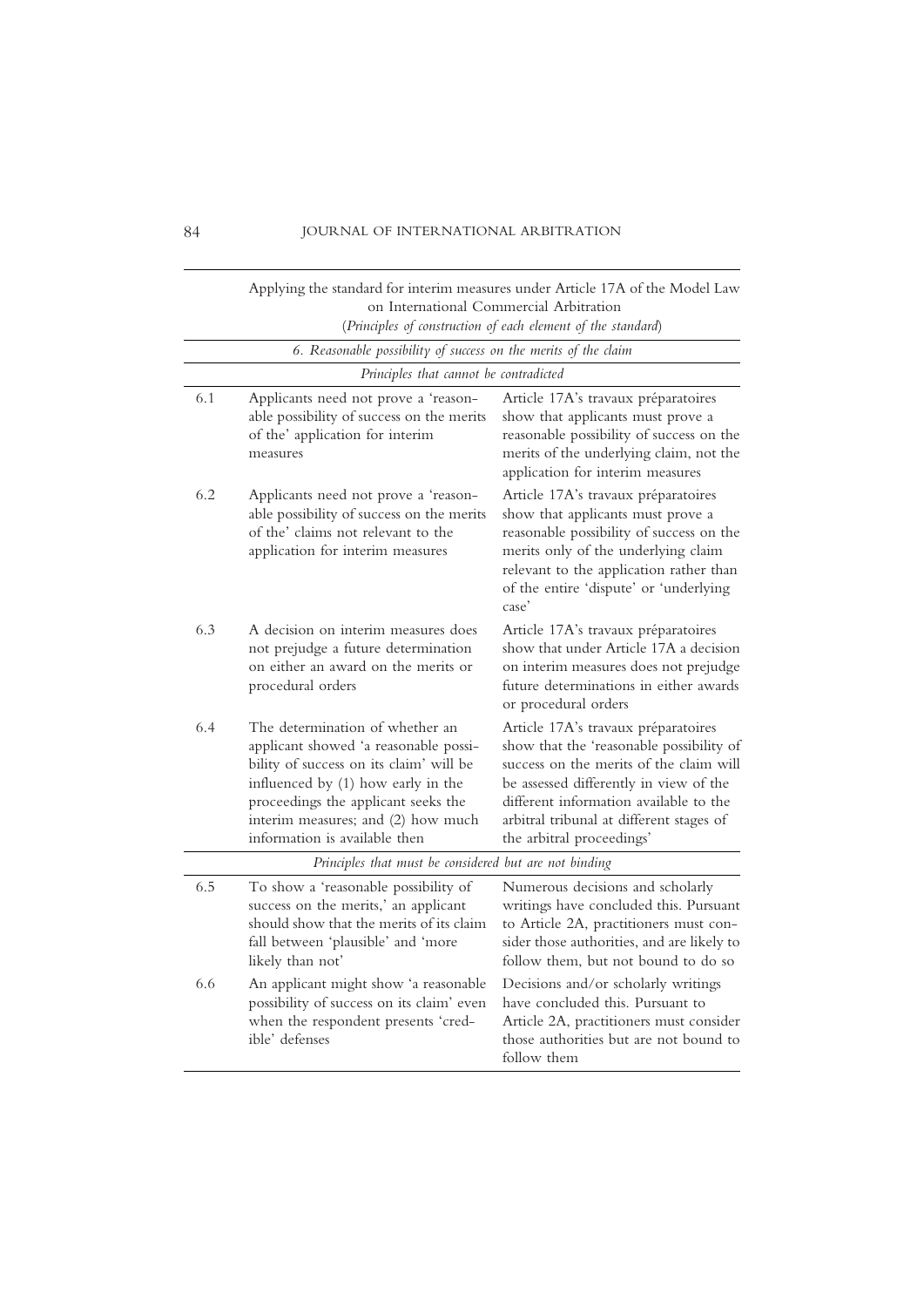|     |                                                                                                                                                                                                                              | Applying the standard for interim measures under Article 17A of the Model Law<br>on International Commercial Arbitration<br>(Principles of construction of each element of the standard)                                                                                                                                                                                                                          |
|-----|------------------------------------------------------------------------------------------------------------------------------------------------------------------------------------------------------------------------------|-------------------------------------------------------------------------------------------------------------------------------------------------------------------------------------------------------------------------------------------------------------------------------------------------------------------------------------------------------------------------------------------------------------------|
| 6.7 | An applicant might show 'a reasonable<br>possibility of success on its claim' even<br>if its claim is supported only on infer-<br>ences, rather than direct evidence                                                         | Decisions and/or scholarly writings<br>have concluded this. Pursuant to<br>Article 2A, practitioners must consider<br>those authorities but are not bound to<br>follow them                                                                                                                                                                                                                                       |
|     | 7. Jurisdiction                                                                                                                                                                                                              |                                                                                                                                                                                                                                                                                                                                                                                                                   |
|     | Principles that cannot be contradicted                                                                                                                                                                                       |                                                                                                                                                                                                                                                                                                                                                                                                                   |
| 7.1 | Any jurisdictional requirement that<br>exists under Article 17A does not refer<br>to the ability of the arbitrator to issue<br>interim measures                                                                              | Article 17A presupposes the arbitra-<br>tor's ability to issue interim measures                                                                                                                                                                                                                                                                                                                                   |
| 7.2 | If, to get the interim measures, the<br>applicant needs to show that the arbi-<br>trator has jurisdiction, the applicant<br>likely needs to show only a 'reasonable<br>possibility' of jurisdiction.                         | Numerous decisions and scholarly<br>writings have concluded that as part of<br>the 'reasonable possibility of success on<br>the merits,' applicants must prove a<br>reasonable possibility of jurisdiction.<br>Pursuant to Article 2A, practitioners<br>must consider those authorities, and<br>are likely to follow them, but not<br>bound to do so.                                                             |
|     | In any event, the applicant would need<br>to show a 'reasonable possibility' of<br>jurisdiction only over the underlying<br>claim relevant to the application rather<br>than over the entire 'dispute or<br>underlying case' | Yet, if practitioners follow those<br>authorities, i.e. conclude that an<br>applicant must make a showing of<br>jurisdiction, they must limit the<br>requirement to jurisdiction over the<br>underlying claim relevant to the<br>application, because Article 17A's tra-<br>vaux préparatoires show that practi-<br>tioners must prove a reasonable<br>possibility of success on the merits of<br>that claim only |
| 7.3 | A finding of a 'reasonable possibility'<br>of jurisdiction over the underlying                                                                                                                                               | Article 17A's travaux préparatoires<br>show that a decision on interim                                                                                                                                                                                                                                                                                                                                            |